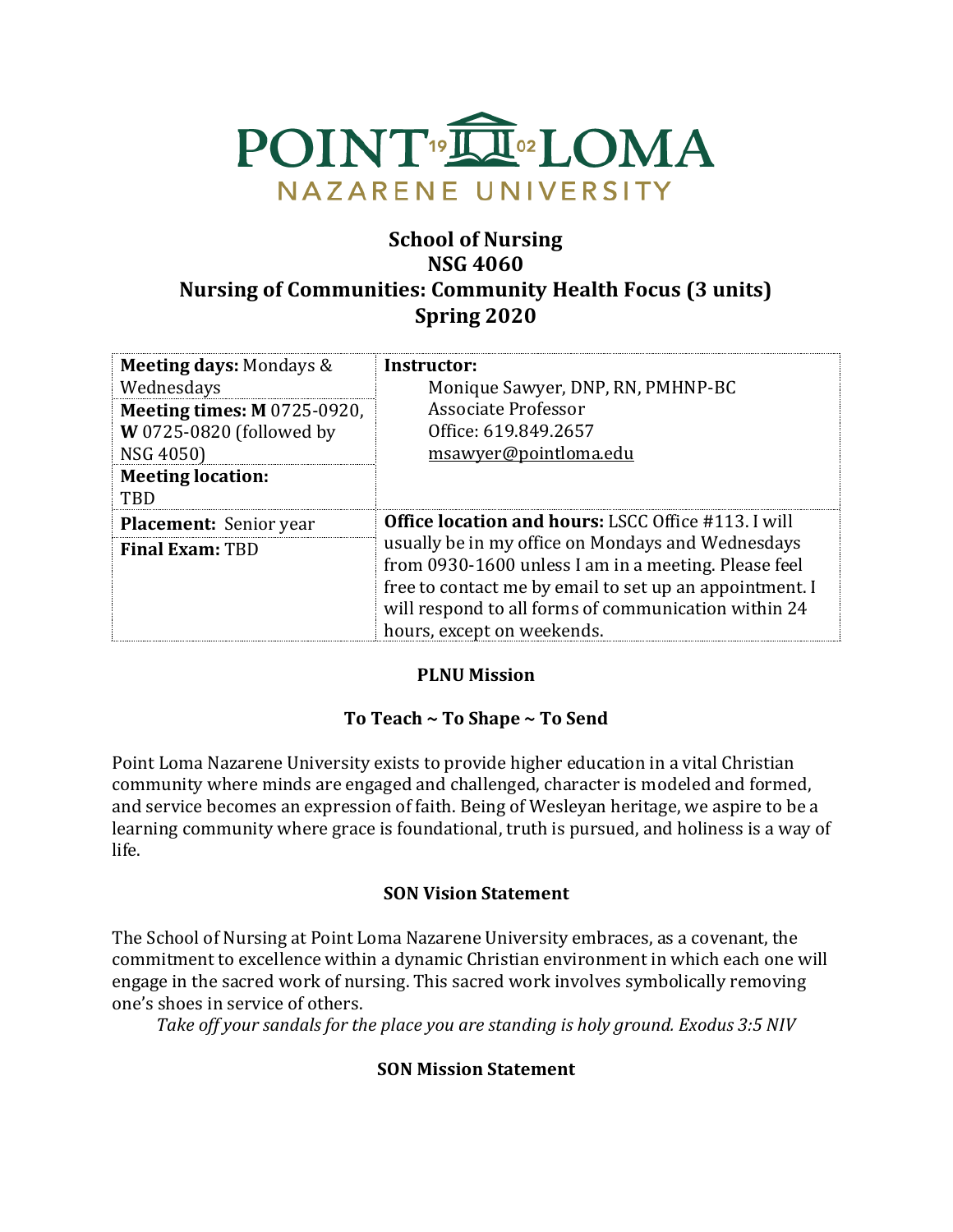The School of Nursing at Point Loma Nazarene University exists to support the university Wesleyan mission and to provide an interdisciplinary learning program of excellence. Graduates of the SON are distinctly identified by grace, truth and holiness, serving others after the example of Christ, as they are sent to fulfill their calling as professional nurses.

*So He got up from the meal, took off His outer clothing, and wrapped a towel around His waist. After that, He poured water into a basin and began to wash His disciple's feet, drying* them with a towel that was wrapped around *Him.* John 13: 4-5 NIV

*Now that I, your Lord and Teacher, have washed your feet, you also should wash one* another's feet. I have set you an example that you should do as I have done for you. John 13: *14-15 NIV* 

# Faculty reserves the right to make necessary schedule changes to this syllabus as the semester progresses.

Every attempt will be made to minimize the inconvenience to the student in the event of a change to the syllabus. Students will be notified of changes via Canvas announcement section, with accompanying email notification, in a timely manner.

# **COURSE DESCRIPTION**

# **NSG 4060 Nursing of Communities: Community Health Focus (3 units)**

The focus is on the health of populations with emphasis on epidemiology, health promotion, health protection, disease prevention, health policy, health care delivery systems, and cultural competency. A community assessment and community teaching project is required.

Prerequisites: Senior standing in Nursing program and completion of Sociology 3060 Concurrent: Nursing 4061.

Note: A minimum grade of "C" must be achieved in all co-requisite courses in order to progress in the program.

# **PROGRAM & COURSE LEARNING OUTCOMES (PLOs & CLOs)**

Upon completion of this program, students will be able to achieve

- Program Learning Outcomes (blue)
- Theory Course Learning Outcomes (apricot)
- Clinical Course Learning Outcomes (white)
- 2008 American Association of Colleges of Nursing: The Essentials of Baccalaureate Education (BSN Essentials)
- Public Health California Code of Regulations: Qualifications and Requirements (PHCCR)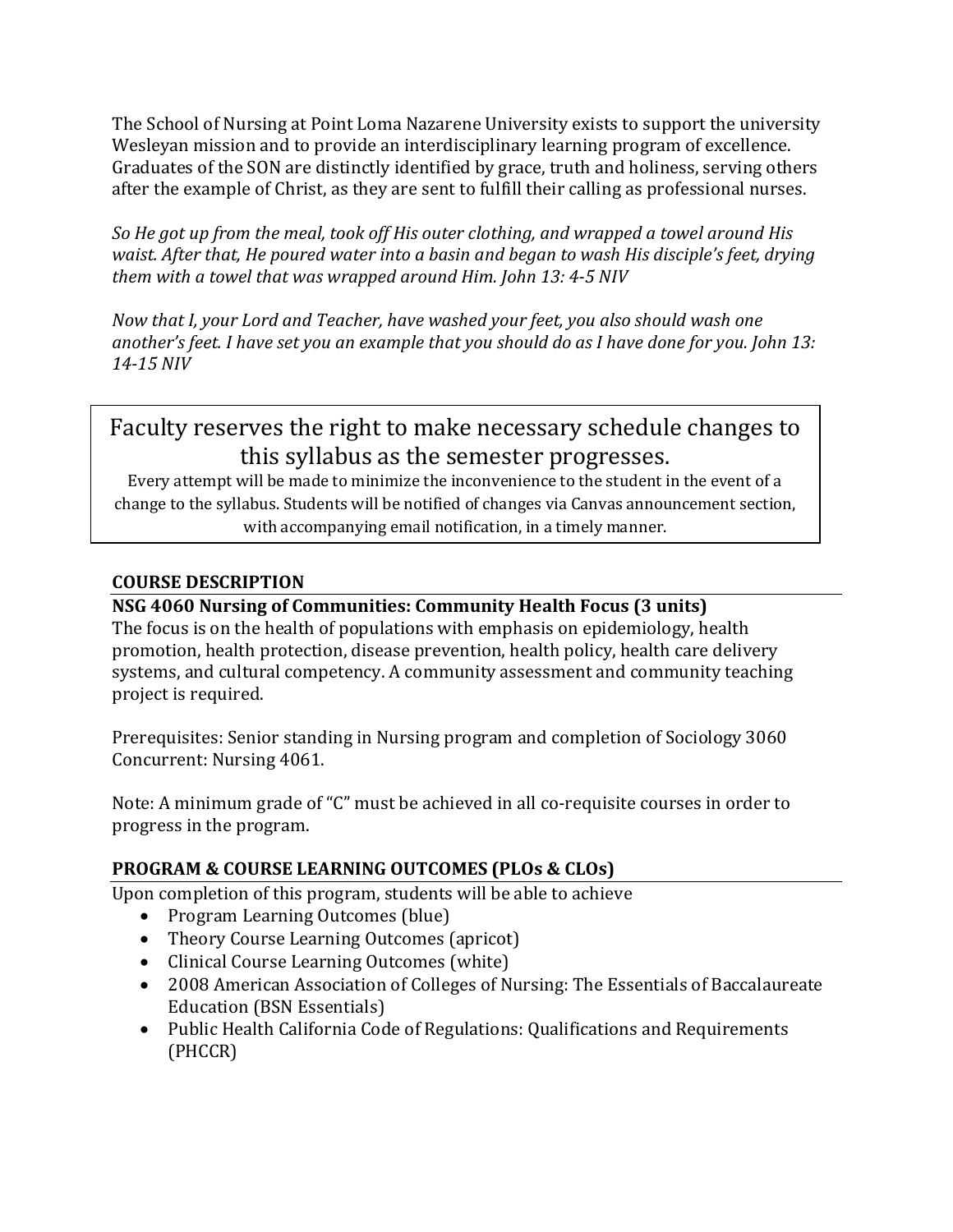| <b>School of Nursing</b><br><b>Program Values &amp; PLOs</b>                                         | NSG 4060: Nursing of Communities:<br><b>Community Health Focus</b>                     |  |  |  |
|------------------------------------------------------------------------------------------------------|----------------------------------------------------------------------------------------|--|--|--|
| I. INQUIRING Faithfully: Student will demonstrate knowledge, skill and behavior of                   |                                                                                        |  |  |  |
| the evidence-based practice of nursing which integrates growth in reasoning,                         |                                                                                        |  |  |  |
| analysis, decision-making and the application of theory with the goal of advocating                  |                                                                                        |  |  |  |
|                                                                                                      | for others and/or self. This includes holistic nursing skills and the nursing process. |  |  |  |
| A. Initiate dialogue regarding current practice to improve healthcare                                |                                                                                        |  |  |  |
| BSN Essentials II, III, IV, VI, IX                                                                   |                                                                                        |  |  |  |
| B. Demonstrate use of evidence-based practices as an advocate for self and others                    |                                                                                        |  |  |  |
| BSN Essentials III, IV, VI, IX                                                                       |                                                                                        |  |  |  |
| C. Promotes positive client outcomes using evidence-based data<br>BSN Essentials II, III, IV, VI, IX |                                                                                        |  |  |  |
| D. Provide holistic care by considering all of the client needs (e.g. physical,                      |                                                                                        |  |  |  |
| psychosocial,                                                                                        |                                                                                        |  |  |  |
| spiritual, environmental) including family in a multicultural community                              |                                                                                        |  |  |  |
| BSN Essentials I, III, IV, VI, VII, VIII, IX                                                         |                                                                                        |  |  |  |
| E. Engage in self-care practices that facilitates optimal care of clients                            |                                                                                        |  |  |  |
| BSN Essentials I, V, VI, IX                                                                          |                                                                                        |  |  |  |
| 1. Examine global, national and local concepts of the public health model and theories of            |                                                                                        |  |  |  |
| nursing                                                                                              |                                                                                        |  |  |  |
| PLOs I.B, I.D, II.B, III.E, IV.B, V.C                                                                |                                                                                        |  |  |  |
| PHCCR 1491-4: A-L<br>2. Utilize knowledge from previous nursing courses and public health science in |                                                                                        |  |  |  |
| providing                                                                                            |                                                                                        |  |  |  |
| care for community clients                                                                           |                                                                                        |  |  |  |
| PLOs I.B, II.B, III.A, IV.A, V.B, V.C                                                                |                                                                                        |  |  |  |
| PHCCR 1491-4: A-L                                                                                    |                                                                                        |  |  |  |
| 3. Utilize the social and ecological determinants of health to work effectively with diverse         |                                                                                        |  |  |  |
| individuals, families and groups                                                                     |                                                                                        |  |  |  |
| PLOs I.D, II.B, III.C, V.C                                                                           |                                                                                        |  |  |  |
| PHCCR 1491-4: A-L                                                                                    |                                                                                        |  |  |  |
| 4. Analyze diverse, cultural, ethnic and social backgrounds as sources of patient, family            |                                                                                        |  |  |  |
| and                                                                                                  |                                                                                        |  |  |  |
| community needs                                                                                      |                                                                                        |  |  |  |
| PLOs I.A, I.D, II.C, III.D, V.B, V.C<br>PHCCR 1491-4: A-L                                            |                                                                                        |  |  |  |
| 5. Discuss the ethical issues inherent in resource allocation strategies for community               |                                                                                        |  |  |  |
| health and well-being                                                                                |                                                                                        |  |  |  |
| PLOs I.D, II.C, III.C, V.C                                                                           |                                                                                        |  |  |  |
| PHCCR 1491-4: A-L                                                                                    |                                                                                        |  |  |  |
|                                                                                                      |                                                                                        |  |  |  |

| <b>School of Nursing</b>         | NSG 4060: Nursing of Communities: |  |
|----------------------------------|-----------------------------------|--|
| <b>Program Values &amp; PLOs</b> | <b>Community Health Focus</b>     |  |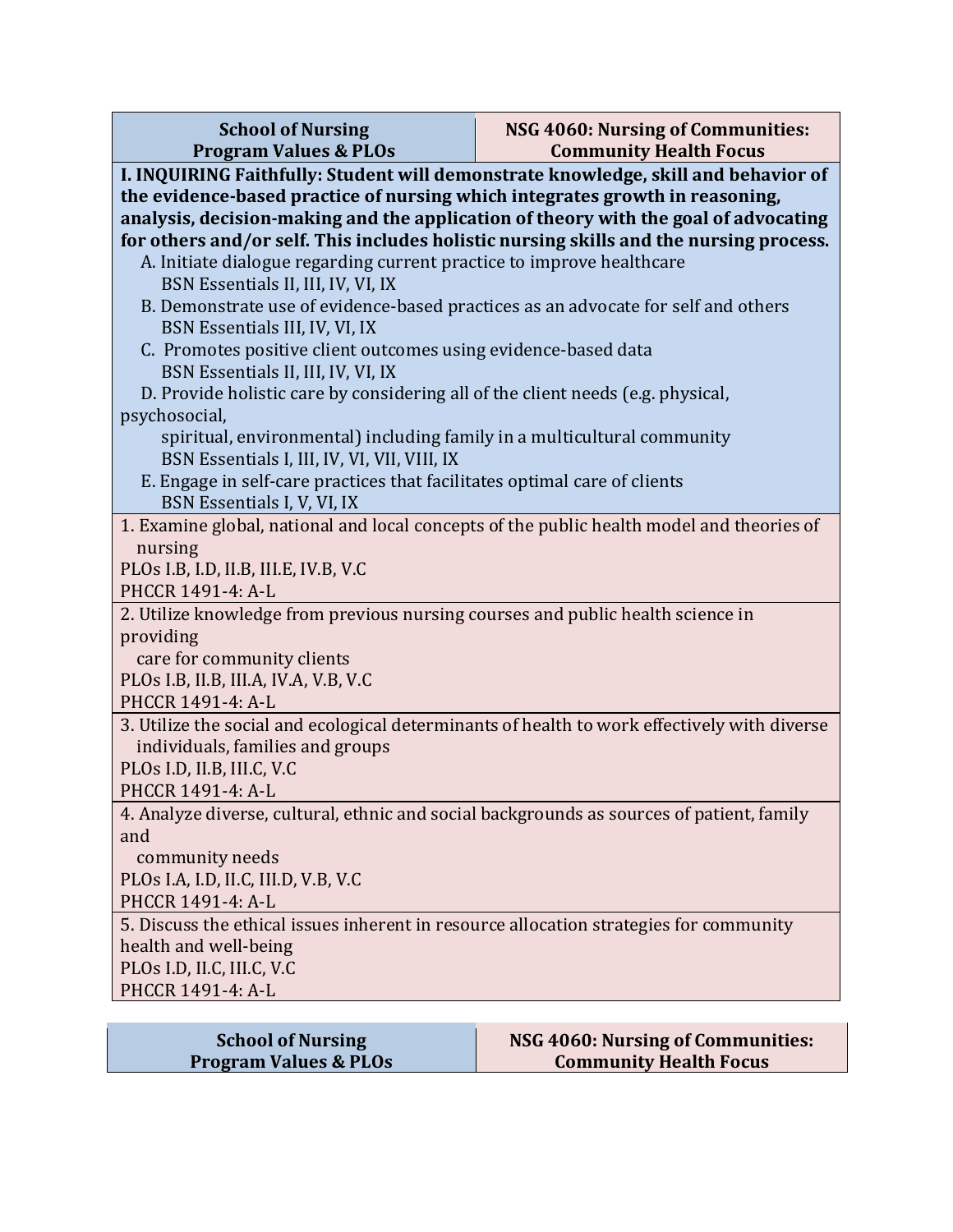**II. CARING Faithfully: The student will embrace a calling to the ministry of** compassionate care for all people in response to God's grace, which aims to foster **optimal health and bring comfort in suffering and death.** 

- A. Demonstrate compassionate care to all people while mirroring Christ's love for all BSN Essentials IV, VI, VII, IX
- B. Partner with the community to establish a trusting relationship BSN Essentials II.VI, VII, IX
- C. Demonstrate ethics and values consistent with the practice of professional nursing BSN Essentials V, VI, VII, VIII, IX
- 1. Prioritize physiological and psychosocial (including spiritual) assessment data that impact disease process of community clients

PLOs I.D, II.A, III.A, IV.B, V.B

PHCCR 1491-4: A-L

2. Examine strategies to empower community clients in all aspects of the healthcare process

PLOs I.C, I.D, II.B, III.A, III.C, IV.B, V.C

PHCCR 1491-4: A-L

3. Integrate ethical/legal standards of nursing practice into the community settings PLOs I.D, II.C, III.C, V.,

PHCCR 1491-4: A-L

| <b>School of Nursing</b>                                                                                                                                           | NSG 4060: Nursing of Communities: |  |
|--------------------------------------------------------------------------------------------------------------------------------------------------------------------|-----------------------------------|--|
| <b>Program Values &amp; PLOs</b>                                                                                                                                   | <b>Community Health Focus</b>     |  |
| III. COMMUNICATING Faithfully: The student will actively engage in the dynamic<br>tutana atina mno ocea that in intuenamental and intermeneral cuith the saal of a |                                   |  |

**interactive process that is intrapersonal and interpersonal with the goal of** advocating for others and/or self. This includes effective, culturally appropriate communication conveys information, thoughts, actions and feelings through the use **of verbal and nonverbal skills.**

- A. Engage in active listening to promote therapeutic relationships BSN Essentials II, III, IV, VI, VII, IX
- B. Demonstrate effective verbal and nonverbal communication skills to provide patient care

BSN Essentials II, III, IV, VI, VII, IX

C. Dialogues with members of the healthcare team, including the patient to facilitate positive patient outcomes

BSN Essentials II, III, IV, VI, VII, IX

- D. Advocate for patients/families and self BSN Essentials V, VI, VII
- E. Implements patient care while revering the diversity of patients, families and **Communities**

BSN Essentials II, III, V, VI, VII, IX

1. Assess teaching strategies that are appropriate and effective for individual clients, aggregates and communities

PLOs I.B, I.C, II.B, III.B, IV.C, V.C

PHCCR 1491-4: A-L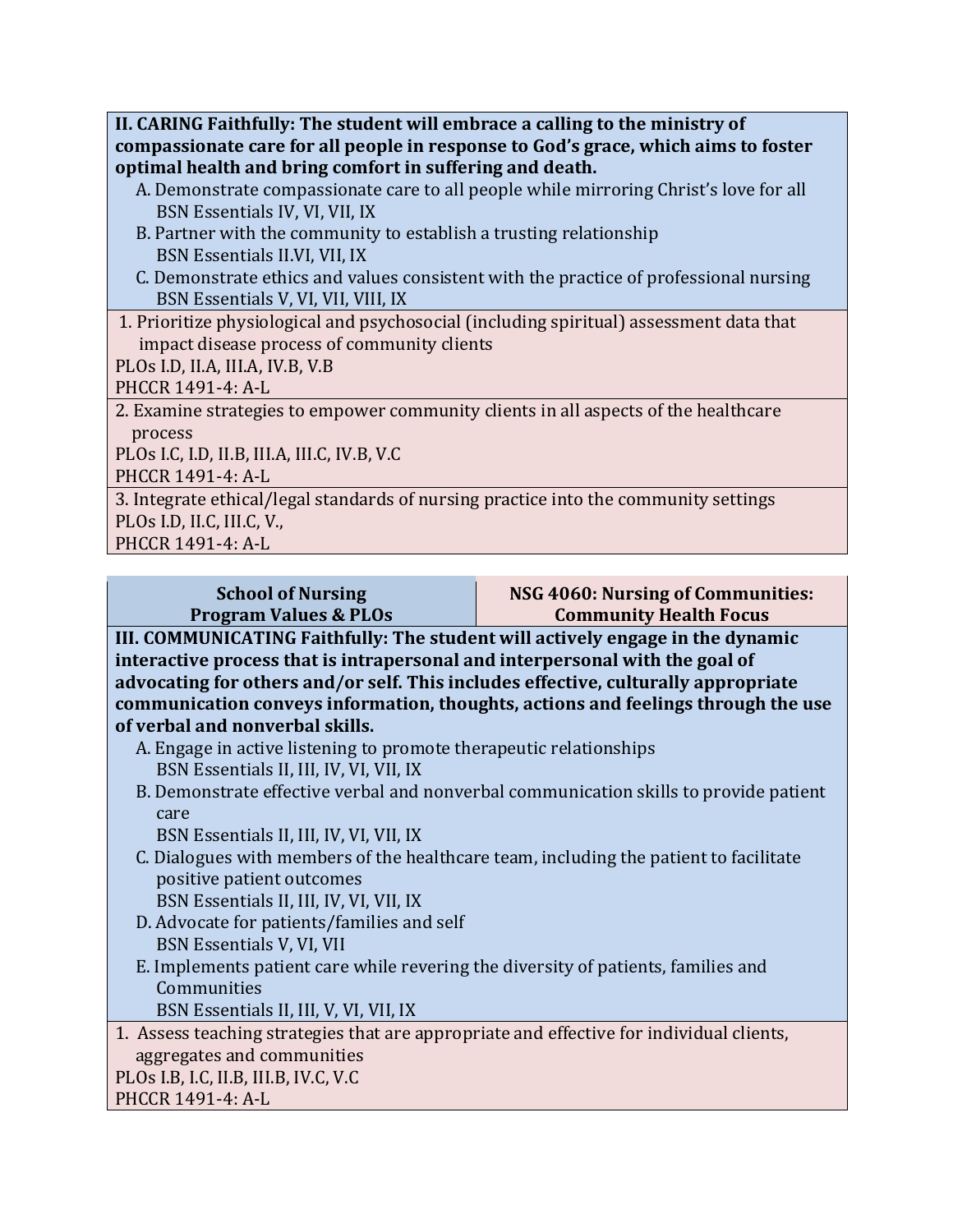2. Foster open communication among the healthcare team to improve client, family and public health outcomes PLOs I.D, II.A, III.A, IV.B, V.B

PHCCR 1491-4: A-L

3. Assess the health literacy of individuals, families, and groups served PLOs I.B, I.D, II.B, III.E, IV.B, V.C

PHCCR 1491-4: A-L

4. Advocate for clients to exercise their right to select, participate in, and evaluate health care

PLOs I.B, I.C, II.B, III.E, IV.B, V.C

PHCCR 1491-4: A-L

5. Collaborate with other disciplines in public health to develop, implement and evaluate models of interdisciplinary education to care for diverse populations

PLOs I.A, I.D, II.B, III.A, IV.B, V.A

PHCCR 1491-4: A-L

| <b>School of Nursing</b>         | NSG 4060: Nursing of Communities: |
|----------------------------------|-----------------------------------|
| <b>Program Values &amp; PLOs</b> | <b>Community Health Focus</b>     |
|                                  |                                   |

**IV. FOLLOWING Faithfully: Defined as claiming the challenge from Florence** Nightingale that nursing is a "divine imposed duty of ordinary work." The nursing **student will integrate the ordinary work by complying with and adhering to** regulatory and professional standards (e.g. ANA Code of Ethics, the California Board of Registered Nursing, Scope of Nursing Practice, SON Handbook). This includes taking responsibility, being accountable for all actions and treating others with respect and dignity.

- A. Engage in a professional practice environment that promotes nursing excellence BSN Essentials I, III, IV, V, VI, VII, VIII, IX
- B. Provides patient care within the boundaries designated by regulatory agencies, professional practices and ethical standards of a Christian nurse BSN Essentials II, VI, VI, VII, VIII, IX
- C. Avail self of learning opportunities to initiate the life-long learning process BSN Essentials III, IV, V, VI, VII, VIII, IX
- 1. Model principles of integrity, respect and concern for the well-being of self, clients and colleagues

PLOs I.D, I.E, II.A, III.D, V.A

PHCCR 1491-4: A-L

2. Promote public health through partnership with clients and agencies as a model of respect for the needs of others

PLOs I.B, I.D, II.B, III.E, IV.B, V.C

PHCCR 1491-4: A-L

3. Appraise major issues shaping current public health nursing practice

PLOs I.B, I.C, III.D, IV.A

PHCCR 1491-4: A-L

4. Critique the role and influence of context, culture, gender and development on interpersonal interaction and teaching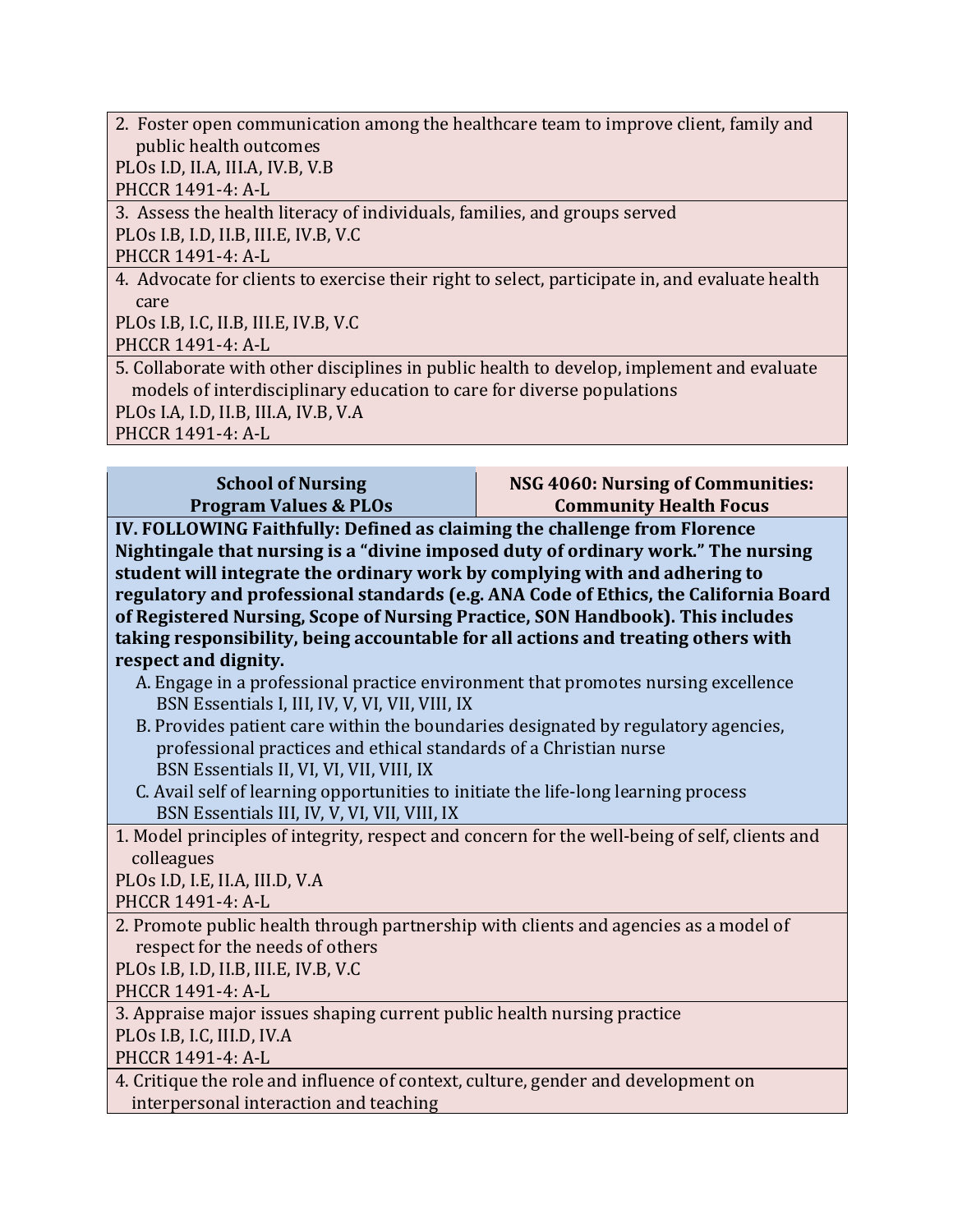| <b>School of Nursing</b><br><b>Program Values &amp; PLOs</b>                                                                                                                                                                                                                                                                                                                                                                              | NSG 4060: Nursing of Communities:<br><b>Community Health Focus</b> |  |  |
|-------------------------------------------------------------------------------------------------------------------------------------------------------------------------------------------------------------------------------------------------------------------------------------------------------------------------------------------------------------------------------------------------------------------------------------------|--------------------------------------------------------------------|--|--|
| V. LEADING Faithfully: The student will incorporate a foundational relationship with<br>Christ and others and embrace a willingness to serve others in the midst of life<br>circumstances (e.g., illness, injustice, poverty). The student will role-model the need<br>for "Sabbath Rest" as a means of personal renewal, and true care of the self, so that<br>service to others is optimally achieved. The student will incorporate the |                                                                    |  |  |
| characteristics of a servant leader including: humility, courage, forgiveness,                                                                                                                                                                                                                                                                                                                                                            |                                                                    |  |  |
| discernment.<br>A. Provide graceful service through compassionate response to others' needs<br>BSN Essentials II, IV, VI, VII, VIII, IX                                                                                                                                                                                                                                                                                                   |                                                                    |  |  |
| B. Demonstrate the principles of a servant leader as a reflection of Christ's love<br>BSN Essentials II, IV, V, VI, VII, VIII, IX                                                                                                                                                                                                                                                                                                         |                                                                    |  |  |
| C. Exhibits patient advocacy that reflects sensitivity to diversity in a holistic manner.<br>BSN Essentials II, IV, V, VI, VII, VIII, IX                                                                                                                                                                                                                                                                                                  |                                                                    |  |  |
| 1. Analyze the influence of own value system related to the impact community client care<br>PLOs I.D, II.A, III.D, V.B<br>PHCCR 1491-4: A-L                                                                                                                                                                                                                                                                                               |                                                                    |  |  |
| 2. Discriminate community resources for children and families as a function of service<br>PLOs I.C, II.B, III.E, IV.B, V.C<br>PHCCR 1491-4: A-L                                                                                                                                                                                                                                                                                           |                                                                    |  |  |
| 3. Justify the role that leading faithfully has in community/public health nursing<br>PLOs I.D, I.E, II.B, III.C, V.A<br>PHCCR 1491-4: A-L                                                                                                                                                                                                                                                                                                |                                                                    |  |  |
| 4. Demonstrate the concepts of equity and social justice in the context of health, health<br>disparities, and the social determinants of health<br>PLOs I.C, I.D, II.C, II.D, III.C, III.E, IV.B, V.C<br>PHCCR 1491-4: A-L                                                                                                                                                                                                                |                                                                    |  |  |
|                                                                                                                                                                                                                                                                                                                                                                                                                                           |                                                                    |  |  |

# **COURSE CONTENT OUTLINE (Topic Outline)**

| Module       | Content                                                                                                                                                                                                                            | <b>PHCCR</b><br>1491  |
|--------------|------------------------------------------------------------------------------------------------------------------------------------------------------------------------------------------------------------------------------------|-----------------------|
| 1            | <b>Foundations of Public Health Nursing</b><br>Introduction to public health<br>Introduction to public health nursing<br>Nursing in the community<br>Community assessment<br>Social determinants of health<br>Levels of prevention | 4A, 4C, 4D,<br>4G, 4H |
| $\mathbf{2}$ | <b>Public Health Science of Disease</b><br>Communicable diseases                                                                                                                                                                   | 4B, 4C, 4E,<br>4G     |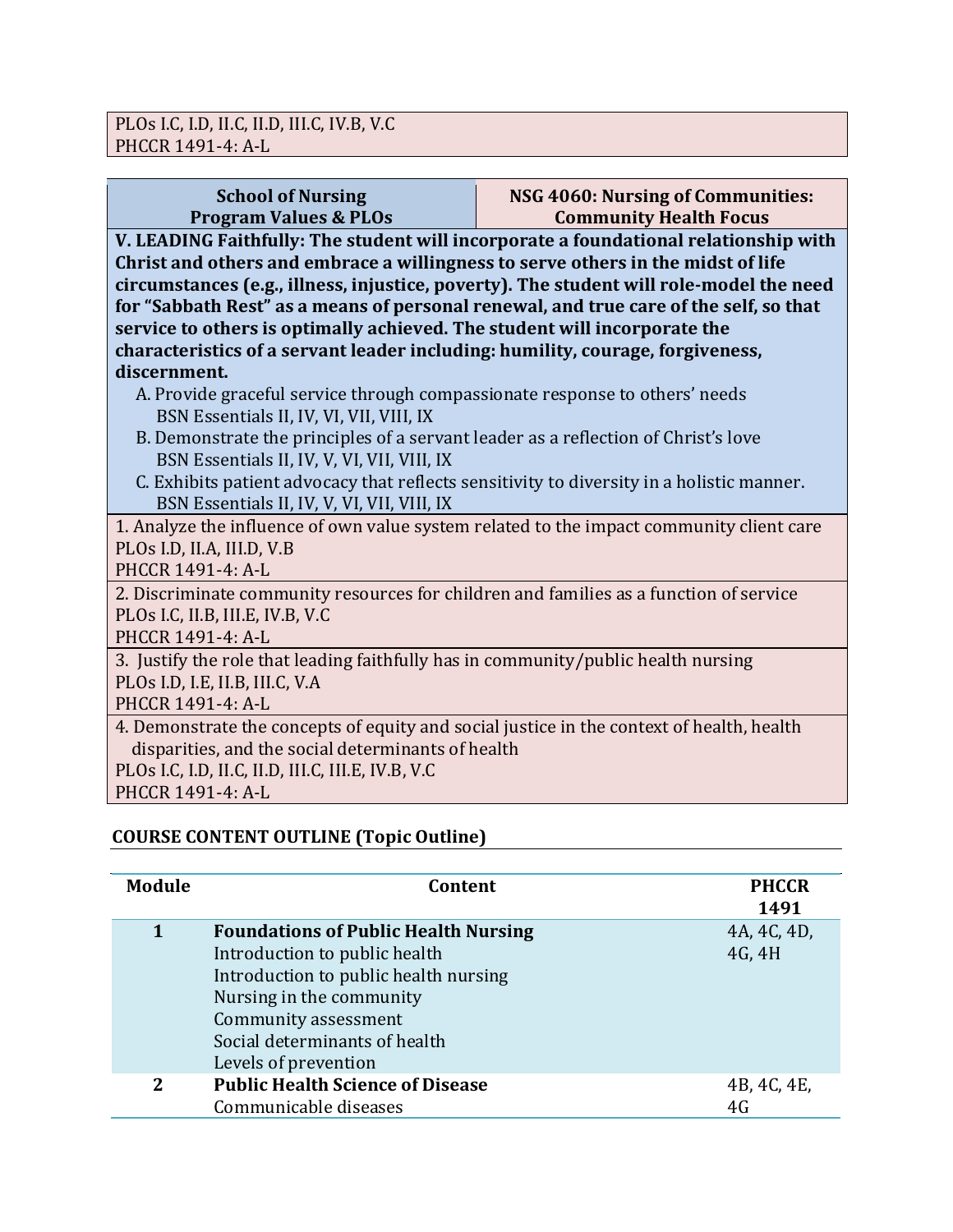|   | Epidemiology                                                                                                                                           |                                                 |
|---|--------------------------------------------------------------------------------------------------------------------------------------------------------|-------------------------------------------------|
|   | Sexually transmitted infections                                                                                                                        |                                                 |
| 3 | <b>Vulnerable Populations</b><br>Homelessness<br>Refugee health<br>Human trafficking<br>Family violence<br>Gender & sexuality<br><b>Family nursing</b> | 4A, 4B, 4C,<br>4D, 4F, 4G,<br>4H, 4J, 4K        |
| 4 | The System of Healthcare<br>US healthcare system<br>Healthcare around the world<br>Health policy & ethics<br>Health education                          | 4B, 4C, 4D,<br>4F, 4G, 4H,<br>4I, 4K            |
| 5 | The World Around Us<br>Environmental health<br>Disaster management<br>Global health<br>Health disparities & health equity<br>Chronic diseases          | 4A, 4B, 4C,<br>4D, 4E, 4F,<br>4G, 4H, 4K,<br>4L |

#### **FINAL EXAMINATION POLICY**

Successful completion of this class requires taking the final examination **on its scheduled** day. The final examination schedule is posted on the **Class Schedules** site. No requests for early examinations or alternative days will be approved.

#### **PLNU COPYRIGHT POLICY**

Point Loma Nazarene University, as a non-profit educational institution, is entitled by law to use materials protected by the US Copyright Act for classroom education. Any use of those materials outside the class may violate the law.

# **PLNU ACADEMIC HONESTY POLICY**

Students should demonstrate academic honesty by doing original work and by giving appropriate credit to the ideas of others. Academic dishonesty is the act of presenting information, ideas, and/or concepts as one's own when in reality they are the results of another person's creativity and effort. A faculty member who believes a situation involving academic dishonesty has been detected may assign a failing grade for that assignment or examination, or, depending on the seriousness of the offense, for the course. Faculty should follow and students may appeal using the procedure in the university Catalog. See Academic Policies for definitions of kinds of academic dishonesty and for further policy information.

# **PLNU ACADEMIC ACCOMMODATIONS POLICY**

If you have a diagnosed disability, please contact PLNU's Disability Resource Center (DRC) within the first two weeks of class to demonstrate need and to register for accommodation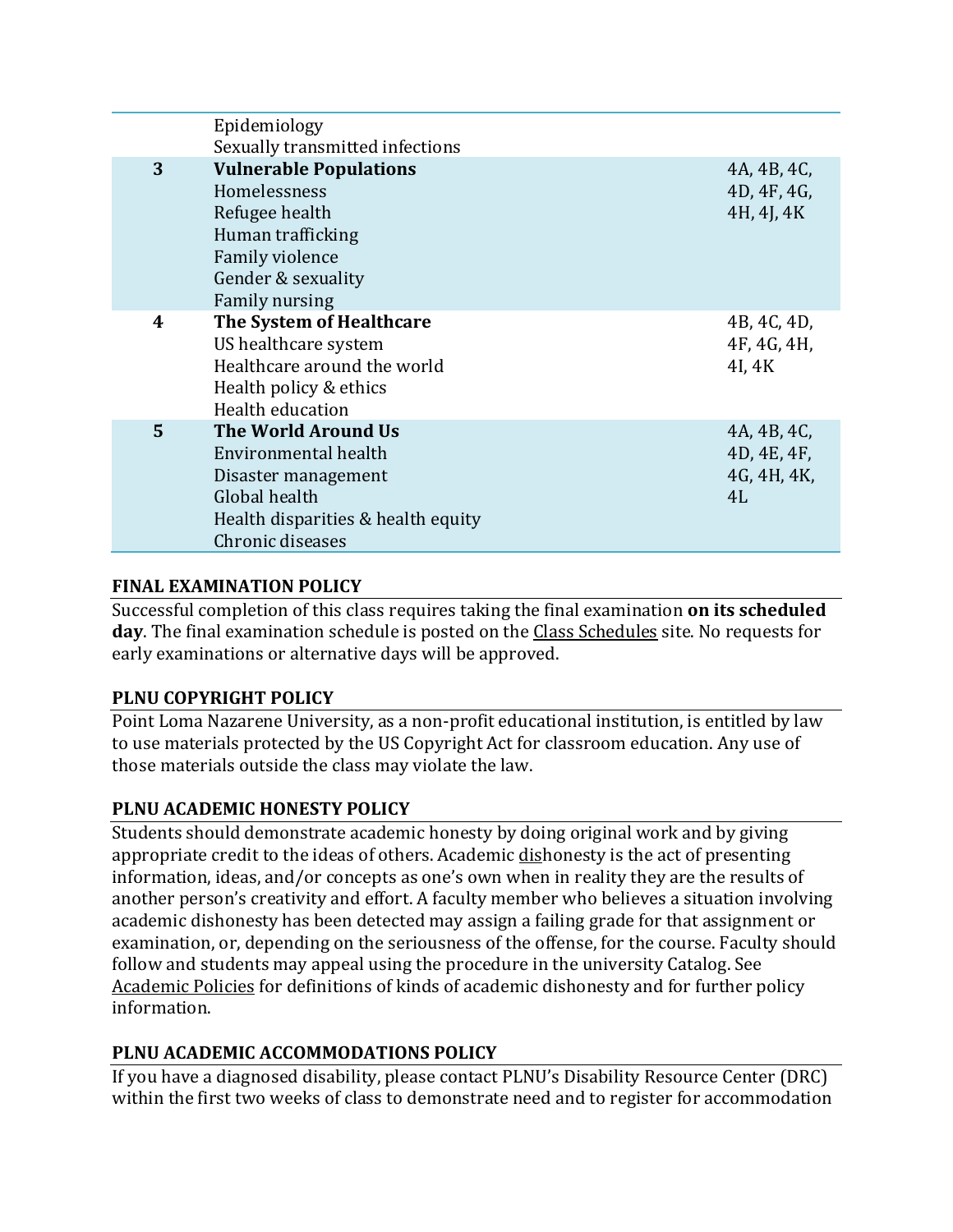by phone at 619-849-2486 or by e-mail at DRC@pointloma.edu. See Disability Resource Center for additional information.

# **PLNU ATTENDANCE AND PARTICIPATION POLICY**

Class attendance and participation is directly correlated to academic achievement. Therefore, it is expected that students will attend class and engage fully in each class session. However, life does happen, and the reality is that you might have to miss class for an emergency operation, death in the family, or some other calamity. Therefore, you are allowed 2 absences without penalty. For each absence above 2 absences you will lose 5 **points from your course grade.** This may not seem like a large amount, but it almost always results in a significant lowering of your grade according to the grading policy.

The only excused absence occurs when you miss class due to a college-sponsored activity (approved in writing by the Academic Dean). Excused absences for serious illness  $(h\alpha)$  (hospitalization) and other calamities are up to the discretion of the professor. According to university policy, if the student is absent from more than 10 percent of class meetings (3 **classes**), the faculty member can file a written report which may result in de-enrollment. If the absences exceed 20 percent (6 classes), the student may be de-enrolled without notice until the university drop date or, after that date, receive the appropriate grade for their work and participation. See Academic Policies in the Undergraduate Academic Catalog.

# **STATE AUTHORIZATION**

State authorization is a formal determination by a state that Point Loma Nazarene University is approved to conduct activities regulated by that state. In certain states outside California, Point Loma Nazarene University is not authorized to enroll online (distance education) students. If a student moves to another state after admission to the program and/or enrollment in an online course, continuation within the program and/or course will depend on whether Point Loma Nazarene University is authorized to offer distance education courses in that state. It is the student's responsibility to notify the institution of any change in his or her physical location. Refer to the map using the below link to view which states allow online (distance education) outside of California. https://www.pointloma.edu/offices/office-institutional-effectivenessresearch/disclosures

# **SCHOOL OF NURSING PROFESSIONAL STANDARDS**

Students are required to adhere to professional standards while students at PLNU. The nursing department had developed these standards to provide clarification of expected professional behaviors.

- 1. Presenting yourself professionally in interactions with all persons
- 2. Behaving with honesty and ethics
- 3. Respectful communication techniques
- 4. Being proactive versus reactive
- 5. Accepting accountability for one's own actions
- 6. Being prepared and punctual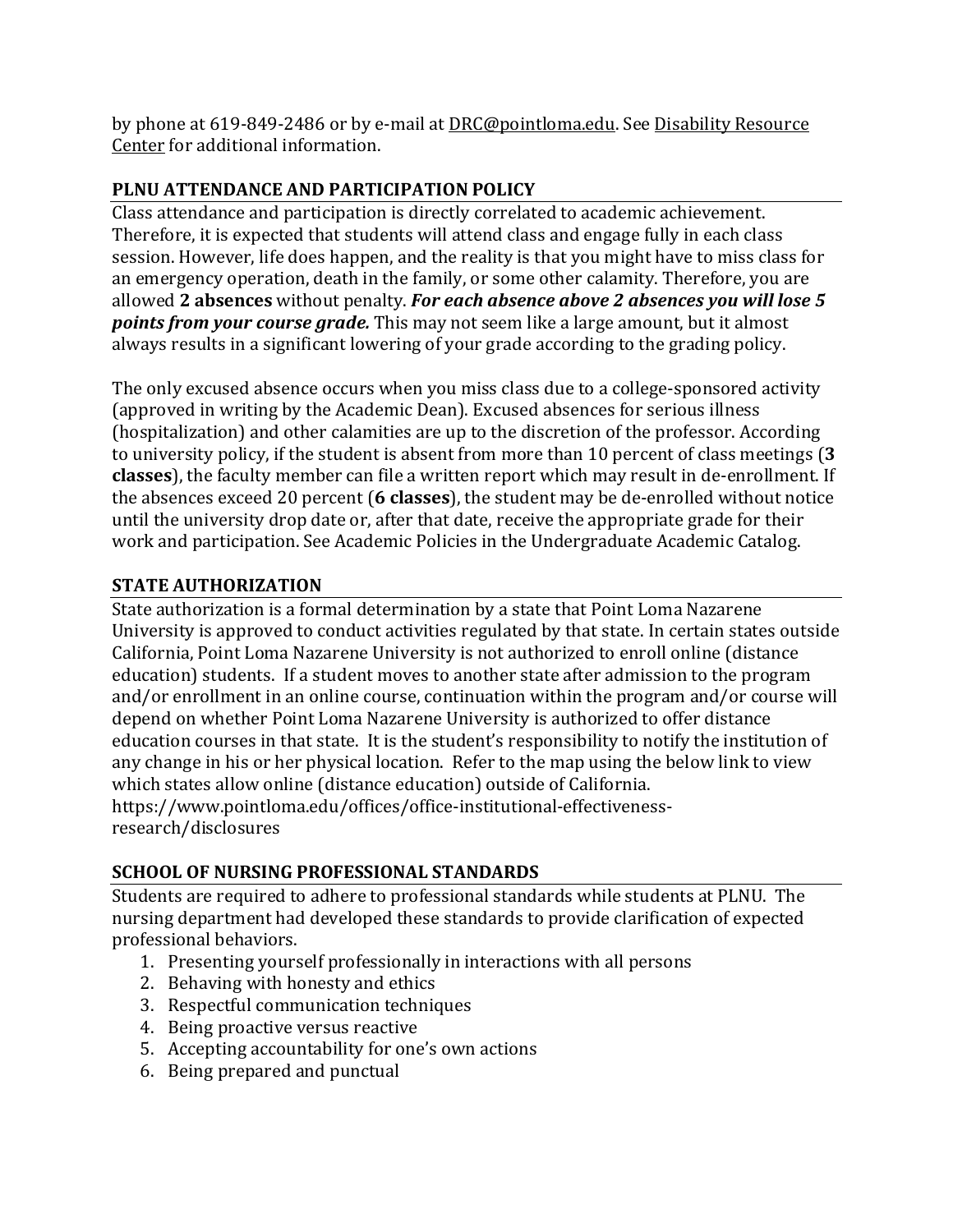#### **Additional Guidelines**

Social networking sites are a great way to connect with many others. These sites can be used to your disadvantage and all persons are advised to employ professional standards on these sites. A general rule would be if what you have posted does not enhance your professional image then it probably needs to be reviewed.

Speaking negatively, relating stories or presenting a biased viewpoint about any class, instructor or other student that is not supportive of the individual involved and can be perceived as incivility. Disagreements are a part of life- but should be worked through in a private manner. Questioning the integrity of a persons' character is disrespectful. Each person is responsible and accountable for their words and actions.

Plagiarism or cheating in any class (nursing or non-nursing) will have consequences within the School of Nursing. Disciplinary action will be at the discretion of the instructor and/or Dean of the School of Nursing and may include assignment/class failure and possible dismissal from the program.

# **ELECTRONIC DEVICES POLICY**

A student's classroom contribution is vital to the academic environment at Point Loma. Classroom contribution is more than just asking thoughtful questions, it also involves respectful attention to what others are saying. This is not only good because what is being said might be on a test, but it is also just a common courtesy. Although it does not need to be said to most college students, texting or playing on one's phone detracts from the classroom environment. In this class students are not permitted to use their laptop *computers, cell phones, or other electronic devices during class, unless instructed to do* so by the professor.

#### **GRADING POLICIES**

| $\bullet$ |               |                             | <b>Grading Scale</b> to be used for all exams and final course grades: |
|-----------|---------------|-----------------------------|------------------------------------------------------------------------|
|           | 93-100%       | $=$                         | A                                                                      |
|           | $90 - 92\% =$ |                             | A-                                                                     |
|           | $87 - 89\% =$ |                             | $B+$                                                                   |
|           | $84 - 86\%$   | $\mathcal{L} = \mathcal{L}$ | B                                                                      |
|           | $81 - 83%$    | and the state of the        | $B-$                                                                   |
|           | $78 - 80\% =$ |                             | $C+$                                                                   |
|           | *75 – 77%     | $\mathbf{r} = \mathbf{r}$   |                                                                        |
|           | $73 - 74\%$   | $\sim$ $\sim$ $\approx$     | $C-$                                                                   |
|           | $71 - 72%$    | $\mathcal{L} = \mathcal{L}$ | D+                                                                     |
|           | $68 - 70\%$   | $\sim$ $\approx$            | D                                                                      |
|           | Below 68%     | $=$                         | F                                                                      |
|           |               |                             |                                                                        |

- All assigned course work must be completed to receive a final course grade and progress in the program.
- $\bullet$  All assignments are to be submitted as specified by faculty, including assignments posted in *Canvas* or completed in practicum.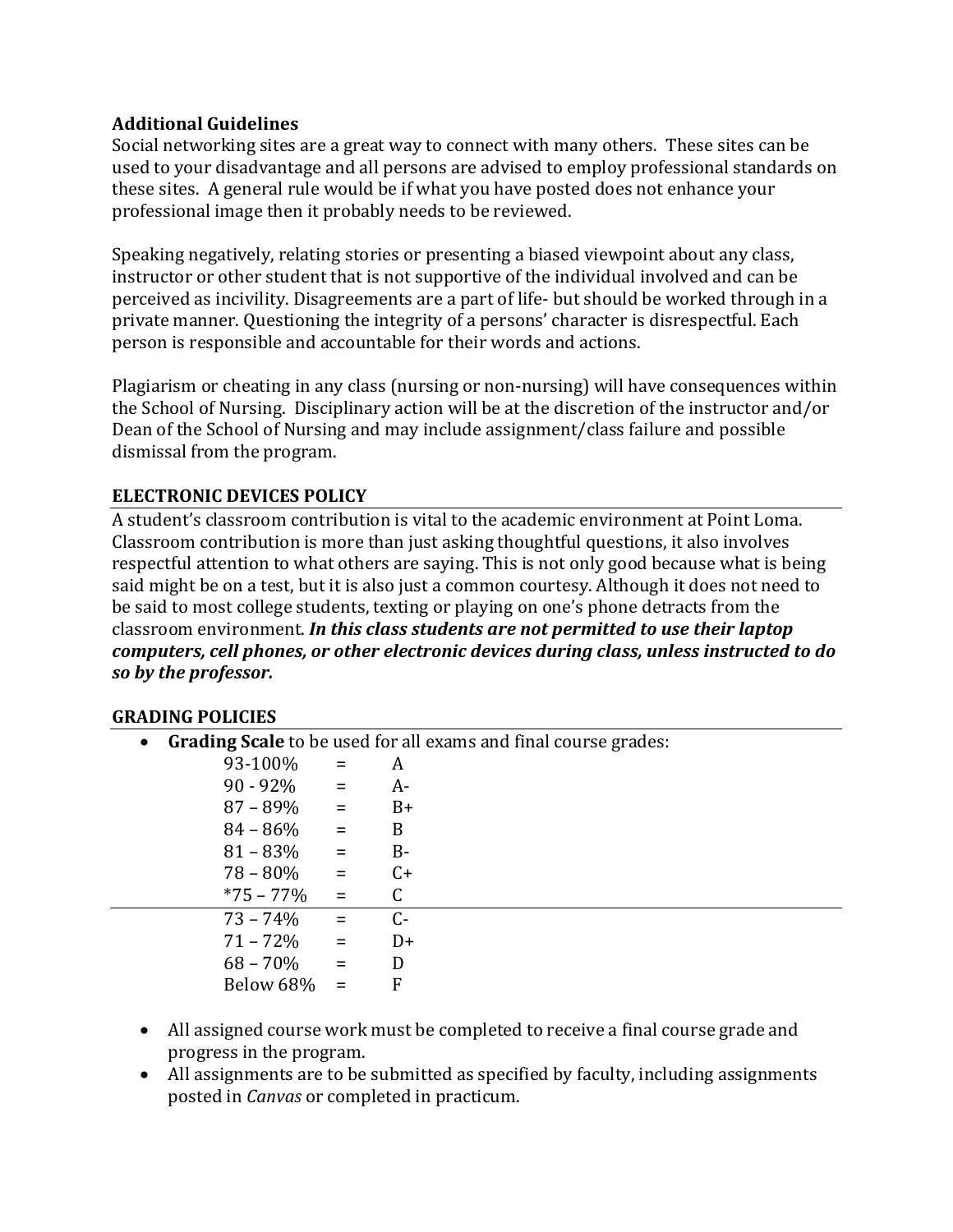- In order to receive a passing grade in the course, the student must achieve a cumulative average of 75% on all tests. Grades/points will not be rounded. For example:  $80.5\%$  does not round to  $81\%$  resulting in a grade of C+ instead of a B-. A grade of less than a "C" (Below  $75\%$ ) prohibits the student from continuing in the nursing program until the course is repeated with a satisfactory grade of  $\geq$  C.
- A grade of at least a "C" in each nursing theory, prerequisite, and/or co requisite course is required in order to progress to the next course or level. The nursing theory and related clinical courses must be taken concurrently and the student must receive a passing grade of "Credit" in the clinical course in order to progress to the next course or level.
- Throughout the curriculum (whether nursing or non-nursing) students may repeat one course. With the need for a second repeat of any nursing course the student will be dismissed from the nursing program.
- Students in all SON programs must earn a passing grade (i.e. 75% undergraduate, 81% graduate), for a course's signature assignment, in order to pass a course.

# **COURSE-SPECIFIC POLICIES**

- Personal note: I am humbled and honored to be your instructor this semester. *Please know that I am committed not only to your learning experience, but also* to your personal wellbeing. I am here for you!
- Class attendance and participation is vital to the learning process and success of the course; therefore, it is an expectation that all students will be present and participate in class discussion on a consistent basis. These discussions will be based on the assigned reading with integration of clinical examples from the student's practice.
- All assignments are expected to be submitted by the due date posted in Canvas. However, life happens. If you need an extension, you must contact me before the assignment deadline and we will discuss an extension of the due date. Otherwise, late submissions are deducted 10% per day that they are late.
- Students must be present for the signature assignment presentations in order to earn any credit/points for the entire assignment.
- Students are not allowed to make up quizzes for any reason. However, the lowest quiz score of each student will be dropped at the end of the semester.

# **LEARNING STRATEGIES**

Lecture, online assignments, discussion boards, class discussions, case studies, student presentations, group work.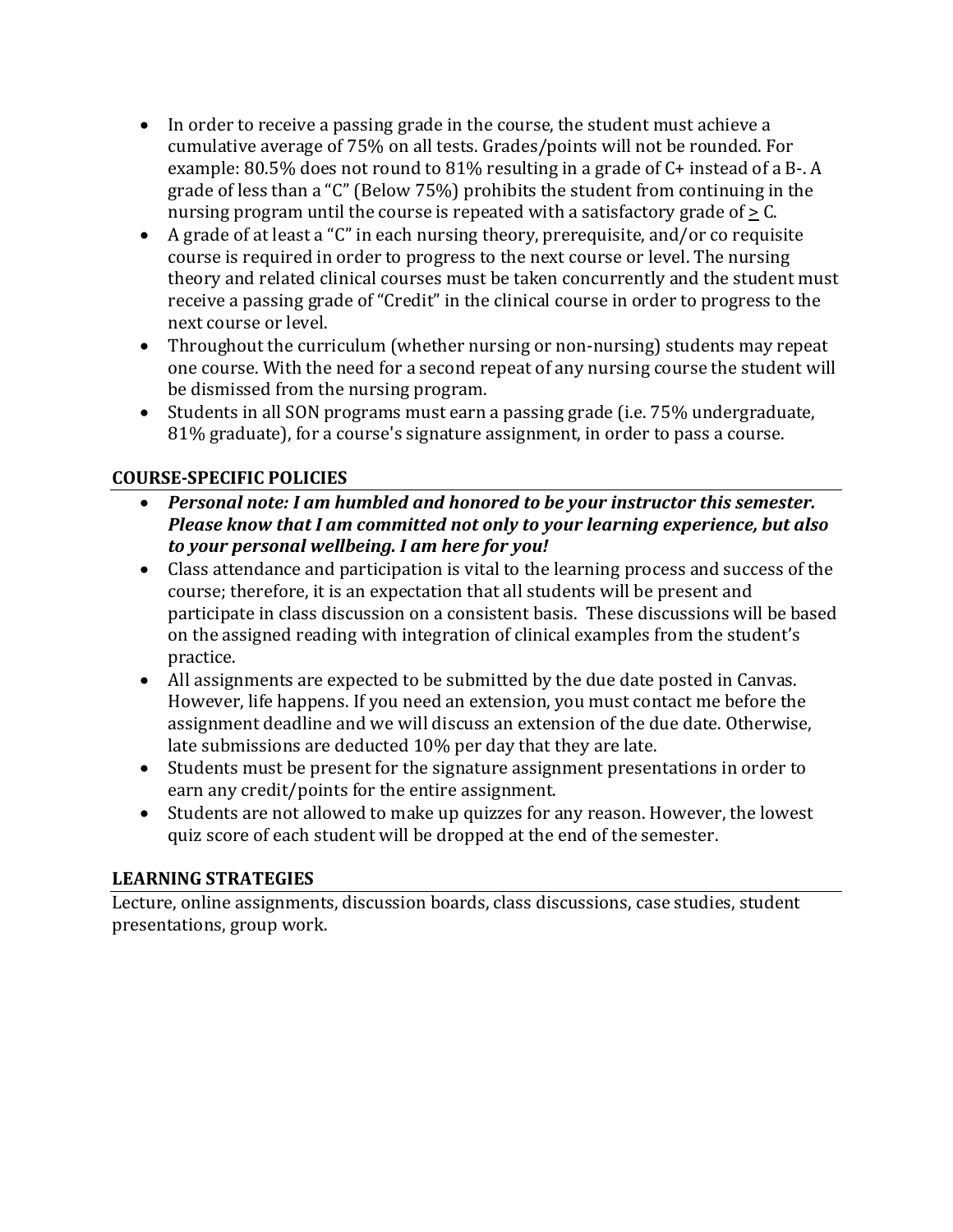#### **METHODS OF ASSESSMENT & EVALUATION**

|                                  | <b>Assignment</b>                       | <b>Number x Points</b>                | <b>Total</b> |
|----------------------------------|-----------------------------------------|---------------------------------------|--------------|
|                                  | Exams                                   | 3 x 100                               | 300          |
|                                  | ATI practice tests, proctored exam &    | See ATI policy                        | 40           |
|                                  | remediation: RN comprehensive predictor | below                                 |              |
| <b>TESTING</b>                   | Individual & team quizzes               | $10 \times 10$                        | 100          |
|                                  | ATI practice tests: Community health    | $2 \times 10$                         | 20           |
|                                  |                                         | <b>Total Testing Points = 460</b>     |              |
|                                  | Health promotion project (group)        | 1 x 100                               | 100          |
|                                  | Public health now! paper & presentation | 1 x 70                                | 70           |
|                                  | Glass Castle discussion boards          | 4 x 10                                | 40           |
| NON-<br>TESTING                  | Peer evaluations                        | $1 \times 10$                         | 10           |
|                                  |                                         | <b>Total Non-Testing Points = 220</b> |              |
| <b>TOTAL COURSE POINTS = 680</b> |                                         |                                       |              |

#### **ASSESSMENT OF STUDENT LEARNING OUTCOMES**

The School of Nursing (SON) conducts ongoing program assessment. All required courses in the SON assess and grade the Signature Assignment(s) using either Livetext or Portfolium.

#### <<*PH Now! Paper* & *Group Health Promotion Project*>>

The student may use their Livetext or Portfolium account to include additional activities that contribute to their professional development (jobs, clubs, awards, volunteer experience, required leadership attendance, etc.). However, these items are not required.

#### **REQUIRED LEARNING RESOURCES**

#### **Readings:**

- American Psychological Association. (2010). *Publication Manual of the American Psychological Association* (6<sup>th</sup> ed.). Washington, D.C.: Author. ISBN: 978-1-4338-0561-5
- Walls, J. (2005). *The glass castle*. New York: Scribner. ISBN: 978-0-7432-4753
- Additional journal articles, websites, and videos as assigned in daily lesson plans.

# **Other materials:**

• Students are required to purchase the printing of their scholarly poster as the culmination of their group health promotion project. The poster is intended to serve as a presentation tool in class, as well as a health promotion tool at the students' clinical site.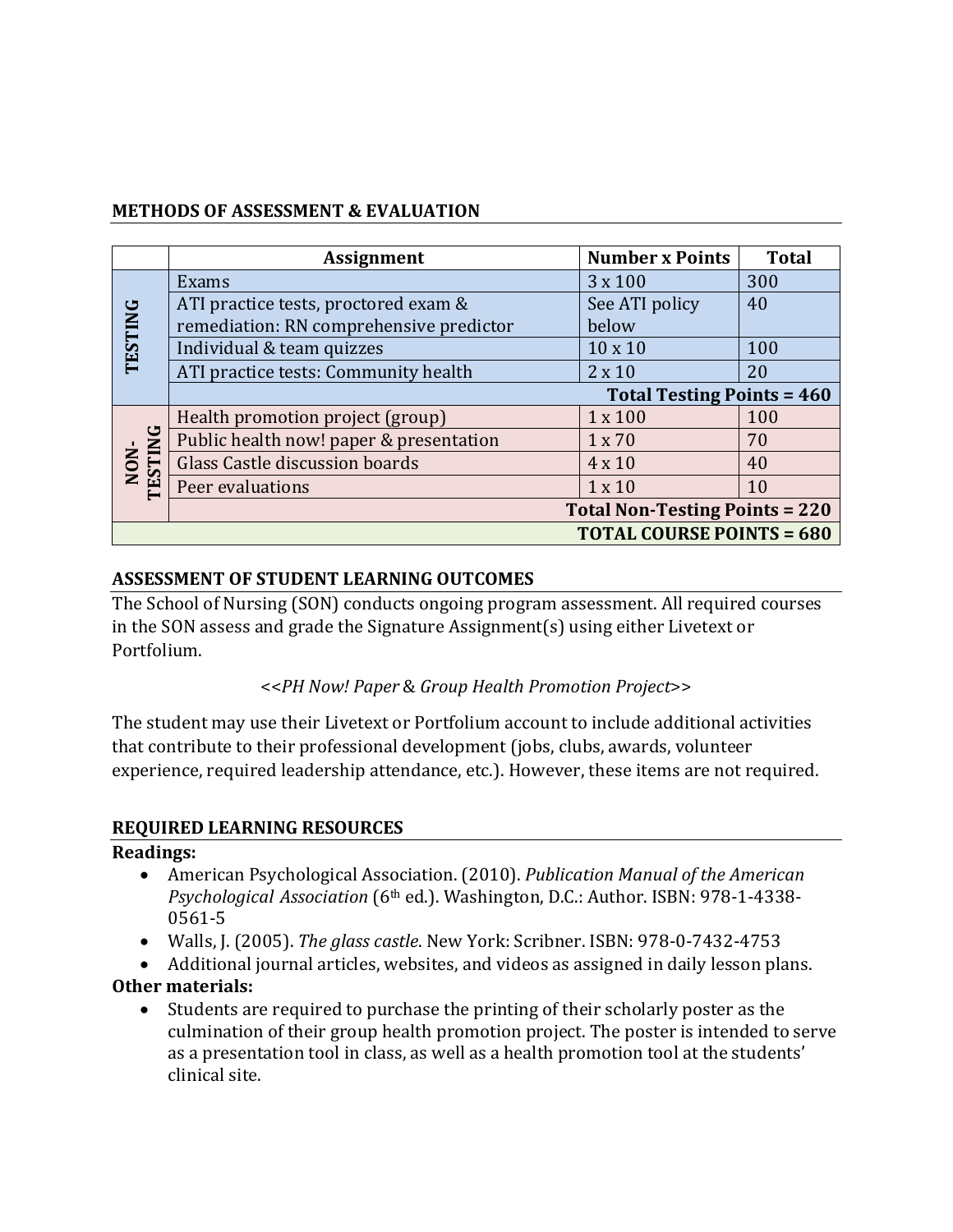#### **PLNU SON ATI ASSESSMENT AND REVIEW POLICY**

What does ATI offer?

- Assessment Technologies Institute (ATI) offers an assessment driven comprehensive review program designed to enhance student NCLEX® success.
- The comprehensive ATI review program offers multiple assessment and remediation activities. These include assessment indicators for academic success, critical thinking, and learning styles. Additionally, online tutorials, online practice tests, and proctored tests are provided and span major content areas in nursing. These ATI tools, in combination with the nursing program content, assist students to prepare effectively, helping to increase their confidence and familiarity with nursing content.
- ATI Orientation resources such as the ATI Plan can be accessed from "My ATI" tab. It is highly recommended that you spend time navigating through these orientation materials.

# **Review Modules/eBooks:**

ATI provides Review Modules in eBook formats that include written and video materials in key content areas. Students are encouraged to use these modules to supplement course work and reading. Instructors may assign chapter reading either during a given course and/or as part of active learning/remediation following assessments.

#### **Tutorials:**

ATI offers unique Tutorials that are designed to teach nursing students how to think like a nurse, how to take a nursing assessment, and how to make sound clinical decisions. Nurse Logic is an excellent way to learn the basics of how nurses think and make decisions. Learning System offers practice tests in specific nursing content areas that allow student to apply the valuable learning tools from Nurse Logic. Features such as a Hint Button, a Talking Glossary, and a Critical Thinking Guide are embedded throughout the Learning System tests to help students gain an understanding of the content.

#### **Assessments:**

There are practice assessments available for students as well as standardized proctored assessments that may be scheduled during courses. These assessments will help the student to identify what they know as well as areas requiring remediation called Topics to Review. 

# **Focused Reviews/Active Learning/Remediation:**

Active Learning/Remediation is a process of reviewing content in an area that was not learned or not fully understood (as determined on an ATI assessment). Remediation tools are intended to help the student review important information to be successful in courses and on the NCLEX®. The student's individual assessment report will contain a listing of the Topics to Review. It's highly recommended to remediate using the Focused Review after completion of any practice/proctored tests, which contains links to ATI eBooks, media clips, and active learning templates.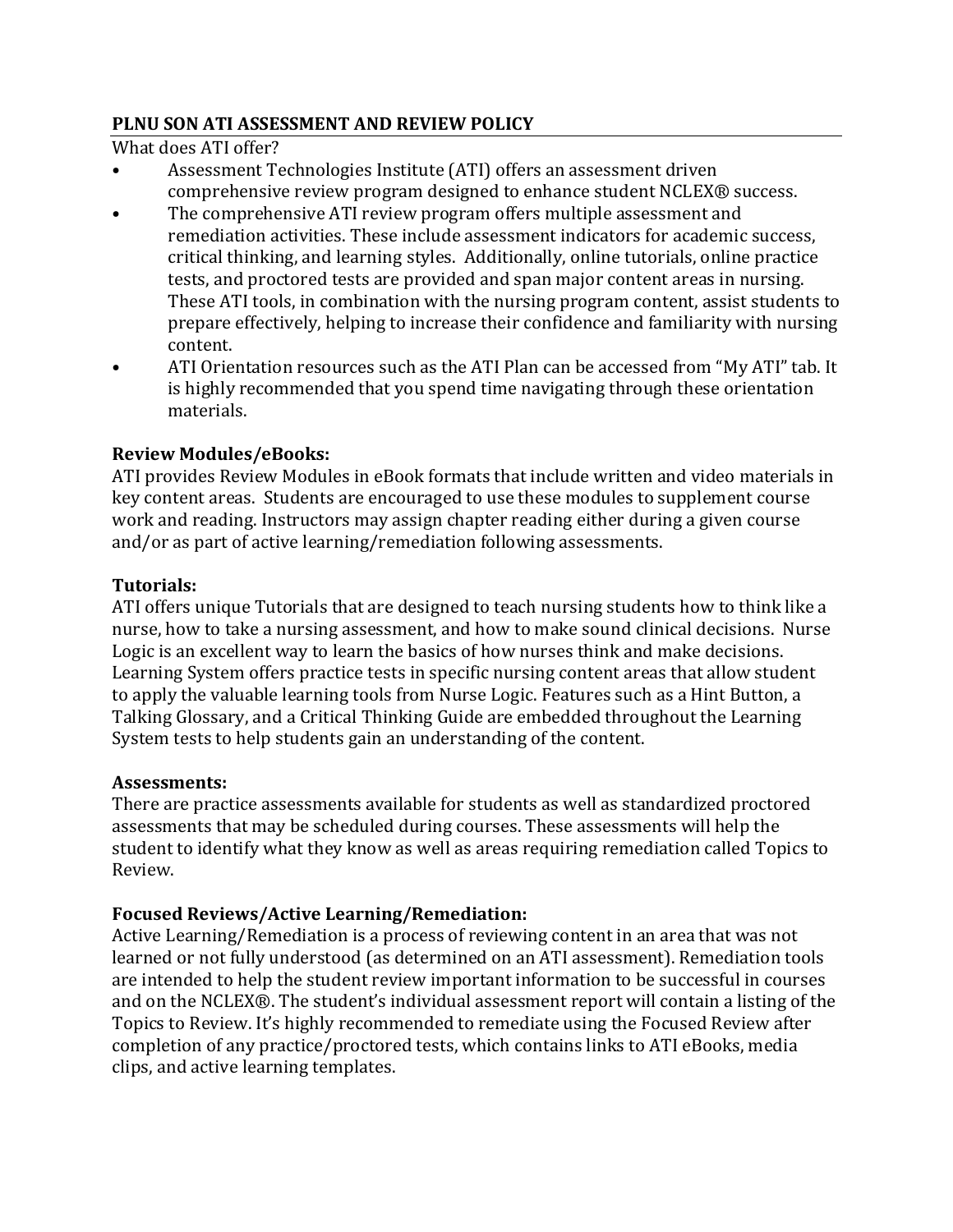The instructor has online access to detailed information about the timing and duration of time spent in assessments, focused reviews, and tutorials by each student. Students can provide documentation that required ATI work was completed using the "My Transcript" feature under "My Results" of the ATI Student Home Page or by submitting written Remediation Templates as required.

# **SON Policy:**

- 1. All nursing students will actively use ATI as part of their preparation for class and taking NCLEX upon graduation.
- 2. ATI is an important contribution to the testing grade for the course. Significant study is required to meet the required benchmark for an A-level grade. See your class grading policies for the value of ATI in the course.
- 3. Students will complete both a Practice A and Practice B Assessment and will complete the prescribed remediation for those practice assessments.
- 4. Students will complete a Proctored Assessment toward the end of the semester and will complete prescribed remediation (except Community Health) for that assessment.
- 5. Students will engage in prescribed remediation for a) each practice assessment and b) the proctored assessment by following these steps:
	- a. The student will print a detailed list of Topics for Review (provided by ATI for the assessment taken). The student's name must be on the topic report.
	- b. For EACH topic to be reviewed, the student will summarize three key points. This can be in a bullet or sentence format. Single word summaries or brief phrases are not sufficient. It should be in such a format such that the student can use this remediation as a meaningful future study tool (e.g. NCLEX preparation). Faculty will determine whether remediation is acceptable to achieve the points associated with its submission.
	- c. In addition to item 5b above, the student will complete **EITHER** an ATI Active Learning Template  $OR$  a detailed concept map for three of the Topics for Review. Here's an EXAMPLE:

#### **Remediation EXAMPLE**

Student takes a Practice test and has 25 "Topics for Review" then follows these three steps:

- 1. The student will summarize three key points for each of the topics missed (25 topics).
- 2. For deeper learning, the student will choose three of the "Topics for Review" and complete an ATI Active Learning Template OR a detailed concept map for each topic (THREE topics total).
- 3. Additionally, the student will complete 1 hour of Focused Review in ATI on topic(s) of their choice. The only requirement is the **time** spent in review, not the number of topics covered. An ATI transcript (.pdf format only) will be generated to document this time.
- 6. ATI Transcripts and Topics for Review will only be valid if they display the appropriate student identification. These may ONLY be submitted in .PDF format.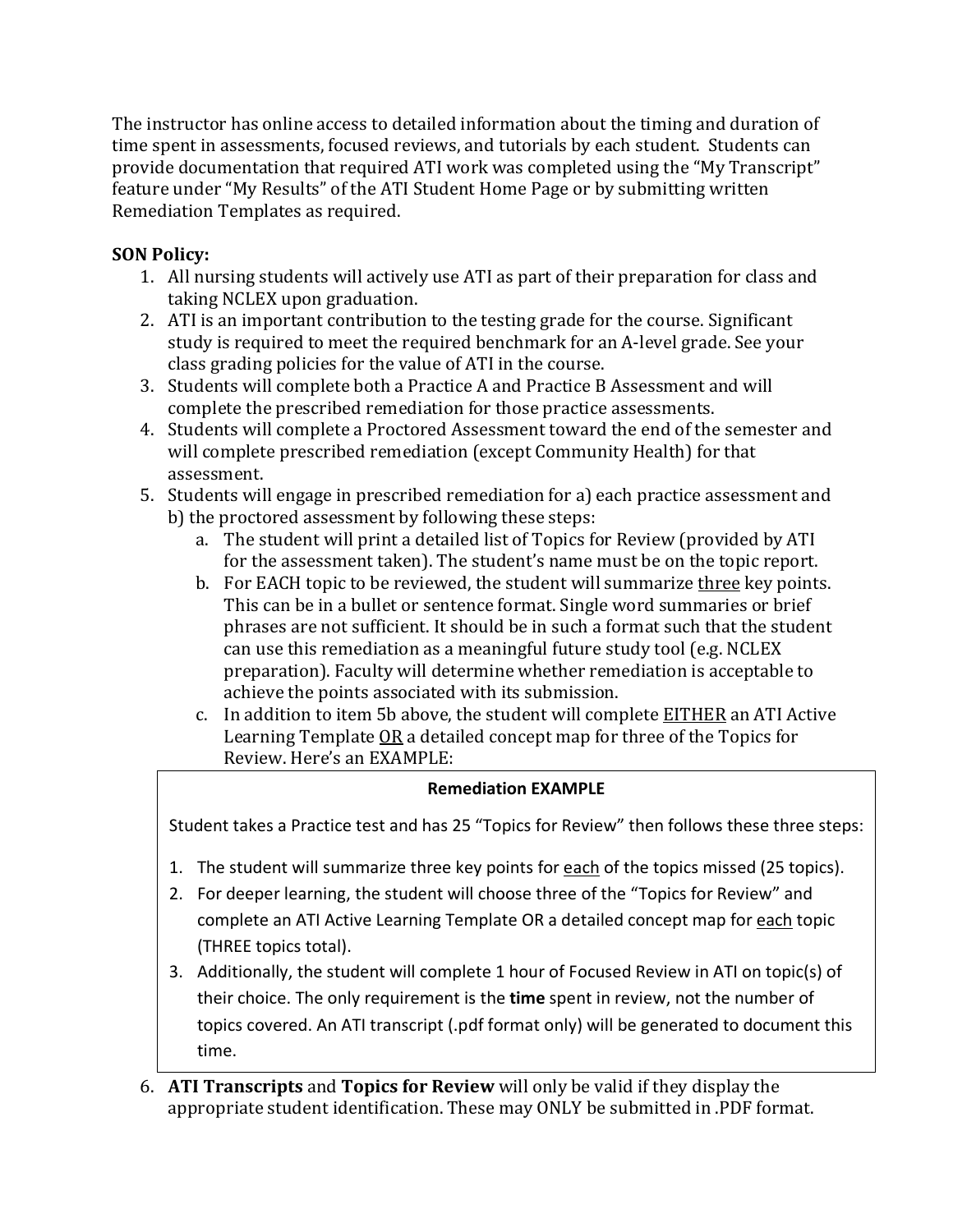Documents that do not follow these guidelines will not be considered adequate for submission and will not be graded.

- 7. Remediation will be turned in hard copy to your *clinical instructor* and MUST include all of the following:
	- i. PLNU SON ATI Cover sheet
	- ii. ATI Individual Performance Profile (report with topics to be reviewed)
	- iii. ATI Transcript showing 1 hour Focused Review
	- iv. Remediation documents (three key points for **each topic** AND a Concept Map OR Active learning Template for each of the three deeper learning topics chosen by you).
- 8. Due dates and grading policies for practice exams, proctored exams and remediation are found in the specific course syllabus.
- 9. ATI Practice and Proctored Assessments will be administered as follows:

| Course                           | <b>ATI Module</b>                                 | <b>Semester</b> | Year of<br>Program |
|----------------------------------|---------------------------------------------------|-----------------|--------------------|
| <b>NSG2050</b>                   | <b>Skills Modules</b>                             | Fall            | Sophomore          |
| <b>NSG2060</b>                   | <b>RN Fundamentals</b>                            | Spring          | Sophomore          |
| <b>NSG3010</b>                   | Nursing Care of Children                          | Fall & Spring   | Junior             |
| <b>NSG3030</b>                   | Maternal Newborn                                  | Fall & Spring   | Junior             |
| <b>NSG3040</b>                   | <b>Medical Surgical</b>                           | Fall & Spring   | Junior             |
| <b>NSG3099</b>                   | <b>Nutrition</b>                                  | Fall & Spring   | Junior             |
| <b>NSG4070</b>                   | Leadership                                        | Fall & Spring   | Senior             |
| <b>NSG4070</b><br><b>NSG4060</b> | Pharmacology                                      | Fall            | Senior             |
| <b>NSG4050</b>                   | Mental Health                                     | Fall & Spring   | Senior             |
| <b>NSG4060</b>                   | <b>Community Health (Practice exams)</b><br>only) | Fall & Spring   | Senior             |
| <b>NSG4070</b><br><b>NSG4060</b> | Comprehensive RN Predictor                        | Spring          | Senior             |

- 10. Grading for **Content Mastery Series** (CMS, i.e. all assessments except RN Predictor)
	- a. ATI will account for 10% of the overall test grade (e.g. 30 points in a course with 300 test points).
	- b. Non-Proctored Assessments and all Remediation (including proctored remediation) are a clinical requirement. Failure to complete and turn in these items on time will affect your clinical evaluation.
	- c. Points for the Proctored Assessment are added to TESTING points for the course.
	- d. Points will be awarded as follows:

| Proficiency Level   ATI Points |  |
|--------------------------------|--|
| Level 2 or greater   100%      |  |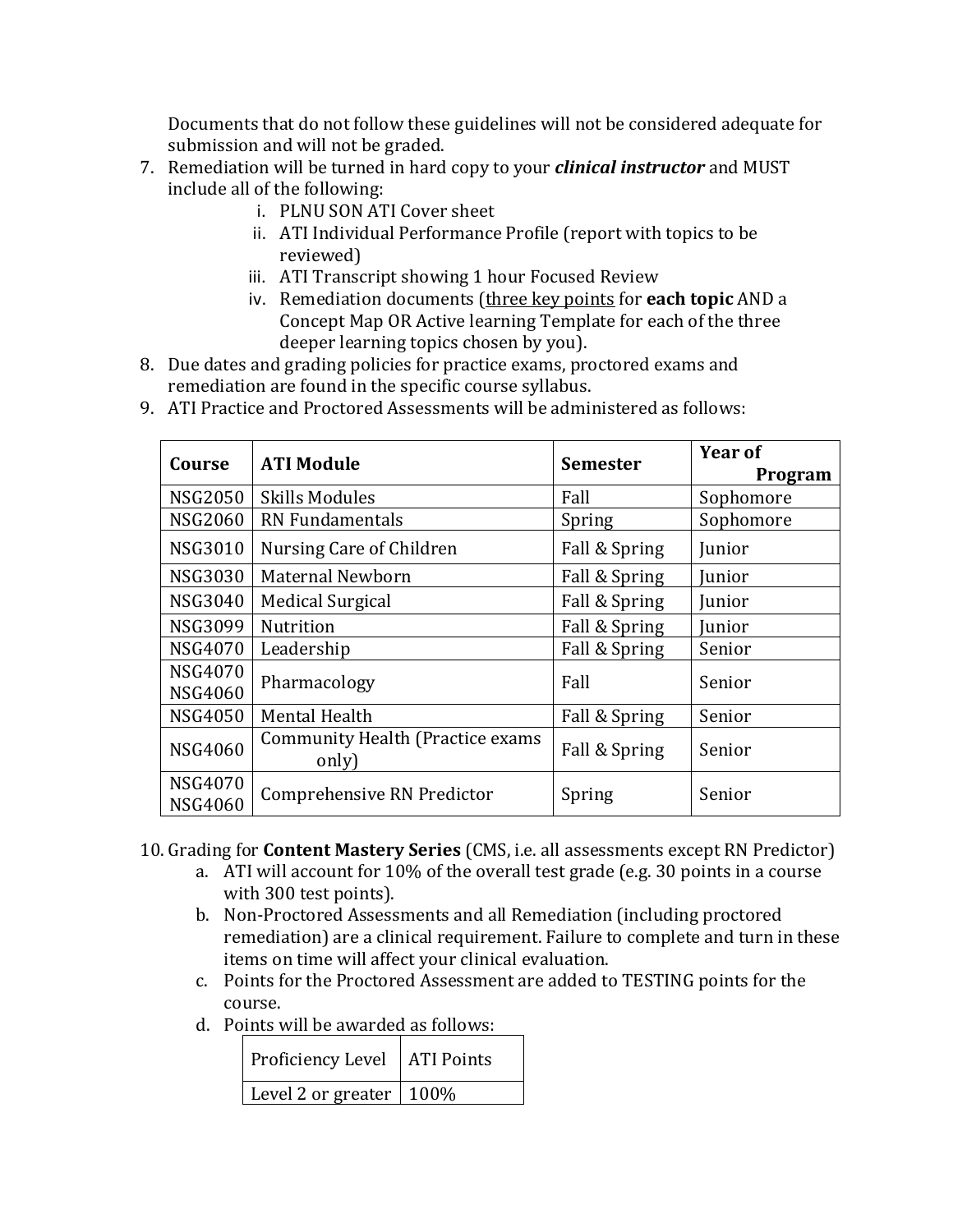| Level 1       |     |
|---------------|-----|
| Below Level 1 | 60% |

- 11. Grading for the **RN Comprehensive Predictor** (seniors only):
	- a. ATI Comprehensive RN Predictor will account for 10% of the testing grade (e.g. 30 points in a course with 300 testing points).
	- b. Non-Proctored Assessments and all Remediation are a course requirement. Failure to complete and turn in these items on time will affect your clinical evaluation.
	- c. Points for the Proctored RN Comprehensive Predictor are added to TESTING points for the course.
	- d. Points will be awarded as follows:

| RN Comprehensive<br><b>Predictor Score</b> | <b>ATI Points</b> |
|--------------------------------------------|-------------------|
| 69.3\% or $>$                              | 100%              |
| 65.3-69.2                                  | 80%               |
| < 65.3                                     | 6በ%               |

# **RN Comprehensive Predictor | Grading Rubric**

| <b>Practice Assessments &amp; Remediation</b>                                                       |                                                                                                   |  |  |
|-----------------------------------------------------------------------------------------------------|---------------------------------------------------------------------------------------------------|--|--|
| <b>Practice Assessment A</b>                                                                        | <b>Practice Assessment A</b>                                                                      |  |  |
| Remediation<br>Remediation                                                                          |                                                                                                   |  |  |
| <b>Proctored Remediation</b>                                                                        |                                                                                                   |  |  |
|                                                                                                     | Points are not granted for practice tests or remediation. Late submission of required evidence of |  |  |
| practice assessment and remediation will affect your clinical evaluation as a reflection of patient |                                                                                                   |  |  |
| safety.                                                                                             |                                                                                                   |  |  |

#### $\downarrow$

| <b>Proctored Assessment</b>        |                        |                        |  |
|------------------------------------|------------------------|------------------------|--|
| 69.3% or $>$                       | 65.3-69.2%             | $< 65.3\%$             |  |
| 40 points (100%)                   | <b>32 Points (80%)</b> | <b>24 Points (60%)</b> |  |
| Total TESTING points possible = 40 |                        |                        |  |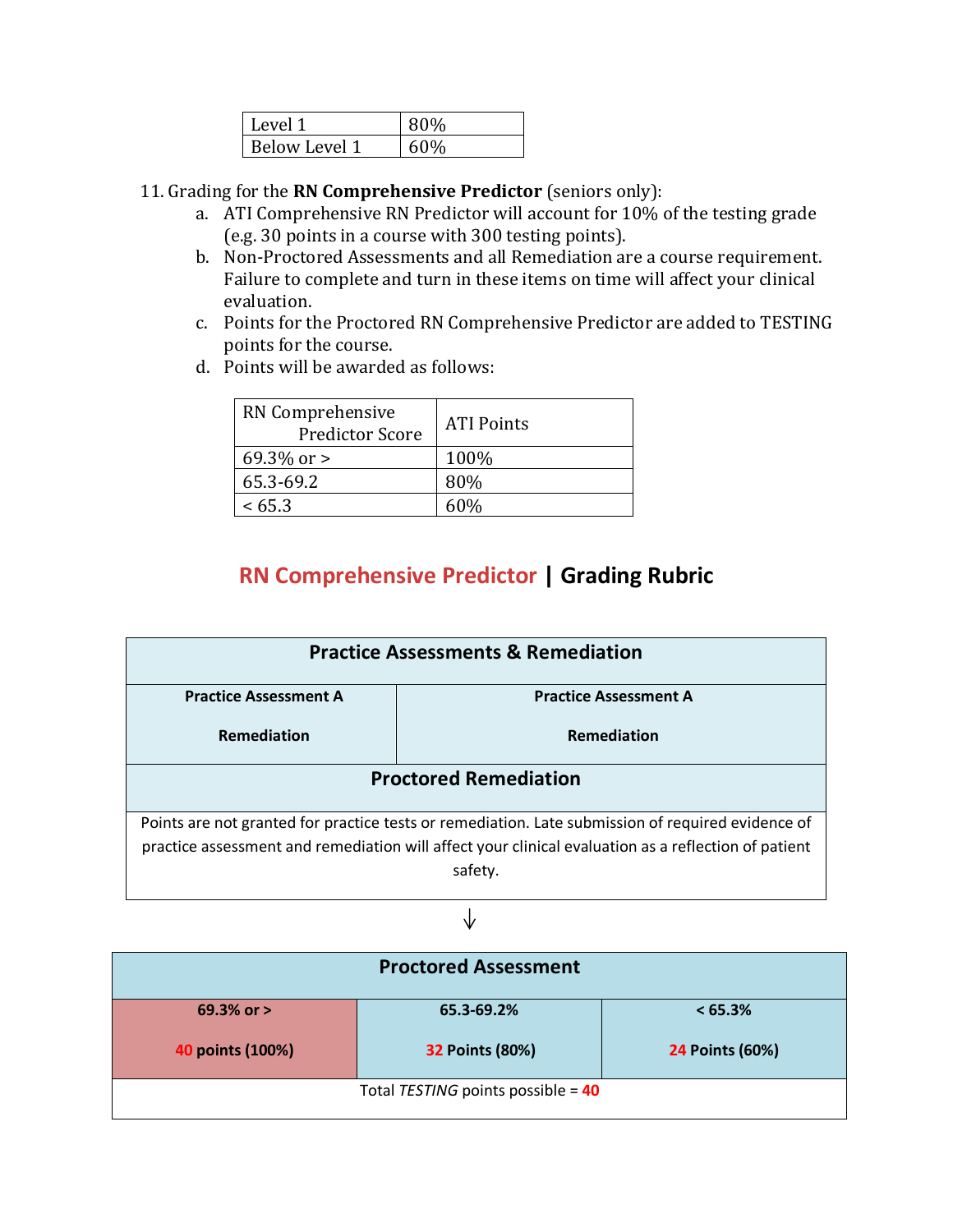# **REQUIRED LEARNING ACTIVITIES: Grading Rubrics**

#### **Grading Rubric: Public Health Now Paper & Presentation TOTAL Points Possible = 70**

| <b>Student Learning</b><br><b>Outcome</b> | <b>Initial</b><br>0 points | <b>Emerging</b><br>10 points | <b>Developed</b><br>15 points | <b>Highly Developed</b><br>20 points | <b>Score</b> |
|-------------------------------------------|----------------------------|------------------------------|-------------------------------|--------------------------------------|--------------|
| 1. Appraise major                         |                            | Includes 1 of 3 criteria     | Includes 2 of 3 criteria      | Describes public health              |              |
| issues shaping                            |                            | listed in "highly            | listed in "highly             | topic including (n=3):               |              |
| current public                            |                            | developed" column            | developed" column             | -Summary of topic from               |              |
| health nursing                            |                            |                              |                               | chosen article                       |              |
| practice                                  |                            |                              |                               | -Identification of the               |              |
| CLO 1.2, 1.4, 1.5, 11.1,                  |                            |                              |                               | problem and its                      |              |
| III.3, IV.3, IV.4                         |                            |                              |                               | significance                         |              |
|                                           |                            |                              |                               | -Description of the                  |              |
|                                           |                            |                              |                               | population most affected             |              |
|                                           |                            |                              |                               | or at-risk for this problem          |              |
| 2. Examine                                |                            | Includes 1 of 3 criteria     | Includes 2 of 3 criteria      | Discusses public health              |              |
| strategies to                             |                            | listed in "highly            | listed in "highly             | implications of topic                |              |
| empower                                   |                            | developed" column            | developed" column             | including $(n=3)$ :                  |              |
| community clients                         |                            |                              |                               | -Identification of specific          |              |
| in all aspects of                         |                            |                              |                               | public health essential              |              |
| the healthcare                            |                            |                              |                               | service(s) to be applied to          |              |
| process                                   |                            |                              |                               | problem                              |              |
| CLO 1.1, II.2, IV.1,                      |                            |                              |                               | -Recommendation of                   |              |
| V.2, V.4                                  |                            |                              |                               | interventions at 3 levels of         |              |
|                                           |                            |                              |                               | prevention with examples             |              |
|                                           |                            |                              |                               | for each level                       |              |
|                                           |                            |                              |                               | -Discussion of current               |              |
|                                           |                            |                              |                               | strategies addressing                |              |
|                                           |                            |                              |                               | topic/problem (i.e. new              |              |
|                                           |                            |                              |                               | technologies, community              |              |
|                                           |                            |                              |                               | based programs, federal              |              |
|                                           |                            |                              |                               | programs, surveillance               |              |
|                                           |                            |                              |                               | studies, education                   |              |
|                                           |                            |                              |                               | campaigns)                           |              |
| <b>Student Learning</b>                   | <b>Initial</b>             | <b>Emerging</b>              | <b>Developed</b>              | <b>Highly Developed</b>              | <b>Score</b> |
| <b>Outcome</b>                            | 4 points                   | 6 points                     | 8 points                      | 10 points                            |              |
| 3. Demonstrate                            | Includes <5 criteria       | Includes 5 of 8 criteria     | Includes 6-7 of 8 criteria    | Written in a scholarly tone          |              |
| effective verbal                          | listed in "highly          | listed in "highly            | listed in "highly             | that includes (n=8):                 |              |
| and nonverbal                             | developed" column          |                              | developed" column             | -No more than 3 pages in             |              |
| communication                             |                            | developed" column            |                               | length (exclusive of title           |              |
| skills to provide                         |                            |                              |                               | and reference pages)                 |              |
| patient care                              |                            |                              |                               | - Organized with an                  |              |
| CLO III.2                                 |                            |                              |                               | introduction, body,                  |              |
|                                           |                            |                              |                               | conclusion and necessary             |              |
|                                           |                            |                              |                               | transitions                          |              |
|                                           |                            |                              |                               | -Contains less than 6                |              |
|                                           |                            |                              |                               | grammar errors for the               |              |
|                                           |                            |                              |                               | entire paper                         |              |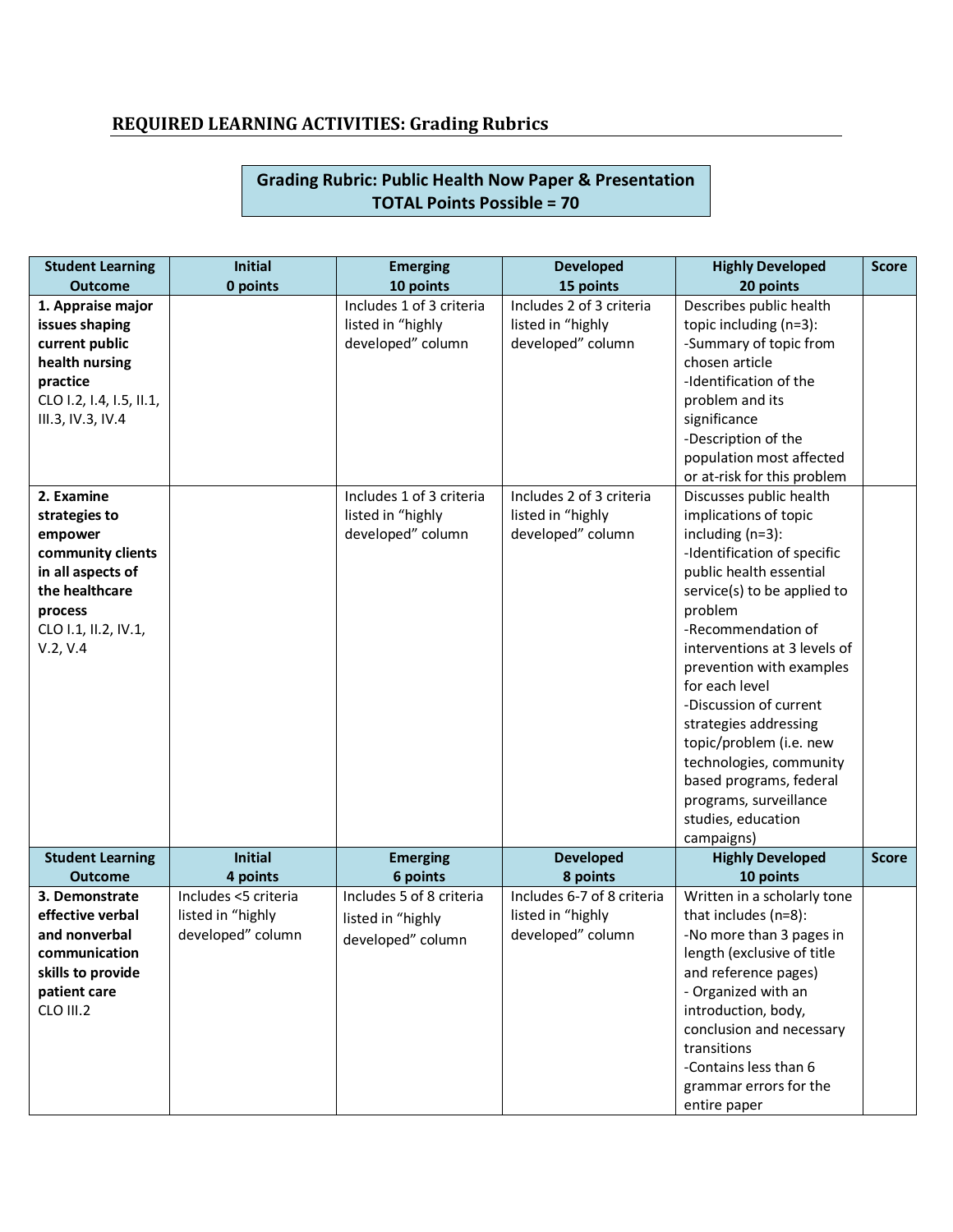|                                                                                                                                                      |                                                                     |                                                                       |                                                                        | -Contains less than 6<br>spelling and/or<br>punctuation errors for the<br>entire paper<br>-Sentences written<br>without fragments or run-<br>ons<br>-Paragraphs are neither<br>short or long<br>-Text written without bias<br>(e.g. gender) or<br>informality (e.g. first<br>person)<br>-At least 3 professional<br>sources cited                                        |  |
|------------------------------------------------------------------------------------------------------------------------------------------------------|---------------------------------------------------------------------|-----------------------------------------------------------------------|------------------------------------------------------------------------|--------------------------------------------------------------------------------------------------------------------------------------------------------------------------------------------------------------------------------------------------------------------------------------------------------------------------------------------------------------------------|--|
| 4. Demonstrate<br>effective verbal<br>and nonverbal<br>communication<br>skills to provide<br>patient care<br>CLO III.2                               | Includes <7 criteria<br>listed in "highly<br>developed" column      | Includes 7-8 of 12<br>criteria listed in "highly<br>developed" column | Includes 9-10 of 12<br>criteria listed in "highly<br>developed" column | Formatting follows APA 6th<br>edition including at least<br>11 of the 12 following:<br>-Title page<br>-Font size & typeface<br>-Running head<br>-Page numbers<br>-Margins<br>-Spacing<br>-Headings<br>-Abbreviations<br>-Professional language (no<br>contractions,<br>colloquialisms, clichés,<br>slang, etc.)<br>-Citations<br>-Quotes (max = $1$ )<br>-Reference page |  |
| 5. Foster open<br>communication<br>among the<br>healthcare team to<br>improve client,<br>family and public<br>health outcomes<br>CLO 1.1, 1.2, III.2 | Includes <3 of 5 criteria<br>listed in "highly<br>developed" column | Includes 3 of 5 criteria<br>listed in "highly<br>developed" column    | Includes 4 of 5 criteria<br>listed in "highly<br>developed" column     | Presents PH topic in a<br>professional manner<br>including (n=5):<br>-Discussion of<br>problem/topic and its<br>significance<br>-1 recommendation for PH<br>nursing practice for each<br>level of prevention (3)<br>-PH essential service(s)<br>-Eloquent & professional<br>demeanor & language<br>-Meets time limit of 5<br>minutes                                     |  |

\*See syllabus for course-specific policy related to late

submission of assignments (i.e. 10% per day).

\*Outcomes not addressed in the paper will not earn points.

**TOTAL POINTS EARNED: /70**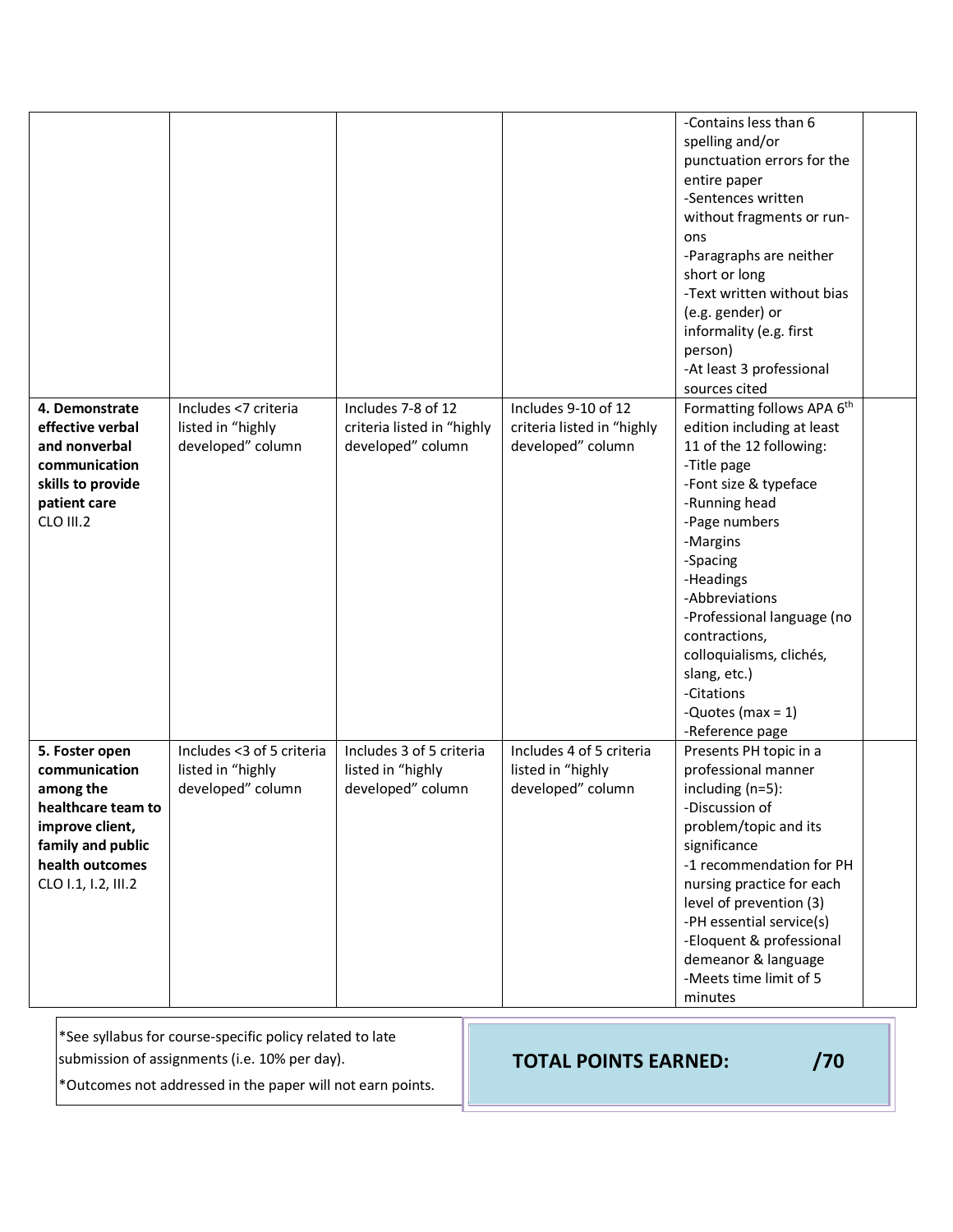#### **Grading Rubric: Health Promotion Project (Group) TOTAL Points Possible = 100**

| <b>Student Learning</b>   | <b>Initial</b>                                | <b>Emerging</b>            | <b>Developed</b>                              | <b>Highly Developed</b>                     | <b>Score</b> |
|---------------------------|-----------------------------------------------|----------------------------|-----------------------------------------------|---------------------------------------------|--------------|
| <b>Outcome</b>            | 5 points                                      | 8 points                   | 12 points                                     | 15 points                                   |              |
| 1. Collaborate with       | Includes <3 of 5 criteria                     | Includes 3 of 5 criteria   | Includes 4 of 5 criteria                      | Thoroughly details the                      |              |
| community                 | listed in "highly                             | listed in "highly          | listed in "highly                             | partnership with the                        |              |
| partners to               | developed" column                             | developed" column          | developed" column                             | community agency                            |              |
| promote the               |                                               |                            |                                               | including $(n=5)$ :                         |              |
| health of                 |                                               |                            |                                               | -Rationale for selection of                 |              |
| individuals and           |                                               |                            |                                               | client group                                |              |
| families with the         |                                               |                            |                                               | -Rationale for selection of                 |              |
| population                |                                               |                            |                                               | identified problem                          |              |
| CLO IV.2                  |                                               |                            |                                               | -Discussion of agency<br>involvement        |              |
|                           |                                               |                            |                                               |                                             |              |
|                           |                                               |                            |                                               | -Clear description of<br>topic/intervention |              |
|                           |                                               |                            |                                               | -Appropriately worded                       |              |
|                           |                                               |                            |                                               | PICO question to guide                      |              |
|                           |                                               |                            |                                               | project                                     |              |
| 2. Assess                 | Includes <6 of 10                             | Includes 6-7 of 10         | Includes 8-9 of 10                            | Describes detailed                          |              |
| protective and            | criteria listed in "highly                    | criteria listed in "highly | criteria listed in "highly                    | demographic &                               |              |
| predictive factors,       | developed" column                             | developed" column          | developed" column                             | community information                       |              |
| including genetics,       |                                               |                            |                                               | using the community                         |              |
| which influence           |                                               |                            |                                               | assessment tool including                   |              |
| the health of             |                                               |                            |                                               | $(n=10)$ :                                  |              |
| individuals,              |                                               |                            |                                               | -Age/gender/ethnicity                       |              |
| families, groups,         |                                               |                            |                                               | -Socioeconomic status                       |              |
| communities, and          |                                               |                            |                                               | -Educational background                     |              |
| populations               |                                               |                            |                                               | -Health knowledge                           |              |
| <b>CLO 1.4</b>            |                                               |                            |                                               | -Environment                                |              |
|                           |                                               |                            |                                               | -Social & family support                    |              |
|                           |                                               |                            |                                               | -Other spiritual support                    |              |
|                           |                                               |                            |                                               | systems                                     |              |
|                           |                                               |                            |                                               | -Healthcare                                 |              |
|                           |                                               |                            |                                               | access/barriers                             |              |
|                           |                                               |                            |                                               | -Food quality/availability                  |              |
|                           |                                               |                            |                                               | -Transportation                             |              |
| 3. Use<br>epidemiological | Includes 1 of 3 criteria<br>listed in "highly |                            | Includes 2 of 3 criteria<br>listed in "highly | Thoroughly details the                      |              |
| data and the              | developed" column                             |                            | developed" column                             | literature review using<br>$(n=3):$         |              |
| ecological                |                                               |                            |                                               | -Local, state, & national                   |              |
| perspective to            |                                               |                            |                                               | data to support identified                  |              |
| identify health           |                                               |                            |                                               | community problem                           |              |
| risks for a               |                                               |                            |                                               | (topic)                                     |              |
| population                |                                               |                            |                                               | -Professional sources (5) to                |              |
| CLO 1.3                   |                                               |                            |                                               | support chosen approach                     |              |
|                           |                                               |                            |                                               | to problem                                  |              |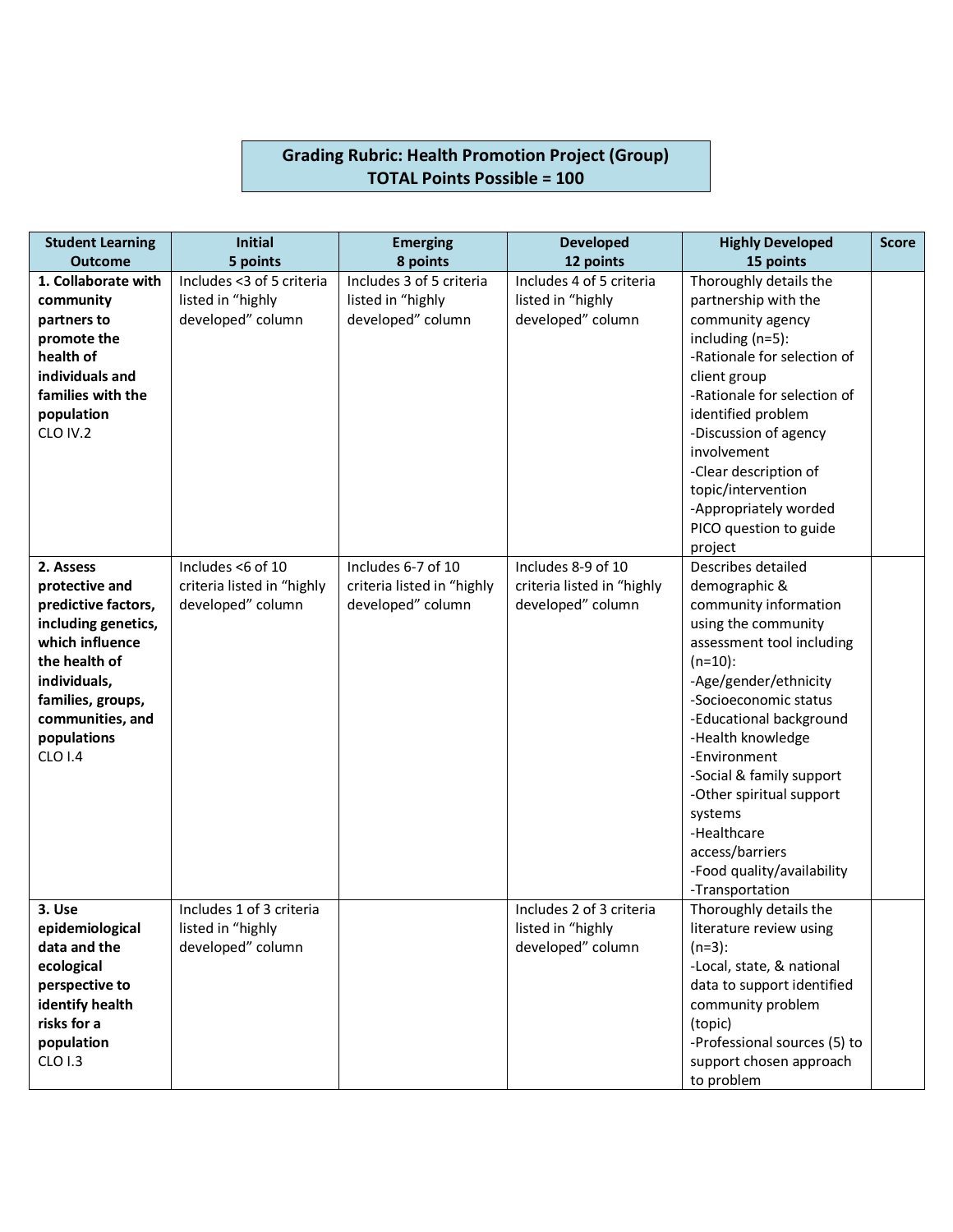|                                                                                                                                                    |                                                                     |                                                                    |                                                                    | -Public health essential<br>services (2) that are being                                                                                                                                                                                                                                                                                                                                                                      |              |
|----------------------------------------------------------------------------------------------------------------------------------------------------|---------------------------------------------------------------------|--------------------------------------------------------------------|--------------------------------------------------------------------|------------------------------------------------------------------------------------------------------------------------------------------------------------------------------------------------------------------------------------------------------------------------------------------------------------------------------------------------------------------------------------------------------------------------------|--------------|
| 4. Assess teaching<br>strategies that are<br>appropriate and<br>effective for<br>individual clients,<br>aggregates and<br>communities<br>CLO III.1 | Includes <3 of 5 criteria<br>listed in "highly<br>developed" column | Includes 3 of 5 criteria<br>listed in "highly<br>developed" column | Includes 4 of 5 criteria<br>listed in "highly<br>developed" column | used in implementation<br><b>Describes</b><br>intervention/education to<br>promote health to<br>specified client group<br>including (n=5):<br>-Clear description of plan<br>-Connections to literature<br>review<br>-Connections to<br>community assessment<br>-Measurable outcome(s)<br>to assess success of<br>intervention<br>-Data collection method(s)<br>that would be used to<br>measure the identified<br>outcome(s) |              |
| <b>Student Learning</b><br><b>Outcome</b>                                                                                                          | <b>Initial</b><br>4 points                                          | <b>Emerging</b><br>6 points                                        | <b>Developed</b><br>8 points                                       | <b>Highly Developed</b><br>10 points                                                                                                                                                                                                                                                                                                                                                                                         | <b>Score</b> |
| 5. Demonstrate<br>effective verbal<br>and nonverbal<br>communication<br>skills to provide<br>patient care<br>PLO III.B                             | Includes <3 of 5 criteria<br>listed in "highly<br>developed" column | Includes 3 of 5 criteria<br>listed in "highly<br>developed" column | Includes 4 of 5 criteria<br>listed in "highly<br>developed" column | Poster represents accurate<br>& scholarly work including<br>$(n=5):$<br>-Less than 3 grammatical<br>errors<br>-Less than 3 spelling errors<br>-Visually appealing with<br>judicious use of text &<br>graphics<br>-Citations in APA format,<br>none missing<br>-Reference section in APA<br>format, none missing                                                                                                              |              |
| 6. Foster open<br>communication<br>among the<br>healthcare team to<br>improve client,<br>family and public<br>health outcomes<br>CLO III.2         | Includes <2 of 4 criteria<br>listed in "highly<br>developed" column | Includes 2 of 4 criteria<br>listed in "highly<br>developed" column | Includes 3 of 4 criteria<br>listed in "highly<br>developed" column | Presents topic in a<br>professional manner<br>including $(n=4)$ :<br>-Answers all questions<br>accurately<br>-Professional attire<br>-Eloquent & professional<br>demeanor & language<br>-Meets time limit of 10<br>minutes                                                                                                                                                                                                   |              |
| <b>Student Learning</b><br><b>Outcome</b>                                                                                                          | <b>Initial</b><br>8 points                                          | <b>Emerging</b><br>12 points                                       | <b>Developed</b><br>16 points                                      | <b>Highly Developed</b><br>20 points                                                                                                                                                                                                                                                                                                                                                                                         | <b>Score</b> |
| 7. Collaborate with<br>other disciplines in<br>public health to<br>develop,<br>implement and                                                       | Includes <3 of 5 criteria<br>listed in "highly<br>developed" column | Includes 3 of 5 criteria<br>listed in "highly<br>developed" column | Includes 4 of 5 criteria<br>listed in "highly<br>developed" column | Health promotion product<br>represents scholarly &<br>meaningful work including<br>$(n=5):$<br>-Less than 3 grammatical                                                                                                                                                                                                                                                                                                      |              |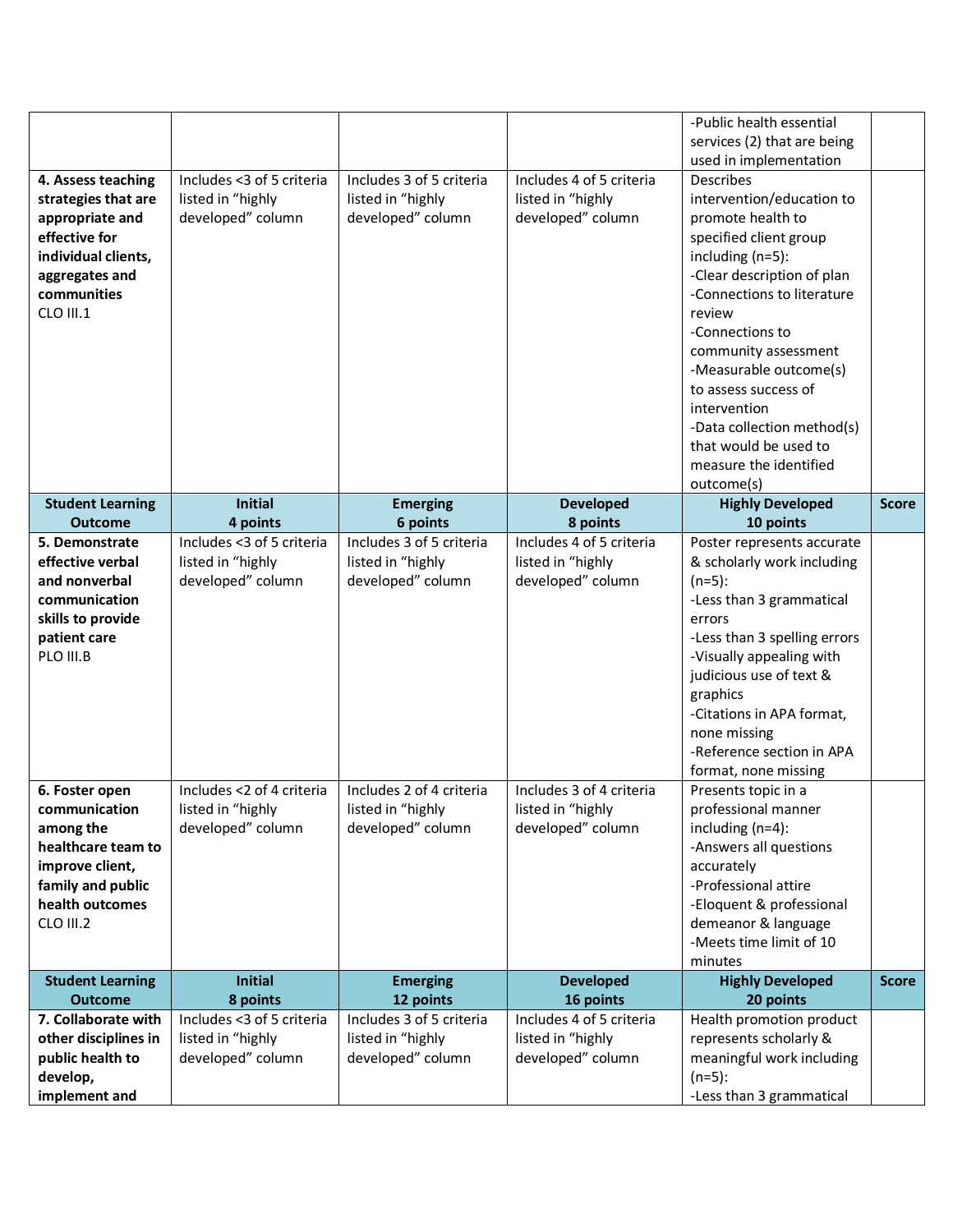| evaluate models of<br>interdisciplinary<br>education to care<br>for diverse<br>populations<br>CLO III.5 | errors<br>-Less than 3 spelling errors<br>-Visually appealing with<br>judicious use of text &<br>graphics<br>-Creative application of<br>community assessment &<br>literature review |
|---------------------------------------------------------------------------------------------------------|--------------------------------------------------------------------------------------------------------------------------------------------------------------------------------------|
|                                                                                                         | -Clearly fills health gap<br>with chosen client group                                                                                                                                |

| *See syllabus for course-specific policy related to late<br>submission of assignments (i.e. 10% per day).<br>*Outcomes not addressed in the paper will not earn points. | <b>TOTAL POINTS EARNED:</b> | 100/ |
|-------------------------------------------------------------------------------------------------------------------------------------------------------------------------|-----------------------------|------|
|-------------------------------------------------------------------------------------------------------------------------------------------------------------------------|-----------------------------|------|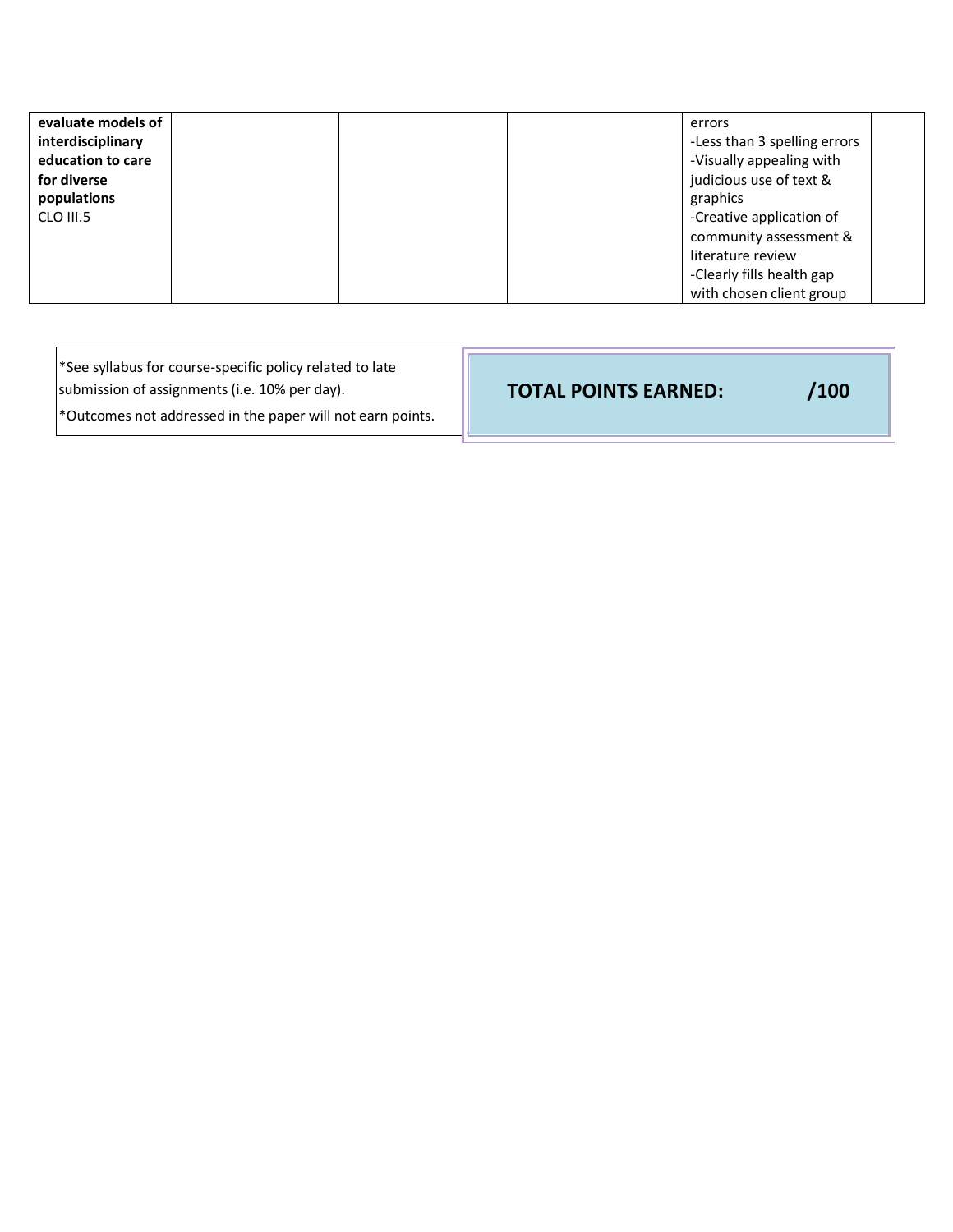# **Grading Rubric: Discussion Board TOTAL Points Possible = 10**

| <b>Student Learning</b> | <b>Initial</b> | <b>Emerging</b>          | <b>Developed</b>         | <b>Highly Developed</b>    | <b>Score</b> |
|-------------------------|----------------|--------------------------|--------------------------|----------------------------|--------------|
| <b>Outcome</b>          | 1 points       | 2 points                 | 3 points                 | 5 points                   |              |
| 1. Appraise major       |                | Includes 1 of 3 criteria | Includes 2 of 3 criteria | Provides answer to         |              |
| issues shaping          |                | listed in "highly        | listed in "highly        | prompt(s) that includes    |              |
| current public          |                | developed" column        | developed" column        | $(n=3):$                   |              |
| health nursing          |                |                          |                          | -Thorough response to      |              |
| practice                |                |                          |                          | each prompt                |              |
| CLO IV.2                |                |                          |                          | -Thoughtful response that  |              |
|                         |                |                          |                          | demonstrates significant   |              |
|                         |                |                          |                          | effort                     |              |
|                         |                |                          |                          | -Proper grammar,           |              |
|                         |                |                          |                          | punctuation & spelling     |              |
| 2. Foster open          |                | Includes 1 of 3 criteria | Includes 2 of 3 criteria | Provides responses to 2    |              |
| communication           |                | listed in "highly        | listed in "highly        | peers that include (n=3):  |              |
| among the               |                | developed" column        | developed" column        | -Response to first peer is |              |
| healthcare team to      |                |                          |                          | thoughtful and on-time     |              |
| improve client,         |                |                          |                          | -Response to second peer   |              |
| family and public       |                |                          |                          | is thoughtful and on-time  |              |
| health outcomes         |                |                          |                          | -Initial post is on-time   |              |
| CLO III.2               |                |                          |                          |                            |              |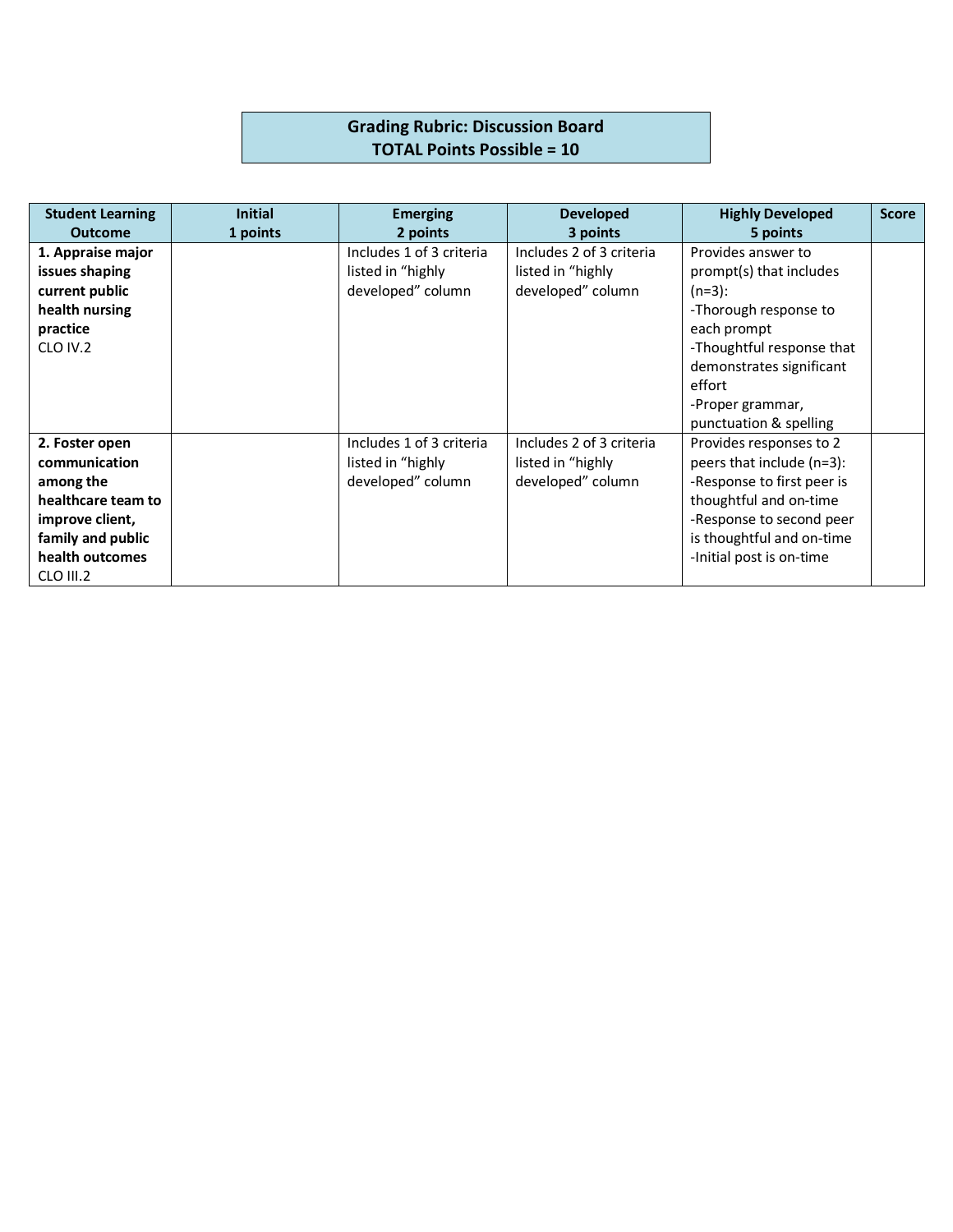#### **TOPIC:** Introduction to Public Health

#### **Course Learning Outcomes:**

- Examine global, national and local concepts of the public health model and theories of nursing
- Appraise major issues shaping current public health nursing practice

#### **Student Learning Outcomes:** Upon completion of the class session, the student will be able to:

- Understand the requirements for successful completion of the course
- Identify all due dates for projects and assignments
- Accept responsibility for own learning
- $\bullet$  Describe the roles and responsibilities of public health
- Describe the 3 core functions and 10 essential services of public health

#### Related Pre-Class Student Activities (i.e. readings, videos, etc.):

• None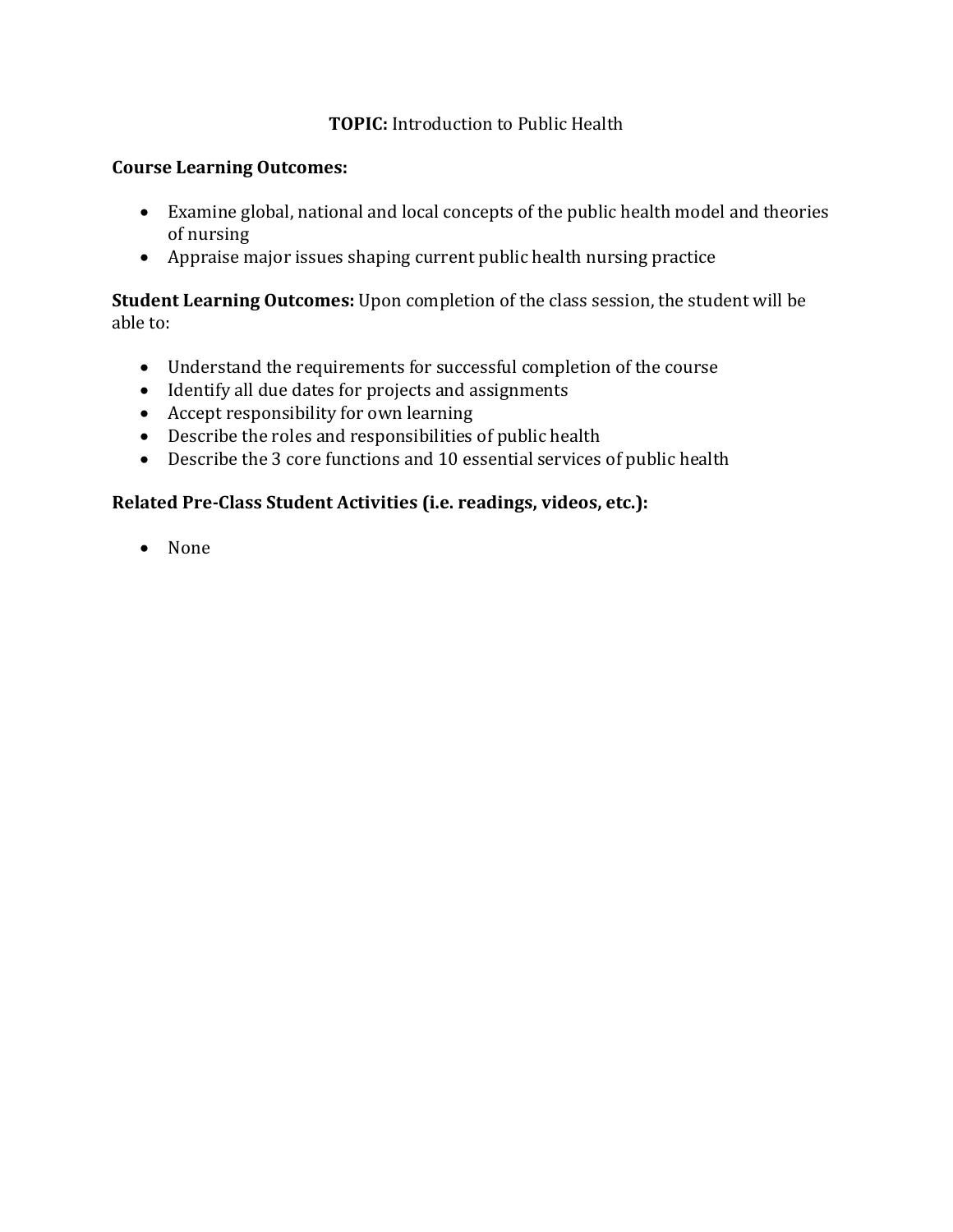#### **TOPIC:** Introduction to Public Health Nursing

#### **Course Learning Outcomes:**

- Examine global, national and local concepts of the public health model and theories of nursing
- Appraise major issues shaping current public health nursing practice

**Student Learning Outcomes:** Upon completion of the class session, the student will be able to:

- Understand the trajectory from early PH nursing to current practice
- Name at least 4 different roles that PH nurses can fulfill in the community

#### Related Pre-Class Student Activities (i.e. readings, videos, etc.):

• Fee, E., & Bu, L. (2010). The origins of public health nursing: The Henry Street Visiting Nurse Service. *American Journal of Public Health, 100*(7), 1206-1207.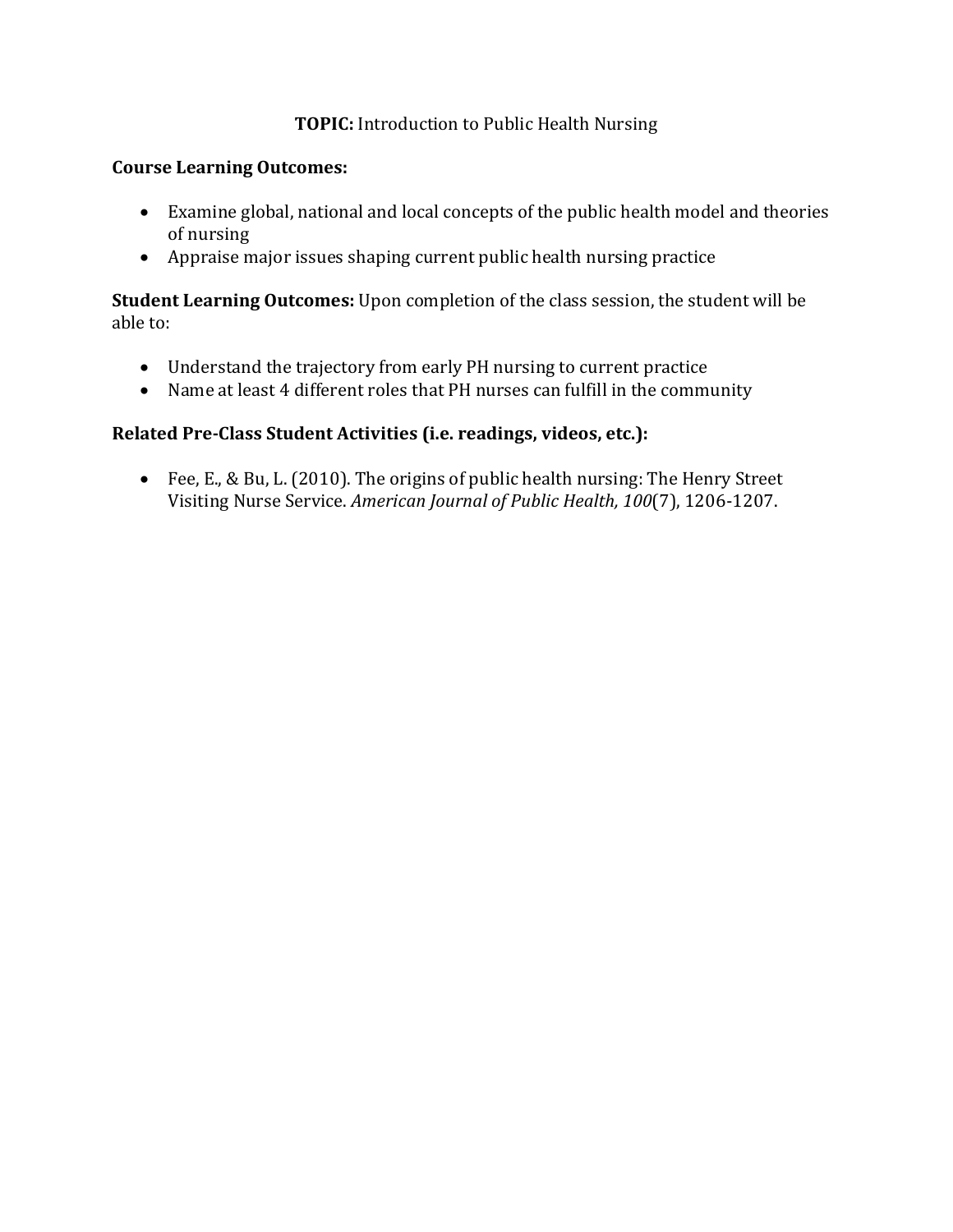# **TOPIC:** Social Determinants of Health

#### **Course Learning Outcomes:**

- Examine global, national and local concepts of the public health model and theories of nursing
- Utilize the social and ecological determinants of health to work effectively with diverse individuals, families and groups
- Analyze diverse, cultural, ethnic and social backgrounds as sources of patient, family and community needs
- Demonstrate the concepts of equity and social justice in the context of health, health disparities, and the social determinants of health
- Analyze the influence of own value system related to the impact community client care

**Student Learning Outcomes:** Upon completion of the class session, the student will be able to:

- Thoughtfully engage in reflective activity to assess values and personal background as it relates to social determinants of health
- Discuss various social determinants of health and identify ways that nurses can impact these determinants in the community
- Describe the "upstream approach" in healthcare
- Apply public health nursing concepts to case study

# Related Pre-Class Student Activities (i.e. readings, videos, etc.):

- US Department of Health and Human Services. (2018, December 19). *Social* determinants of health. Retrieved from https://www.healthypeople.gov/2020/topics-objectives/topic/socialdeterminants-of-health
- Brown, S., & Fischer, K. (2017). A dying town. The Chronicle of Higher Education. Retrieved from https://www.chronicle.com/interactives/public-health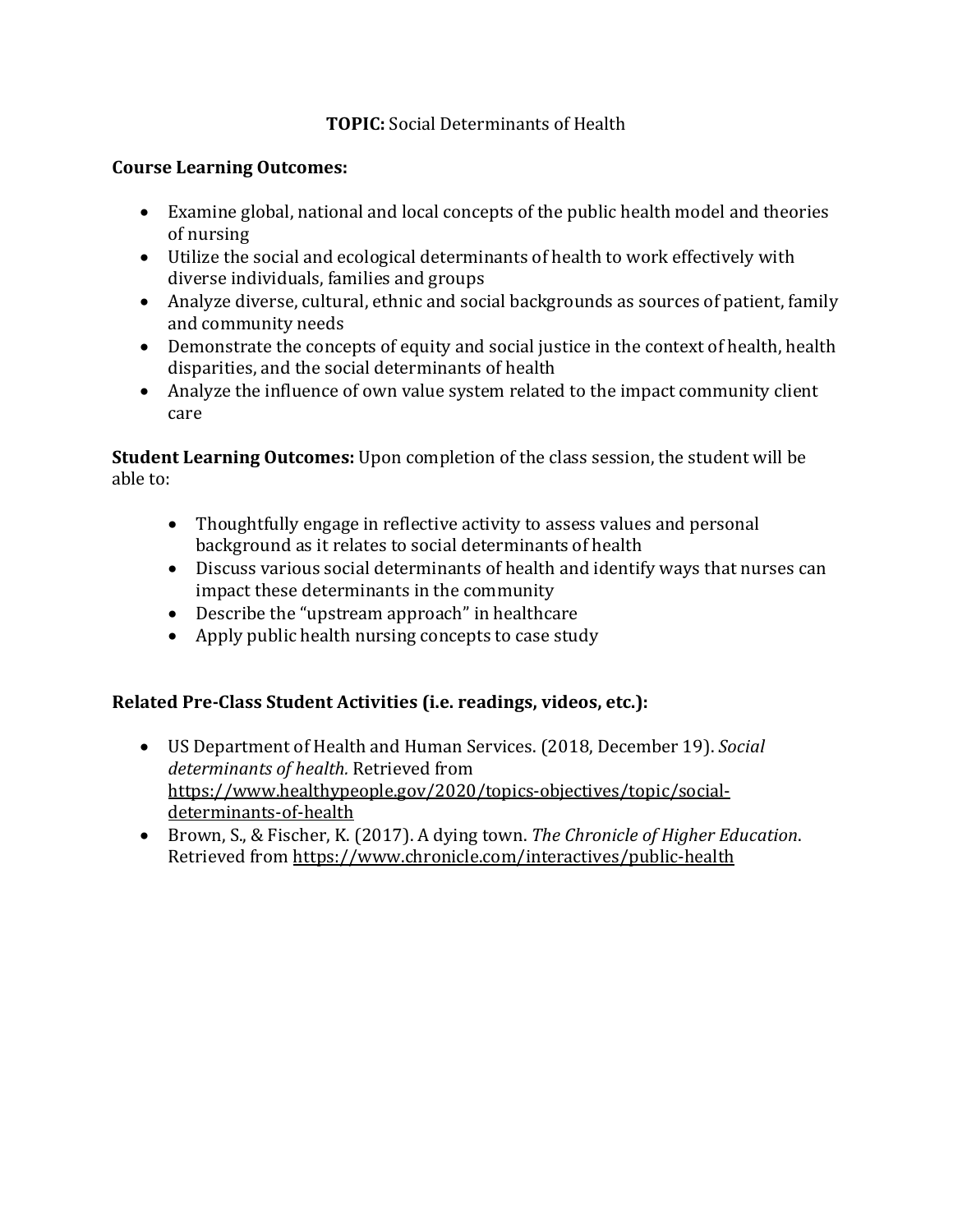# **TOPIC:** Nursing in the Community

#### **Course Learning Outcomes:**

- Prioritize physiological and psychosocial (including spiritual) assessment data that impact disease process of community clients
- Utilize the social and ecological determinants of health to work effectively with diverse individuals, families and groups
- Analyze diverse, cultural, ethnic and social backgrounds as sources of patient, family and community needs
- Appraise major issues shaping current public health nursing practice
- Assess the health literacy of individuals, families, and groups served

**Student Learning Outcomes:** Upon completion of the class session, the student will be able to:

- Understand connections between health promotion project assignment and clinical experience
- Explore current health promotion strategies of major public health organizations through their social media outlets
- Describe the Nurse Family Partnership services, clients served, nurse's role
- Describe the foundations of school nursing settings, clients served, nurse's role
- Describe the public health role of first responders (e.g. paramedics  $&$  firefighters) and the collaboration that can occur between first responders and public health nurses
- Be prepared for first clinical experience

# Related Pre-Class Student Activities (i.e. readings, videos, etc.):

• University of California Irvine Open.  $(n.d.)$ . The three core public health functions and the ten essential services. [PDF file]. Retrieved from http://ocw.uci.edu/opencourses/09f/89300/core\_functions.pdf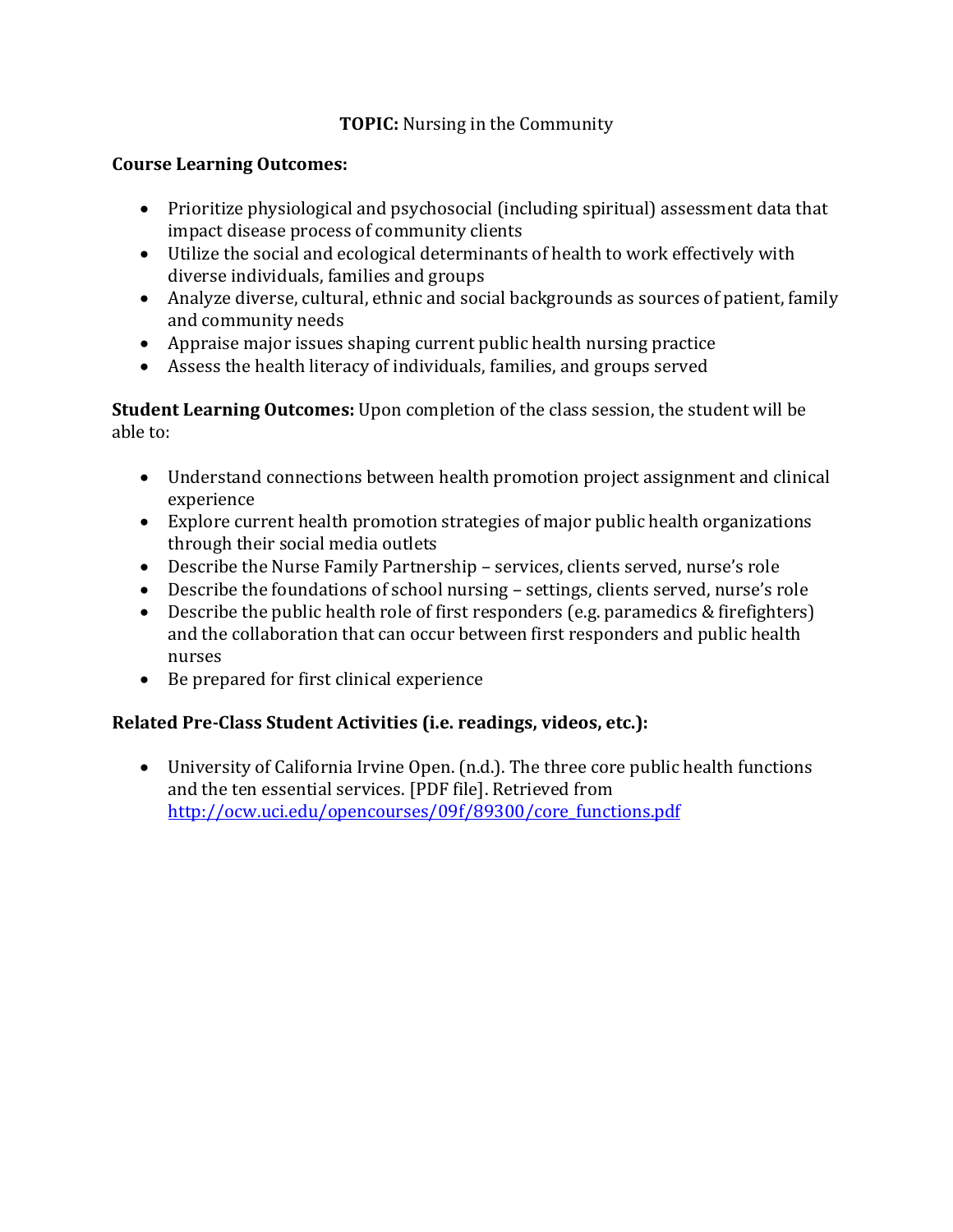#### **TOPIC: Community Assessment**

#### **Course Learning Outcomes:**

- Prioritize physiological and psychosocial (including spiritual) assessment data that impact disease process of community clients
- Utilize the social and ecological determinants of health to work effectively with diverse individuals, families and groups
- Analyze diverse, cultural, ethnic and social backgrounds as sources of patient, family and community needs

**Student Learning Outcomes:** Upon completion of the class session, the student will be able to:

- Assess his/her own community using the nursing process as it relates to community assessment
- Develop a health promotion intervention based on community health data
- Identify at least 3 reputable sources for collecting public health data on a national, state, or local level
- Understand connections between health promotion project assignment and community assessment/nursing process

#### Related Pre-Class Student Activities (i.e. readings, videos, etc.):

• American College Health Association. (2017). Point Loma Nazarene University Executive Summary, Fall 2017. [PDF file].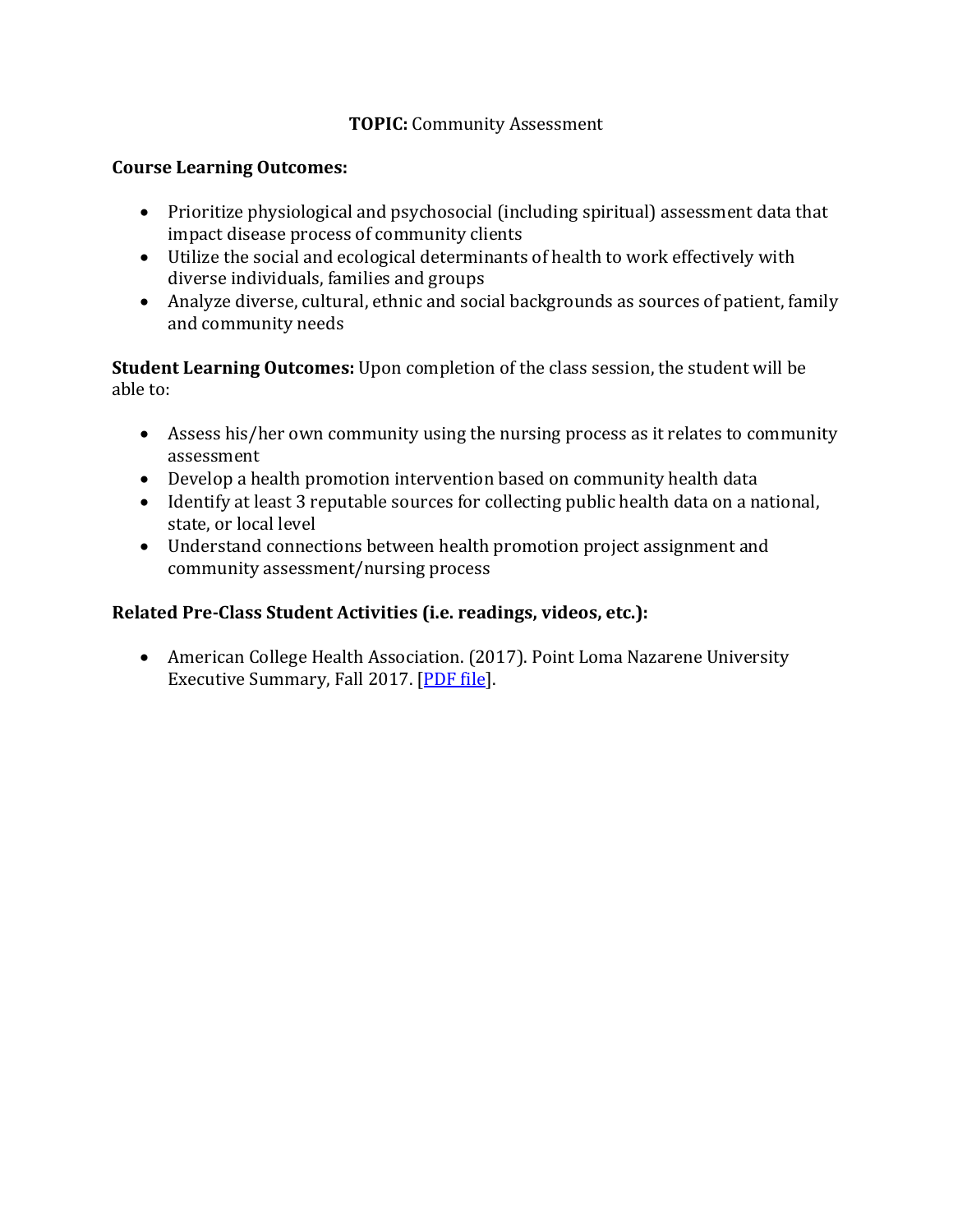# **TOPIC:** Levels of Prevention

#### **Course Learning Outcomes:**

- Examine global, national and local concepts of the public health model and theories of nursing
- Utilize the social and ecological determinants of health to work effectively with diverse individuals, families and groups
- Examine strategies to empower community clients in all aspects of the healthcare process
- Collaborate with other disciplines in public health to develop, implement and evaluate models of interdisciplinary education to care for diverse populations

**Student Learning Outcomes:** Upon completion of the class session, the student will be able  $to$ :

- Differentiate among the three levels of prevention
- Discuss the two main components of community health practice: health promotion & disease prevention
- Identify 3 of the leading health indicators
- Develop a community action plan for an identified community problem, incorporating all three levels of prevention

# Related Pre-Class Student Activities (i.e. readings, videos, etc.):

• Healthy People 2020, Office of Disease Prevention and Health Promotion, Department of Health and Human Services. (2019, August 22). Midcourse review. Retrieved from https://www.healthypeople.gov/2020/data-search/midcoursereview/lhi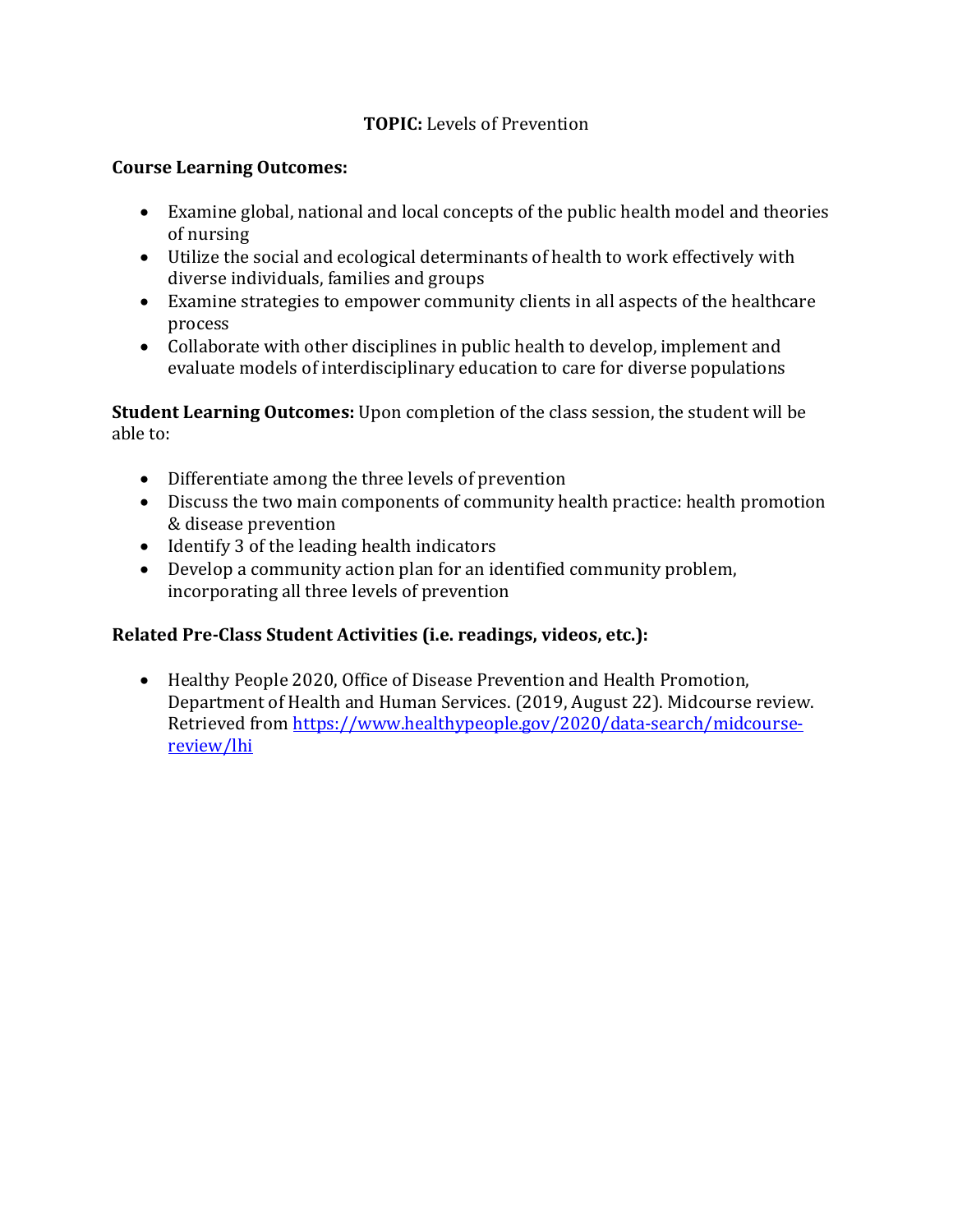# **TOPIC:** Communicable Diseases

#### **Course Learning Outcomes:**

- Prioritize physiological and psychosocial (including spiritual) assessment data that impact disease process of community clients
- Promote public health through partnership with clients and agencies as a model of respect for the needs of others
- Discriminate community resources for children and families as a function of service

**Student Learning Outcomes:** Upon completion of the class session, the student will be able to:

- Analyze behaviors that place people at risk of contracting selected communicable diseases
- Describe the immune process and vaccines
- Define the different types of immunity
- Discuss the PHN role in epidemics and outbreaks
- Describe reporting requirements for vaccine preventable diseases
- Describe major issues that affect the control and elimination of tuberculosis
- Explain how epidemiologists manage foodborne outbreaks

# Related Pre-Class Student Activities (i.e. readings, videos, etc.):

- Centers for Disease Control and Prevention. (2018, July). Understanding how vaccines work [PDF file]. Retrieved from https://www.cdc.gov/vaccines/hcp/conversations/downloads/vacsafeunderstand-color-office.pdf
- County of San Diego Health and Human Services Agency. (2018, August 29). Tuberculosis (TB) in San Diego County. [PDF file]. Retrieved from https://www.sandiegocounty.gov/content/dam/sdc/hhsa/programs/phs/tubercul osis\_control\_program/TB%20in%20San%20Diego%20County.pdf
- National Center for Emerging and Zoonotic Infectious Diseases. (2018, May). CDC in action: Foodborne outbreaks [Video file]. Retrieved from https://www.cdc.gov/cdctv/diseaseandconditions/outbreaks/foodborneoutbreaks.html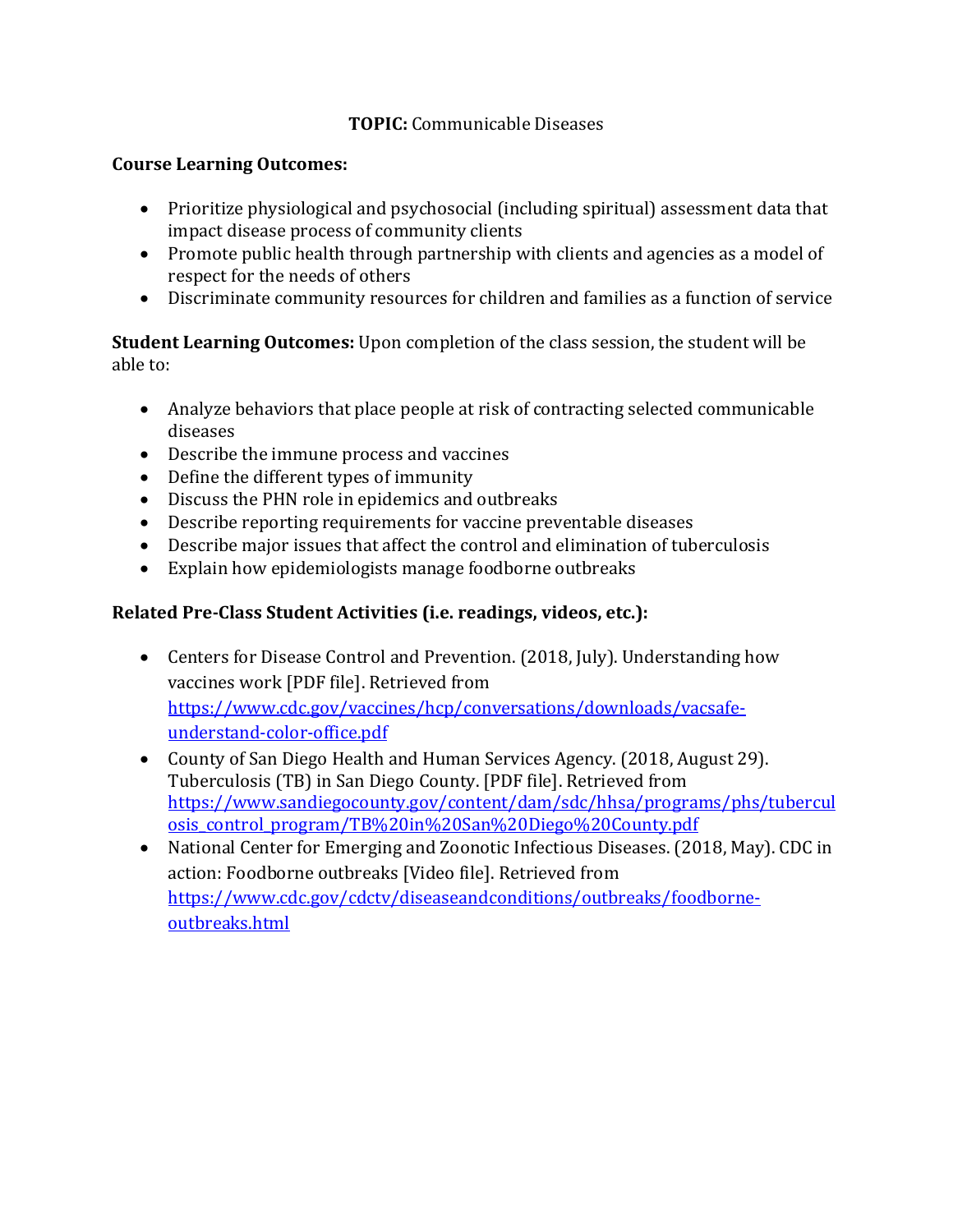# **TOPIC:** Epidemiology

# **Course Learning Outcomes:**

- Examine global, national and local concepts of the public health model and theories of nursing
- Utilize knowledge from previous nursing courses and public health science in providing care for community clients
- Collaborate with other disciplines in public health to develop, implement and evaluate models of interdisciplinary education to care for diverse populations
- Appraise major issues shaping current public health nursing practice

**Student Learning Outcomes:** Upon completion of the class session, the student will be able to:

- Explain the host, agent, and environment model
- Explain how epidemiologists determine populations at risk
- List the major sources of epidemiologic information
- Distinguish between incidence and prevalence in health and illness states

# Related Pre-Class Student Activities (i.e. readings, videos, etc.):

• Medmastery. (2016, July 29). Incidence and prevalence: Everything you need to know. [Video file]. Retrieved from https://www.youtube.com/watch?v=cTp\_ONVVrh8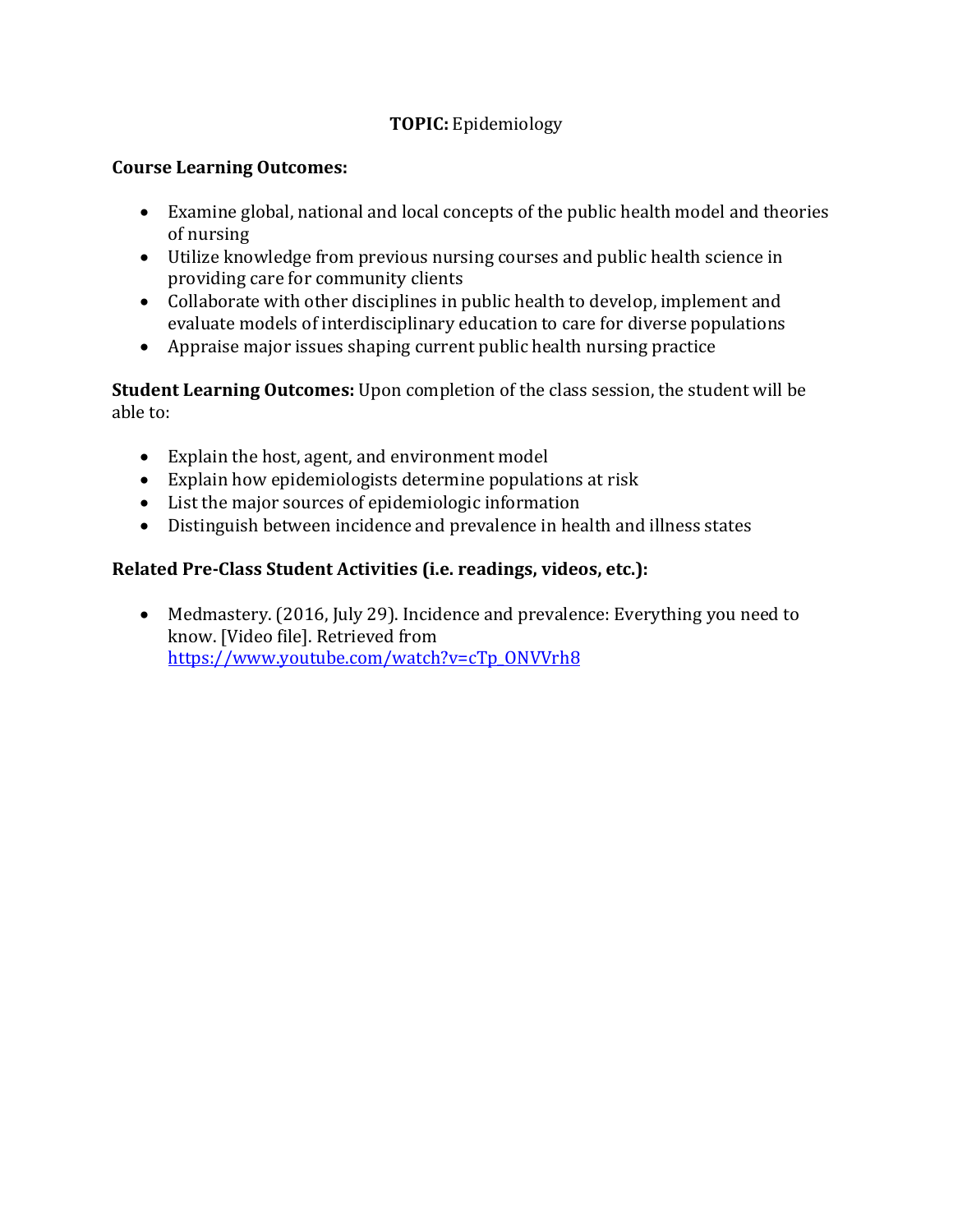# **TOPIC:** Sexually Transmitted Infections

#### **Course Learning Outcomes:**

- Prioritize physiological and psychosocial (including spiritual) assessment data that impact disease process of community clients
- Promote public health through partnership with clients and agencies as a model of respect for the needs of others
- Collaborate with other disciplines in public health to develop, implement and evaluate models of interdisciplinary education to care for diverse populations
- Discriminate community resources for children and families as a function of service
- Examine strategies to empower community clients in all aspects of the healthcare process

**Student Learning Outcomes:** Upon completion of the class session, the student will be able to:

- Analyze behaviors that place people at risk of contracting selected communicable diseases
- Incorporate understanding of STI and HIV transmission, signs and symptoms, surveillance and prevention into client education and health promotion
- Be prepared to utilize proper protocol for reporting STIs to the County
- Utilize County statistics to monitor trends of HIV, hepatitis and STIs in the County

# Related Pre-Class Student Activities (i.e. readings, videos, etc.):

• None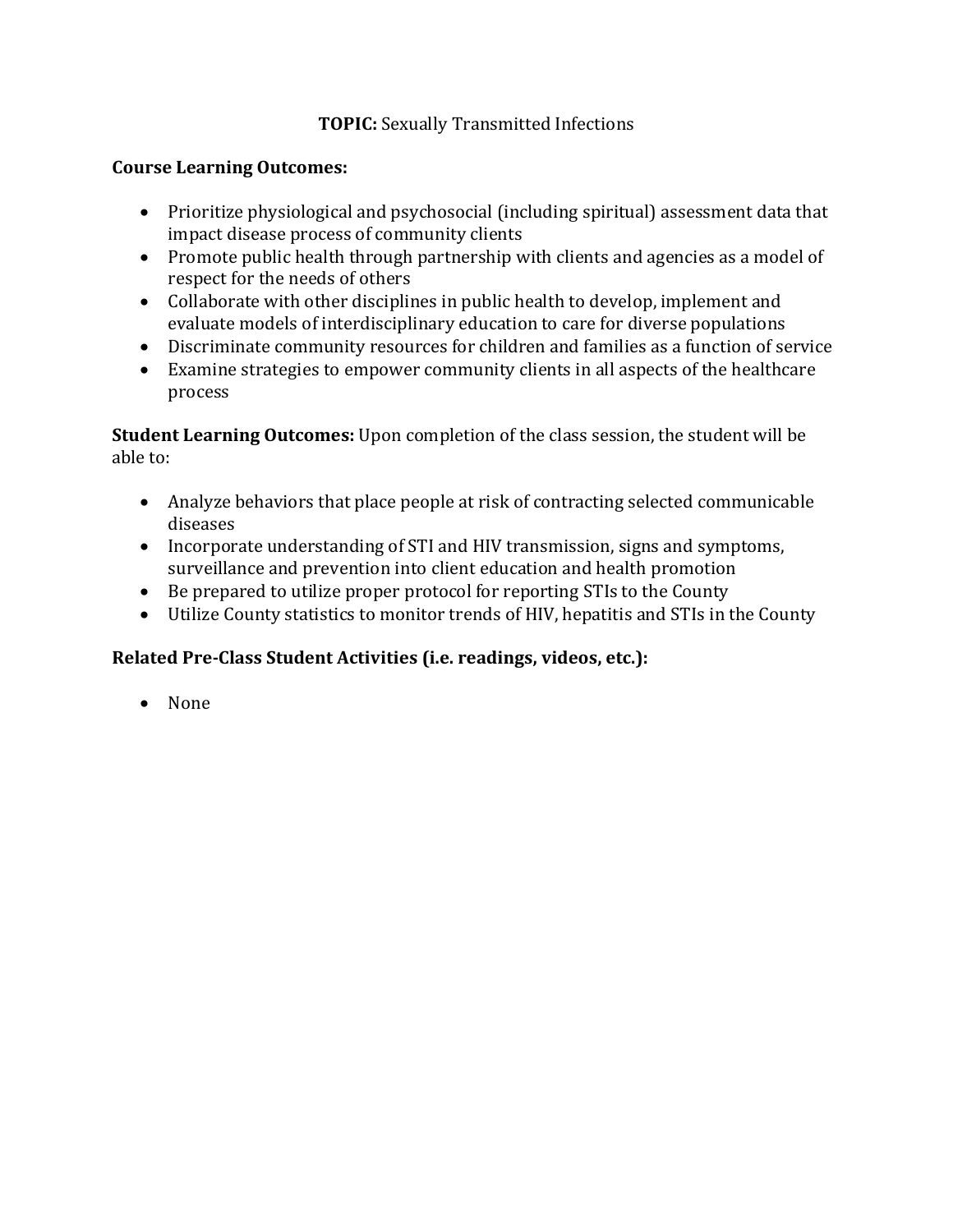# **TOPIC:** Homelessness

#### **Course Learning Outcomes:**

- Analyze diverse, cultural, ethnic and social backgrounds as sources of patient, family and community needs
- Utilize the social and ecological determinants of health to work effectively with diverse individuals, families and groups
- Discuss the ethical issues inherent in resource allocation strategies for community health and well-being
- Foster open communication among the healthcare team to improve client, family and public health outcomes
- Model principles of integrity, respect and concern for the well-being of self, clients and colleagues
- Promote public health through partnership with clients and agencies as a model of respect for the needs of others

# **Student Learning Outcomes:**

- Describe the demographic characteristics of the homeless living in the US and San Diego
- Consider the Housing First Initiative as one of many approaches to homelessness
- Discuss factors predisposing persons to homelessness
- Examine the effects of homelessness on health
- Analyze the extent and adequacy of public and private resources to combat the problem of homelessness

# **Related Pre-Class Student Activities:**

• National Alliance to End Homelessness. (2016, April). *Fact sheet: Housing First.* [PDF file]. Retrieved from http://endhomelessness.org/wpcontent/uploads/2016/04/housing-first-fact-sheet.pdf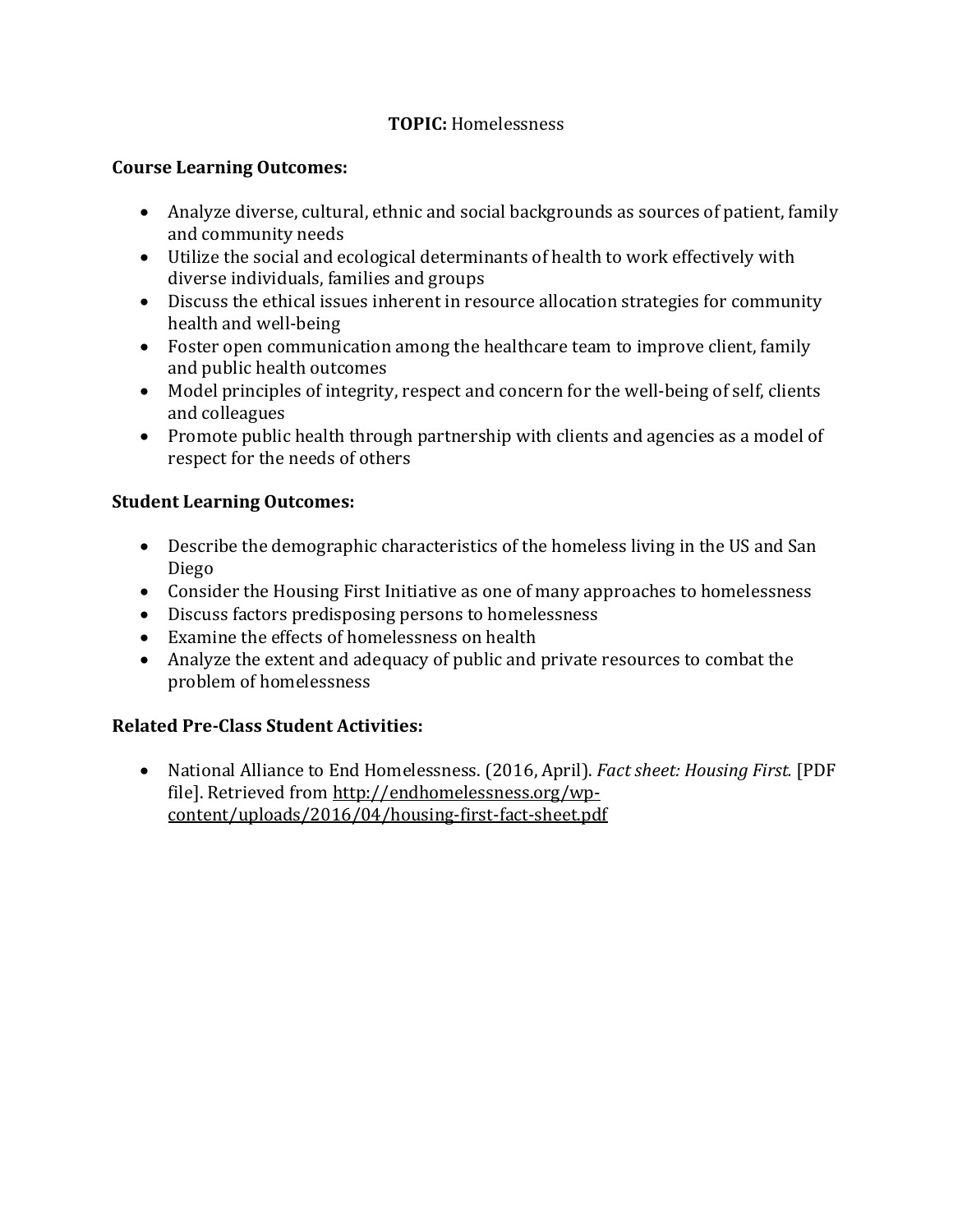# **TOPIC:** Family Violence

#### **Course Learning Outcomes:**

- Analyze diverse, cultural, ethnic and social backgrounds as sources of patient, family and community needs
- Appraise major issues shaping current public health nursing practice
- Examine strategies to empower community clients in all aspects of the healthcare process
- Foster open communication among the healthcare team to improve client, family and public health outcomes
- Discriminate community resources for children and families as a function of service

# **Student Learning Outcomes:**

- Identify characteristics of abuse against infants, children, and adolescents
- Describe the "cycle of violence" seen in intimate partner/spousal abuse
- Explain common types of elder abuse
- Examine at least three factors existing in most communities that influence violence and abuse
- Define the four general types of child abuse: neglect, physical, emotional, and sexual
- Describe the community health nurse role with families in crises at each level of prevention
- Discuss how toxic stress affects brain mechanisms
- Determine what interventions/mechanisms can mediate the stress response

# **Related Pre-Class Student Activities:**

• Garner, A. S. (2013). Home visiting and the biology of toxic stress: Opportunities to address early childhood adversity. Pediatrics, 132(2), S65-73.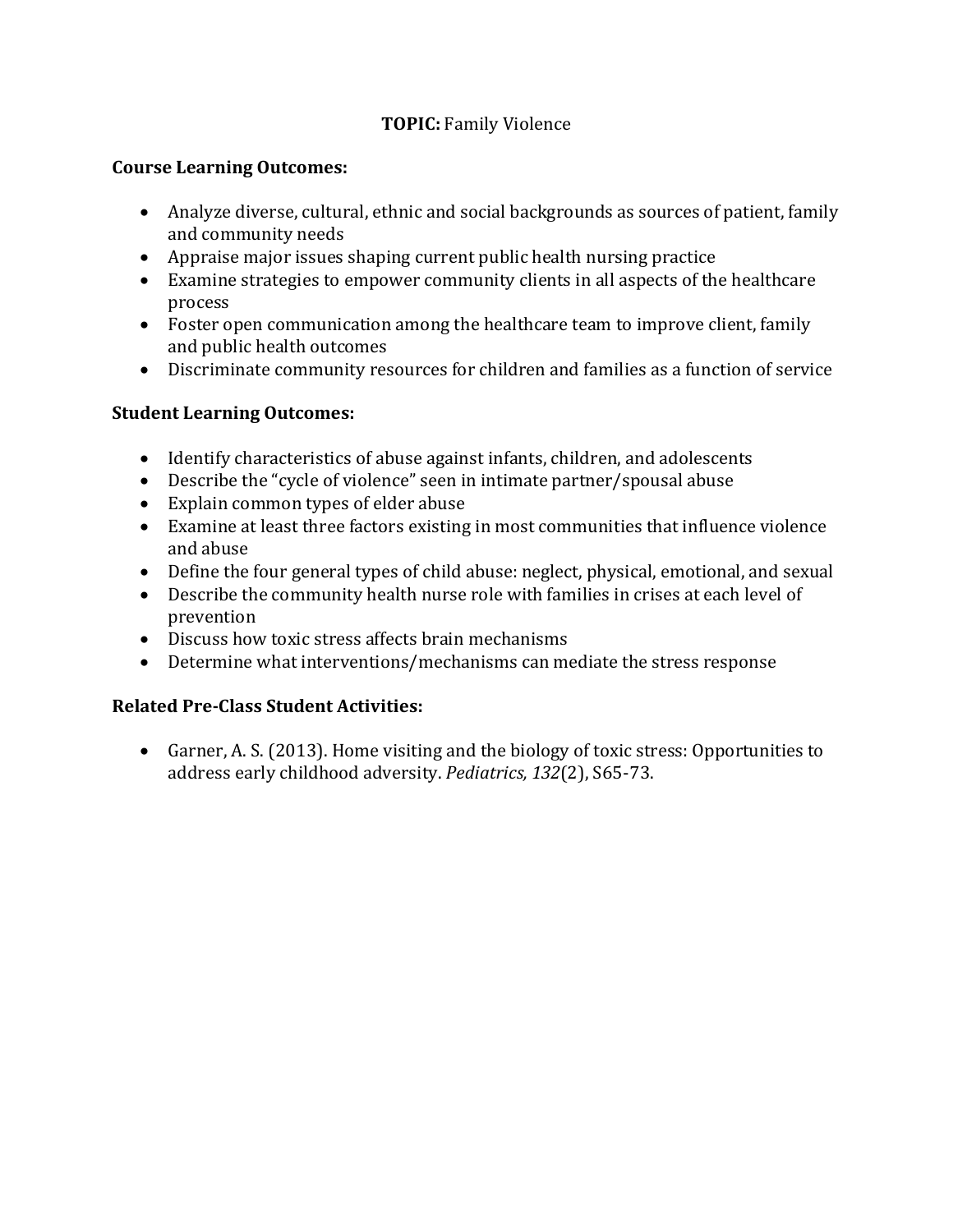# **TOPIC:** Immigrant & Refugee Health/Human Trafficking

#### **Course Learning Outcomes:**

- Analyze diverse, cultural, ethnic and social backgrounds as sources of patient, family and community needs
- Demonstrate the concepts of equity and social justice in the context of health, health disparities, and the social determinants of health Model principles of integrity, respect and concern for the well-being of self, clients and colleagues
- Promote public health through partnership with clients and agencies as a model of respect for the needs of others
- Appraise major issues shaping current public health nursing practice

# **Student Learning Outcomes:**

- Identify potential health needs that asylum seekers (or refugees) are more likely to experience
- Distinguish between asylum seekers and refugees regarding pathway to citizenship and services offered
- Assess personal beliefs and values that affect caring for individuals who are: refugees, asylum seekers, or victims of human trafficking
- Describe the types of human trafficking
- $\bullet$  Identify risk factors for becoming a victim of human trafficking
- Evaluate how a healthcare provider can screen for, identify, and refer victims of human trafficking

# **Related Pre-Class Student Activities:**

• Robert Wood Johnson Foundation. (n.d.) Your path to our health video series: Dealing with depression—through faith and acupuncture [Video file]. Retrieved from https://youtu.be/Y0CqDW2V3ww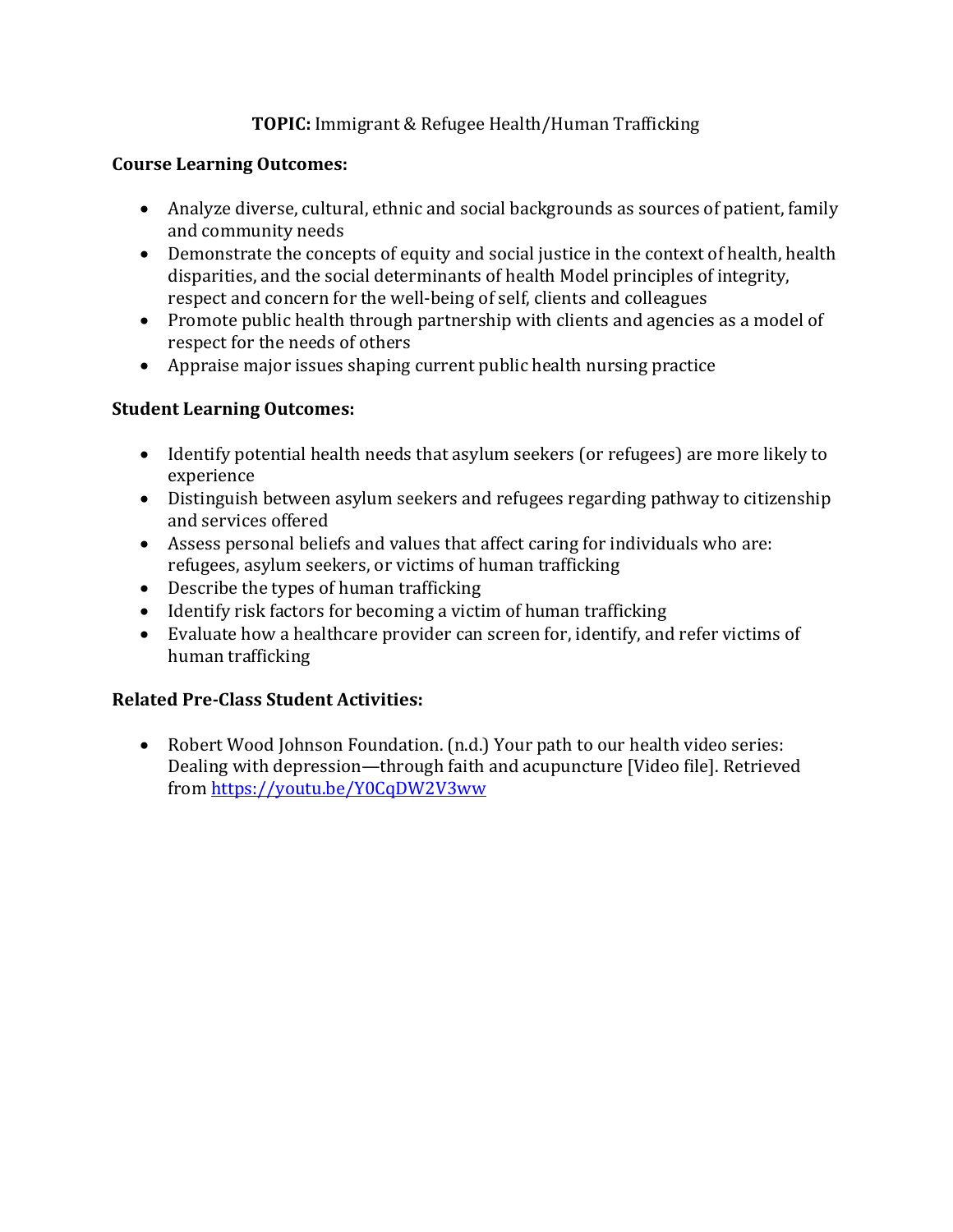# **TOPIC: Family Nursing**

#### **Course Learning Outcomes:**

- Analyze diverse, cultural, ethnic and social backgrounds as sources of patient, family and community needs
- Advocate for clients to exercise their right to select, participate in, and evaluate health care
- Model principles of integrity, respect and concern for the well-being of self, clients and colleagues
- Appraise major issues shaping current public health nursing practice
- Critique the role and influence of context, culture, gender and development on interpersonal interaction and teaching
- Analyze the influence of own value system related to the impact community client care
- Examine strategies to empower community clients in all aspects of the healthcare process

# **Student Learning Outcomes:**

- Evaluate how the functions  $&$  demographics of families in today's society impact health
- Identify characteristics of healthy families
- Assess personal beliefs and values that affect caring for individuals in atypical families
- Develop a nursing care plan for families living with dysfunction that incorporates concepts from family theories and nursing assessment tools

# Related Pre-Class Student Activities (i.e. readings, videos, etc.):

- Walls, J. (2005). *The glass castle*. New York: Scribner. ISBN: 978-0-7432-4753  $\rightarrow$ read pp.  $1-122$
- Ohio University. (n.d.). Ecomap [PDF file]. Retrieved from https://www.ohio.edu/medicine/about/offices/rural-underservedprograms/programs/upload/Ecomap-What-is-an-Ecomap.pdf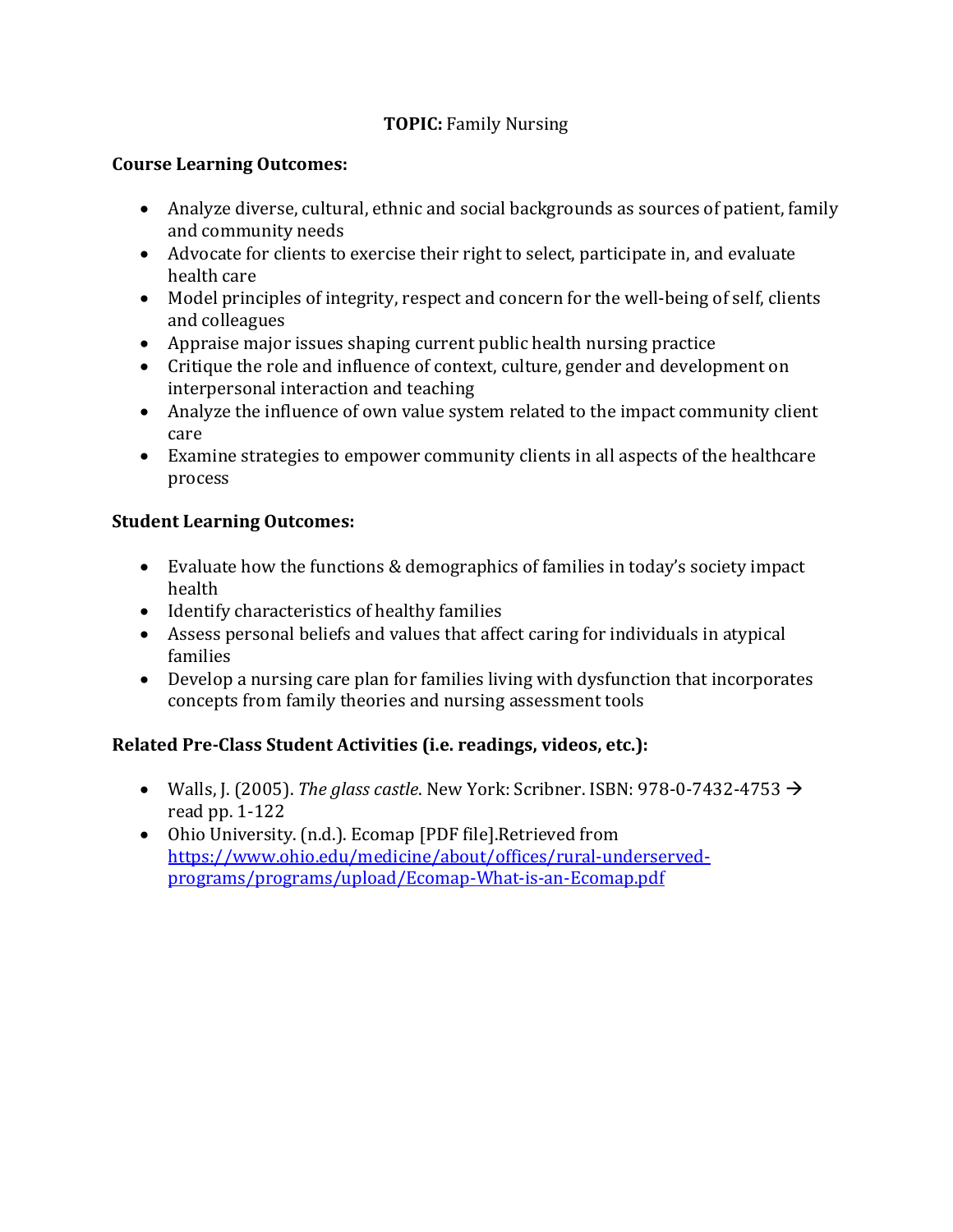# **TOPIC:** Gender & Sexuality

#### **Course Learning Outcomes:**

- Analyze diverse, cultural, ethnic and social backgrounds as sources of patient, family and community needs
- Advocate for clients to exercise their right to select, participate in, and evaluate health care
- Prioritize physiological and psychosocial (including spiritual) assessment data that impact disease process of community clients
- Model principles of integrity, respect and concern for the well-being of self, clients and colleagues
- Appraise major issues shaping current public health nursing practice
- Critique the role and influence of context, culture, gender and development on interpersonal interaction and teaching
- Analyze the influence of own value system related to the impact community client care
- Demonstrate the concepts of equity and social justice in the context of health, health disparities, and the social determinants of health

**Student Learning Outcomes:** Upon completion of the class session, the student will be able to:

- Identify the differences between gender, sex, and sexual orientation
- Evaluate the health impacts of living with atypical gender, sex, or sexual orientation
- Assess personal beliefs and values that affect caring for individuals in this population

# Related Pre-Class Student Activities (i.e. readings, videos, etc.):

• Mermin, J. (2017, May 22). Health risks faced by lesbian, gay, and bisexual youth. *Medscape.* Retrieved from www.medscape.com/viewarticle/880014\_print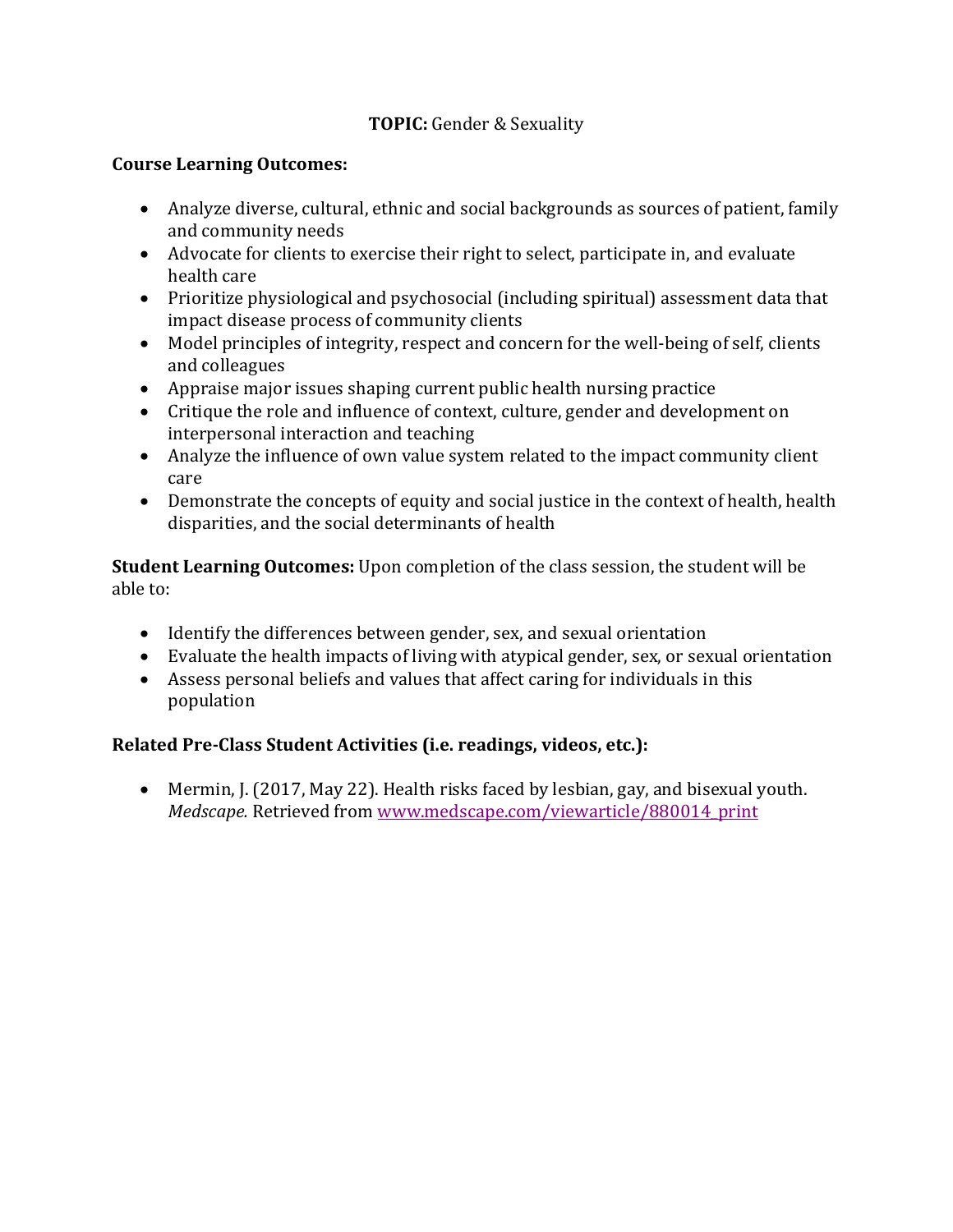#### **TOPIC:** Healthcare around the World

#### **Course Learning Outcomes:**

- Discuss the ethical issues inherent in resource allocation strategies for community health and well-being
- Appraise major issues shaping current public health nursing practice
- Examine global, national and local concepts of the public health model and theories of nursing
- Analyze the influence of own value system related to the impact community client care
- Demonstrate the concepts of equity and social justice in the context of health, health disparities, and the social determinants of health

#### **Student Learning Outcomes:**

- Evaluate the effectiveness of the current public health system in the United States
- Compare and contrast the economic and health-related implications of various healthcare systems around the world
- Assess one's own values as they relate to the national healthcare system

# **Related Pre-Class Student Activities:**

• Institute of Medicine of the National Academies. (2013, January). U.S. health in international perspective: Shorter lives, poorer health [PDF file]. Retrieved from http://www.nationalacademies.org/hmd/~/media/Files/Report Files/2013/US-Health-International-Perspective/USHealth Intl PerspectiveRB.pdf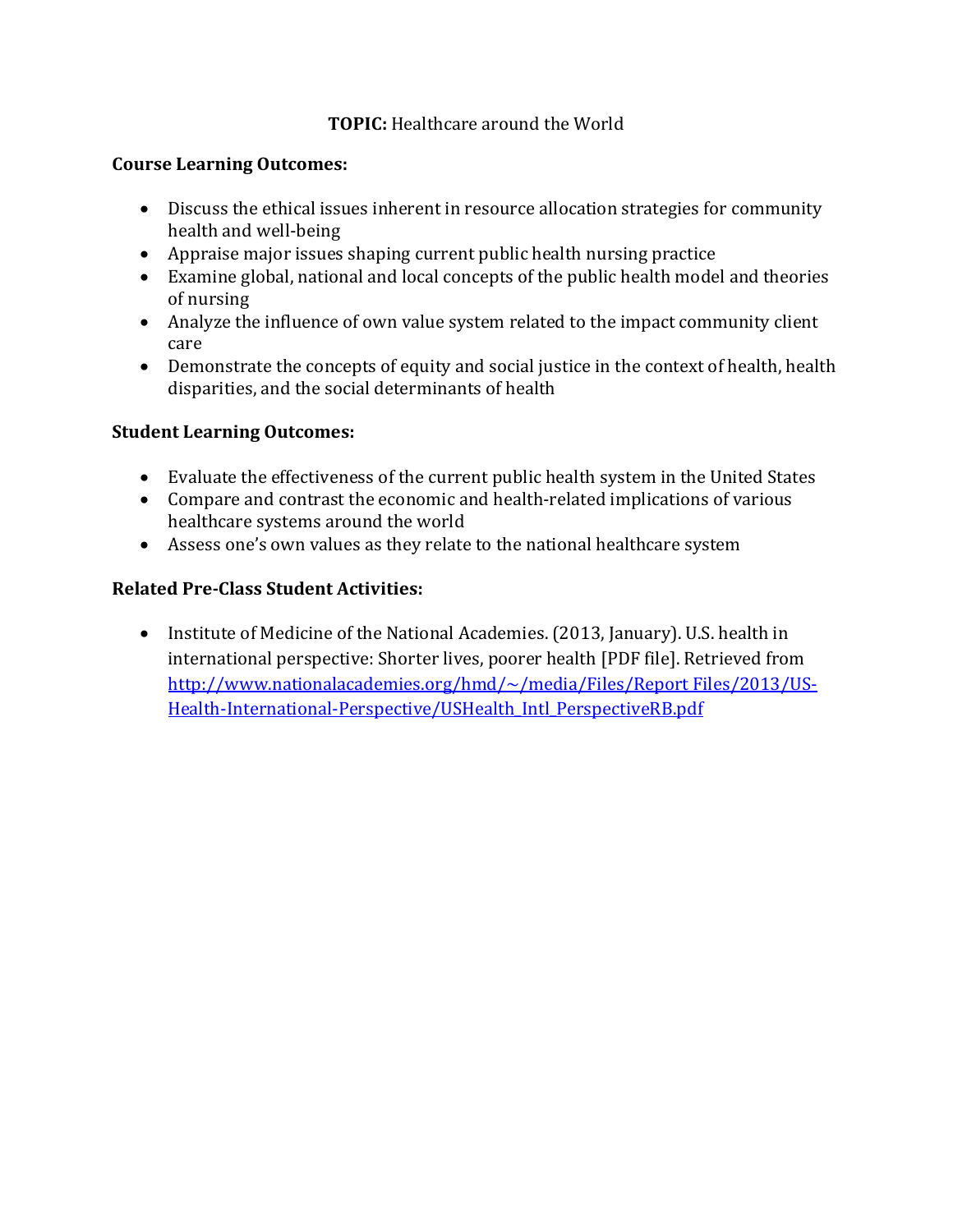# **TOPIC:** US Healthcare System

#### **Course Learning Outcomes:**

- Discuss the ethical issues inherent in resource allocation strategies for community health and well-being
- Appraise major issues shaping current public health nursing practice
- Examine global, national and local concepts of the public health model and theories of nursing
- Analyze the influence of own value system related to the impact community client care
- Demonstrate the concepts of equity and social justice in the context of health, health disparities, and the social determinants of health

# **Student Learning Outcomes:**

- Compare and contrast the responsibilities of the federal, state, and local public health systems
- Describe the major government health programs
- Synthesize the major aspects of the Affordable Care Act as it impacts nursing practice
- Identify specific needs for the uninsured population
- Summarize the effects of health economics on community/public health practice
- Summarize the ranking of the US among other first-world countries in regards to major health indicators

# **Related Pre-Class Student Activities:**

• None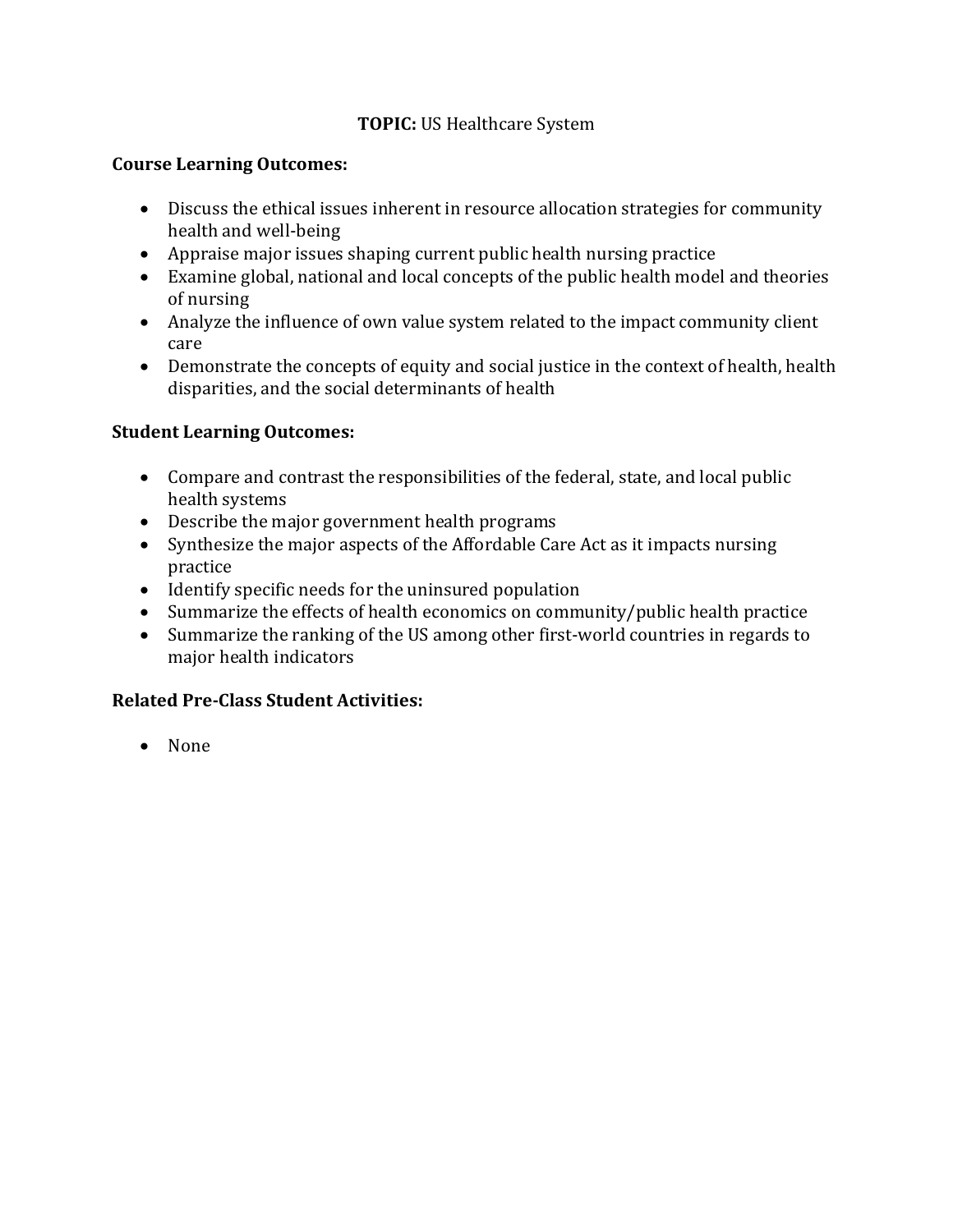# **TOPIC:** Health Policy & Ethics

#### **Course Learning Outcomes:**

- Discuss the ethical issues inherent in resource allocation strategies for community health and well-being
- Appraise major issues shaping current public health nursing practice
- Demonstrate the concepts of equity and social justice in the context of health, health disparities, and the social determinants of health
- Integrate ethical/legal standards of nursing practice into the community settings

# **Student Learning Outcomes:**

- Apply the four bioethical principles to case studies in public health
- Discuss ways that PHNs can advocate for equitable health care through policy development
- Differentiate between the different types of policymaking at the state and local levels

# **Related Pre-Class Student Activities:**

• Burke, A. (n.d.) Ethical practice: NCLEX-RN. Retrieved from https://www.registerednursing.org/nclex/ethical-practice/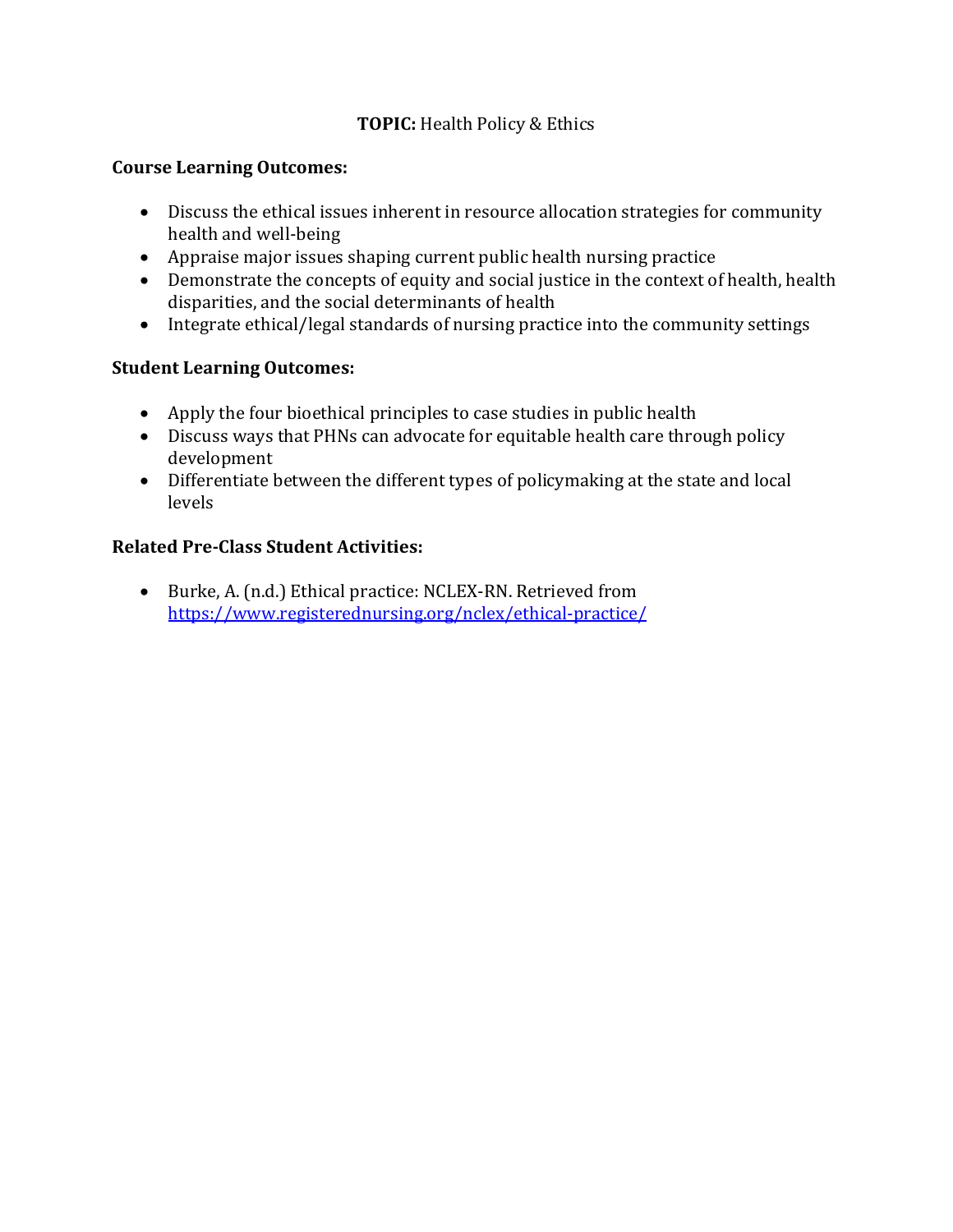# **TOPIC:** Health Education

#### **Course Learning Outcomes:**

- Examine global, national and local concepts of the public health model and theories of nursing
- Examine strategies to empower community clients in all aspects of the healthcare process
- Analyze diverse, cultural, ethnic and social backgrounds as sources of patient, family and community needs
- Assess teaching strategies that are appropriate and effective for individual clients, aggregates and communities
- Assess the health literacy of individuals, families, and groups served
- Critique the role and influence of context, culture, gender and development on interpersonal interaction and teaching
- Analyze the influence of own value system related to the impact community client care

**Student Learning Outcomes:** Upon completion of the class session, the student will be able to:

- Identify effective educator strategies
- Discuss how the nursing process mirrors the teaching process
- Identify teaching strategies to use when encountering clients with special learning needs
- Apply Pender's Health Promotion Model to case study

# Related Pre-Class Student Activities (i.e. readings, videos, etc.):

• None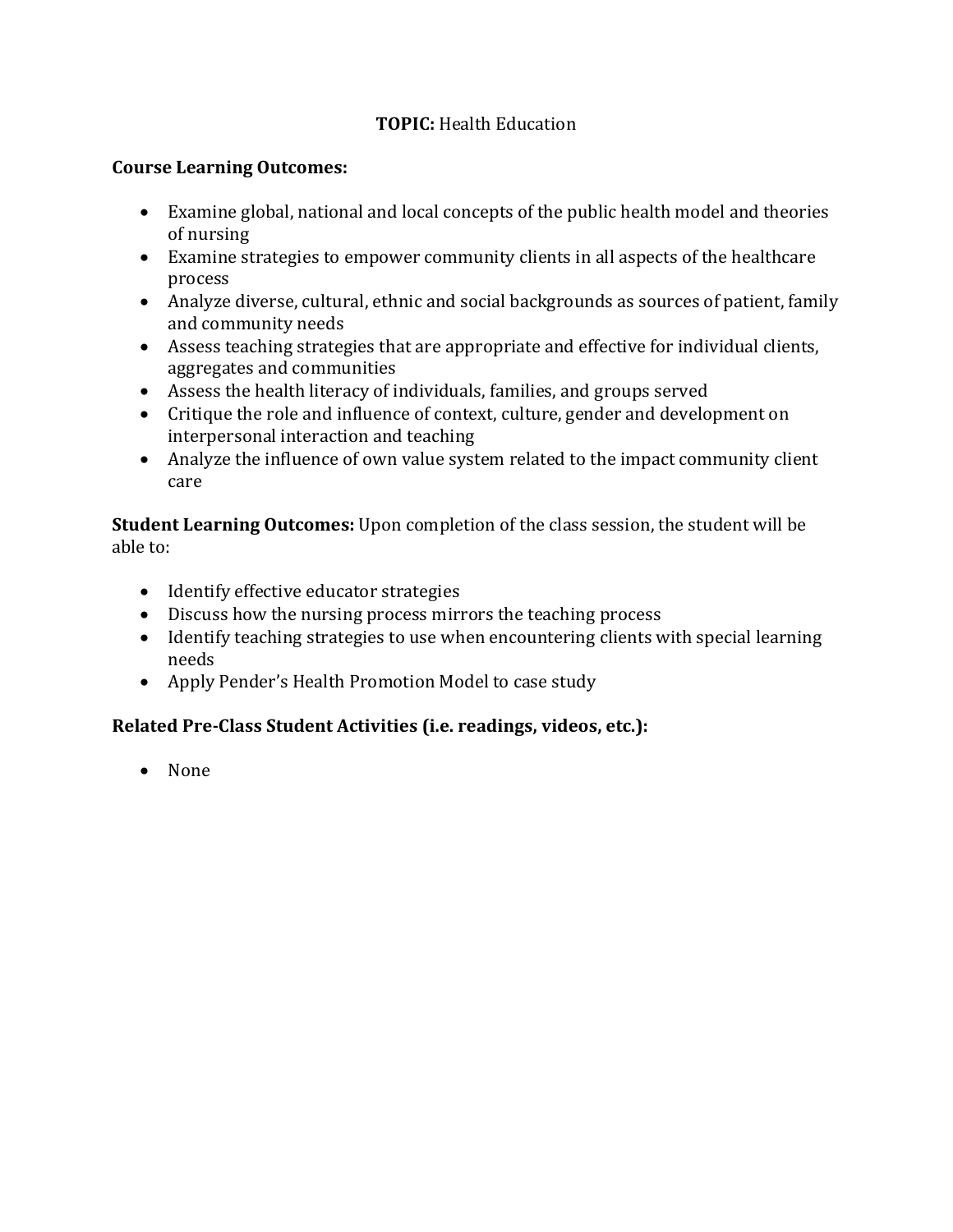# **TOPIC:** Environmental Health

#### **Course Learning Outcomes:**

- Utilize the social and ecological determinants of health to work effectively with diverse individuals, families and groups
- Prioritize physiological and psychosocial (including spiritual) assessment data that impact disease process of community clients
- Integrate ethical/legal standards of nursing practice into the community settings
- Discriminate community resources for children and families as a function of service

#### **Student Learning Outcomes:**

- Explain the relationship between the environment and human health and disease
- Understand the key disciplines that inform nurses' work in environmental health
- Apply the nursing process to the practice of environmental health
- Describe 1-2 legislative and regulatory policies that have influenced the impact of the environment on health and disease patterns in communities
- Incorporate environmental principles into practice

# Related Pre-Class Student Activities (i.e. readings, videos, etc.):

• Centers for Disease Control and Prevention. (n.d.). *Blood lead levels in children.* Retrieved from

https://www.cdc.gov/nceh/lead/acclpp/lead\_levels\_in\_children\_fact\_sheet.pdf

- Agency for Toxic Substances and Disease Registry. (n.d.). *Environmental exposure* history. Retrieved from www.atsdr.cdc.gov
- American Nurses Association. (2007). ANA's principles of environmental health for nursing practice with implementation strategies [PDF file]. Retrieved from https://www.nursingworld.org/~4afaf8/globalassets/practiceandpolicy/workenvironment/health--safety/principles-of-environmental-health-online final.pdf  $\rightarrow$ read pp. 1-12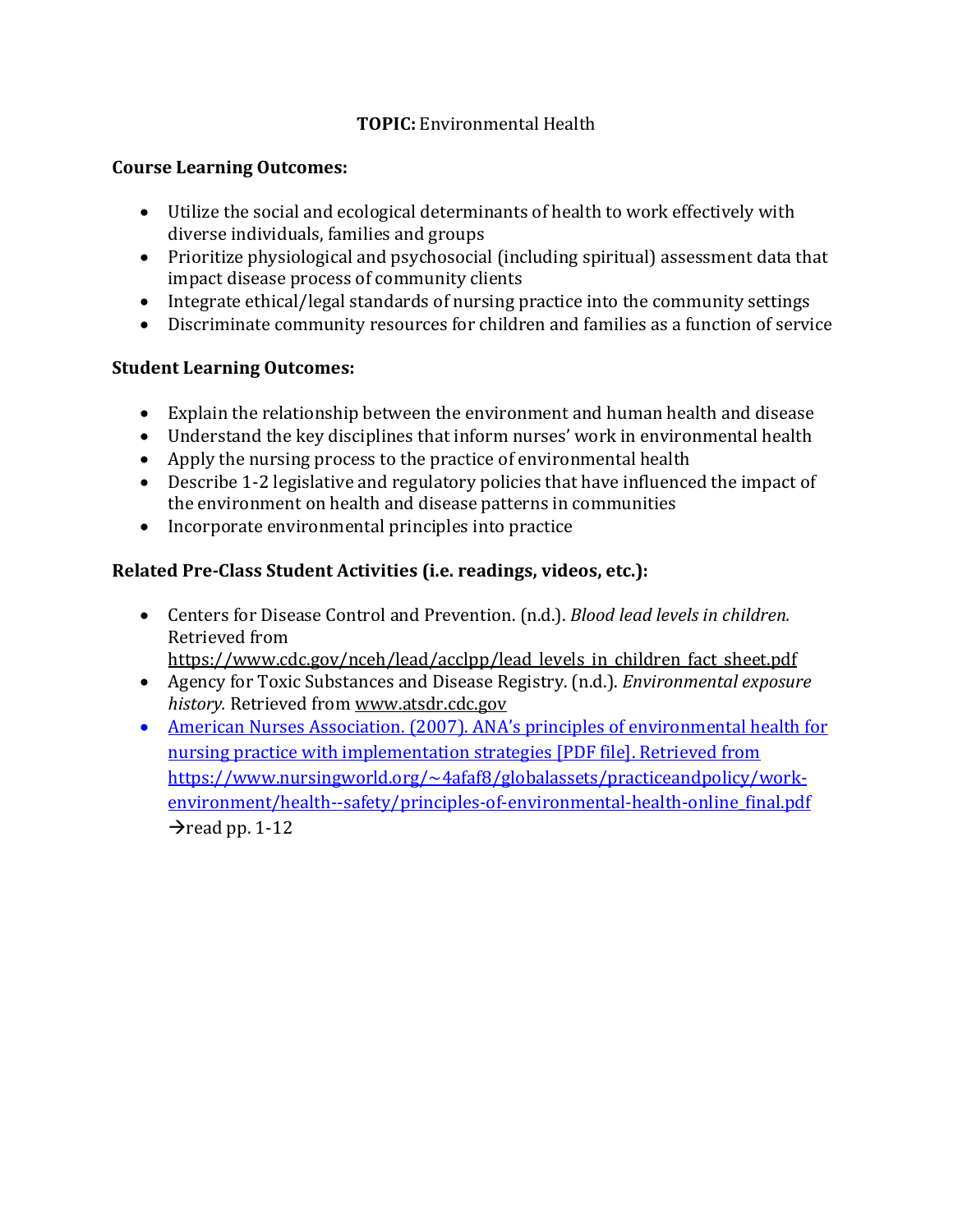#### **TOPIC:** Disaster Management

#### **Course Learning Outcomes:**

- Analyze diverse, cultural, ethnic and social backgrounds as sources of patient, family and community needs
- Model principles of integrity, respect and concern for the well-being of self, clients and colleagues
- Appraise major issues shaping current public health nursing practice
- Examine global, national and local concepts of the public health model and theories of nursing
- Discriminate community resources for children and families as a function of service
- Demonstrate the concepts of equity and social justice in the context of health, health disparities, and the social determinants of health

#### **Student Learning Outcomes:**

- Discuss the nurse's role in the prevention, preparedness, response, and recovery phases of disaster management
- Identify the four phases of disaster management
- Apply the four phases of disaster management to case studies and develop interventions for each phase

# **Related Pre-Class Student Activities:**

• ATI Nursing Education. (2016). Content mastery series review module: RN community health nursing (7.0 ed.). Assessment Technologies Institute, LLC.  $\rightarrow$  read pp. 65-69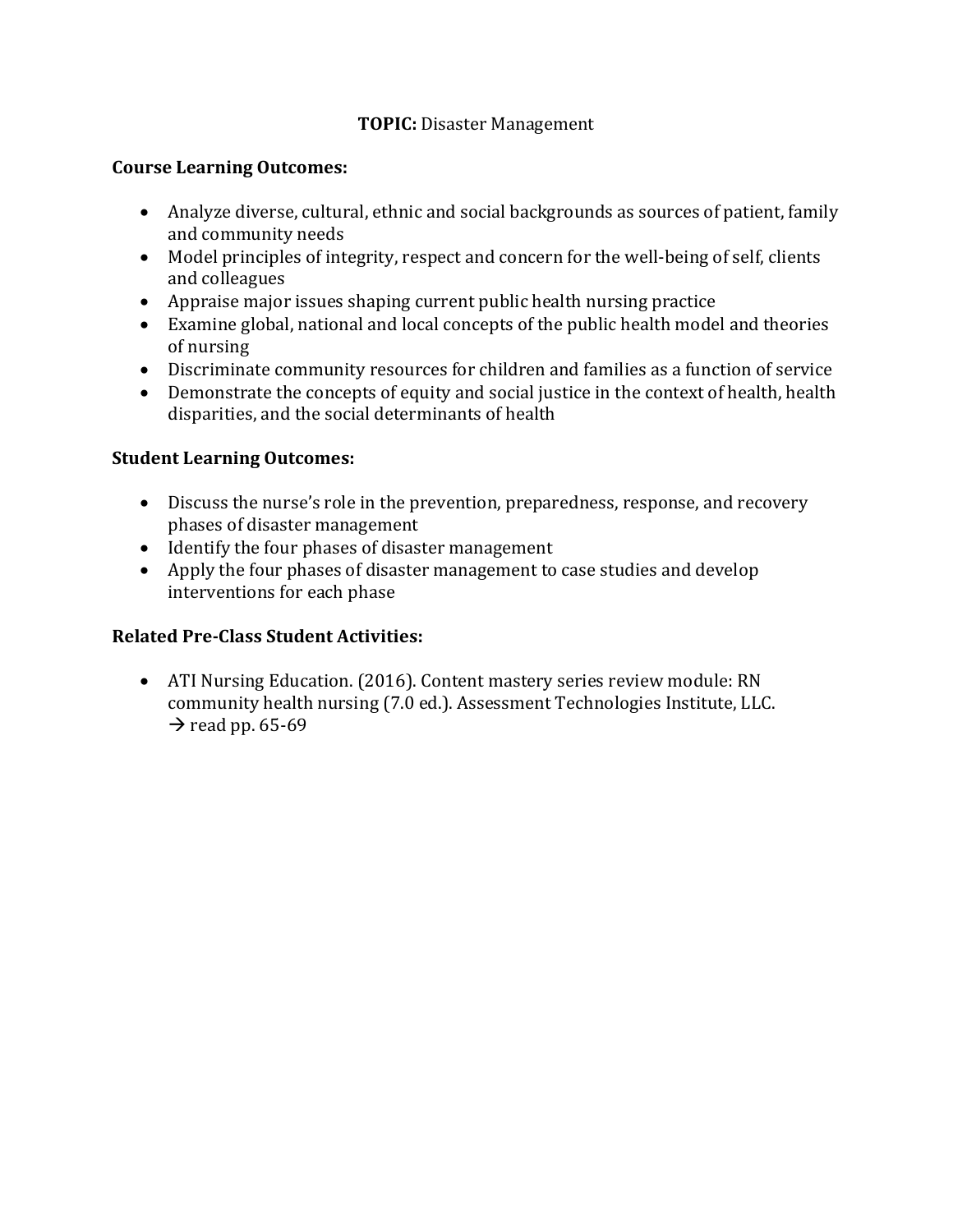#### **TOPIC:** Public Health Now! Presentations

#### **Course Learning Outcomes:**

- Examine strategies to empower community clients in all aspects of the healthcare process
- Appraise major issues shaping current public health nursing practice
- Examine global, national and local concepts of the public health model and theories of nursing
- Foster open communication among the healthcare team to improve client, family and public health outcomes

# **Student Learning Outcomes:**

- Describe the chosen public health topic, including the population most at-risk and the significance of the problem
- Discuss the public health implications of the topic, including the relevant public health essential services, 3 levels of prevention, and current strategies
- Present topic orally in a scholarly and professional manner

#### **Related Pre-Class Student Activities:**

• Individual study on chosen public health topic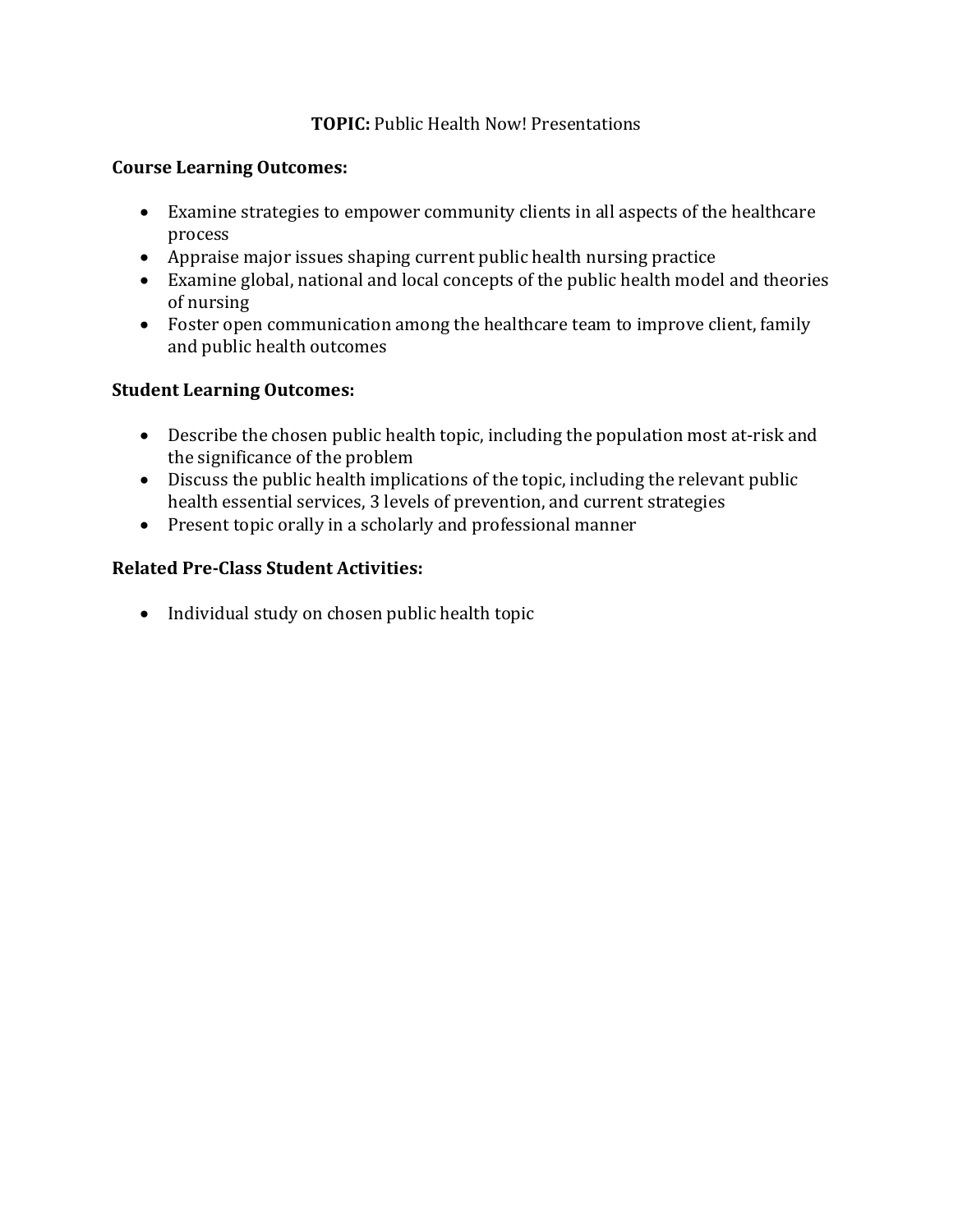# **TOPIC:** Global Health

#### **Course Learning Outcomes:**

- Analyze diverse, cultural, ethnic and social backgrounds as sources of patient, family and community needs
- Demonstrate the concepts of equity and social justice in the context of health, health disparities, and the social determinants of health
- Promote public health through partnership with clients and agencies as a model of respect for the needs of others
- Appraise major issues shaping current public health nursing practice

# **Student Learning Outcomes:**

- Describe the major health care conditions currently affecting the world's populations (as identified by the guest panel)
- Describe the cultural barriers and facilitators to promoting health in disadvantaged countries (as identified by the guest panel)
- Identify relevant strategies for improving health in disadvantaged countries (as identified by the guest panel)
- Analyze the impact of education on health burdens in third world countries

# **Related Pre-Class Student Activities:**

• TEDx Talks. (2013, July 12). Global health revolutionary: Vanessa Kerry at TEDx Boston [Video file]. Retrieved from https://www.youtube.com/watch?v=5hYIgWfl0a4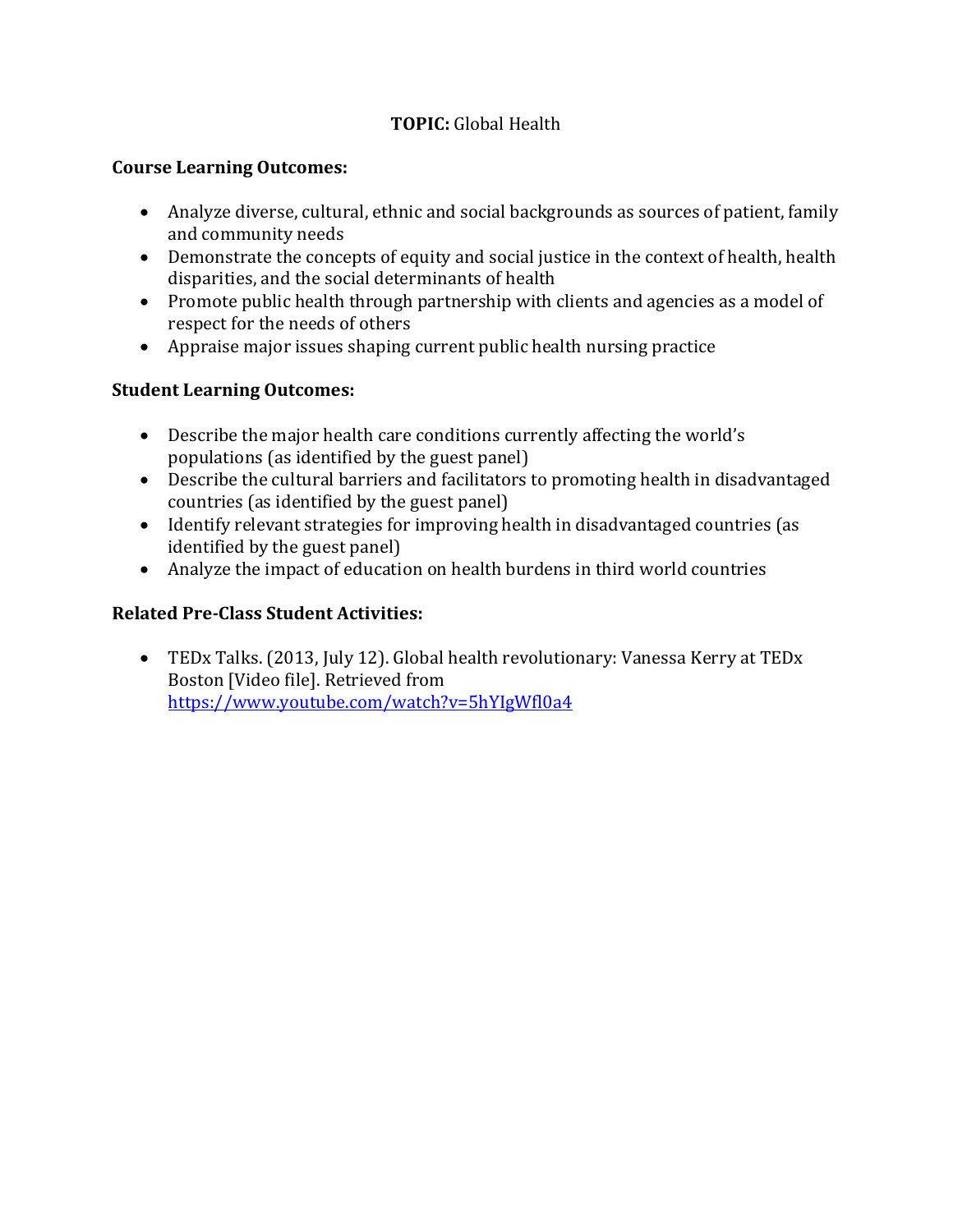# **TOPIC:** Health Promotion Project Scholarly Day

#### **Course Learning Outcomes:**

- Examine strategies to empower community clients in all aspects of the healthcare process
- Appraise major issues shaping current public health nursing practice
- Examine global, national and local concepts of the public health model and theories of nursing
- Foster open communication among the healthcare team to improve client, family and public health outcomes

#### **Student Learning Outcomes:**

- Thoroughly details partnership with a community agency
- Describes detailed population health data using the community assessment tool
- Details a public health-focused literature review
- Describes an intervention developed to promote health in a specified community

#### **Related Pre-Class Student Activities:**

• Development of group health promotion project

#### **Related In-Class Student Activities:**

• Class activity: Group poster presentations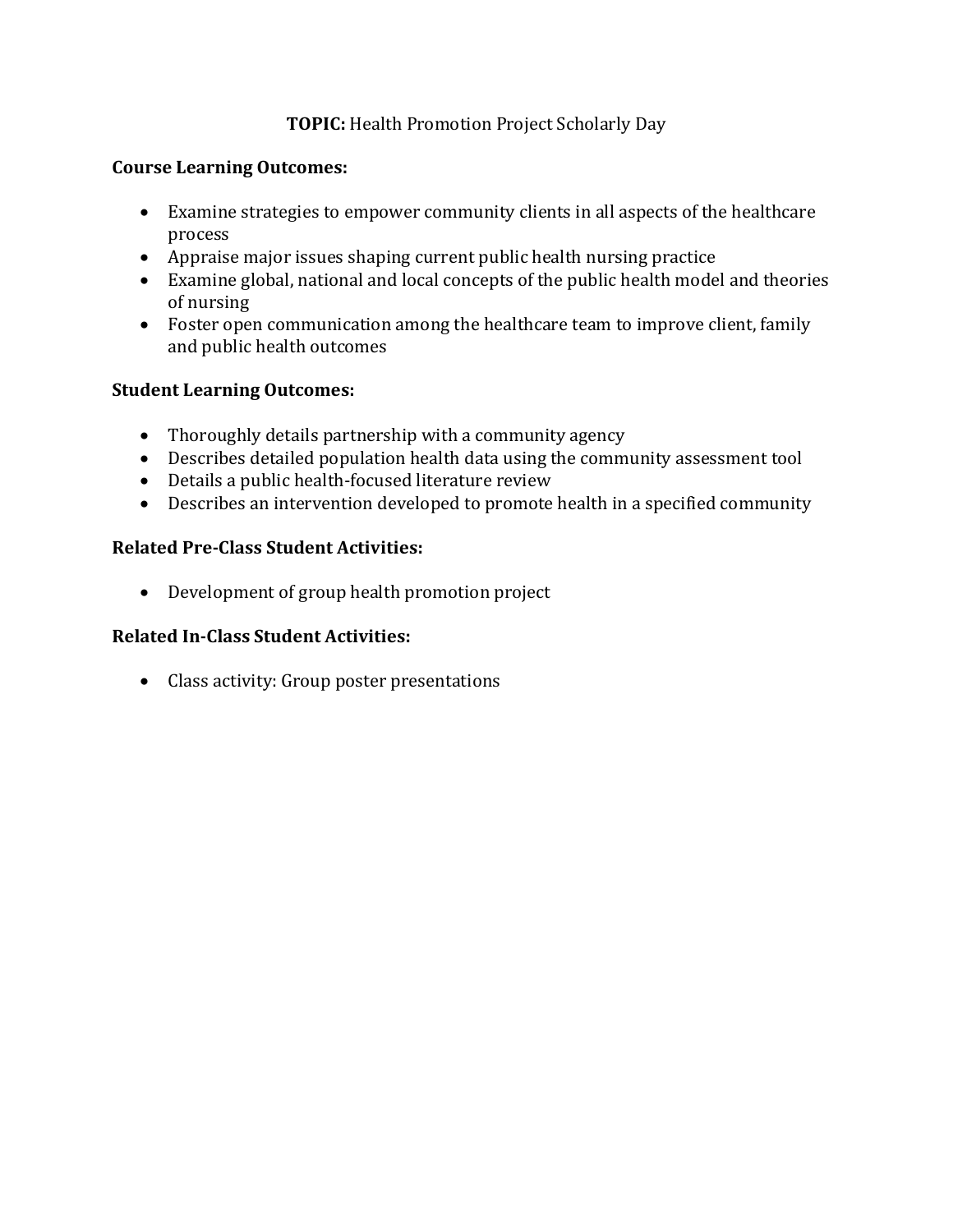# **TOPIC:** Health Disparities & Health Equity

#### **Course Learning Outcomes:**

- Examine strategies to empower community clients in all aspects of the healthcare process
- Appraise major issues shaping current public health nursing practice
- Examine global, national and local concepts of the public health model and theories of nursing
- Foster open communication among the healthcare team to improve client, family and public health outcomes

# **Student Learning Outcomes:**

- Identify three health disparities present among racially diverse populations
- Connect social determinants of health to health disparities
- Discuss ways that PHNs can advocate for health equity

# **Related Pre-Class Student Activities:**

• Williams, D. R., & Mohammed, S. A. (2013). Racism and health I: Pathways and scientific evidence. *American Behavioral Scientist, 57*(8), 1152-1173.